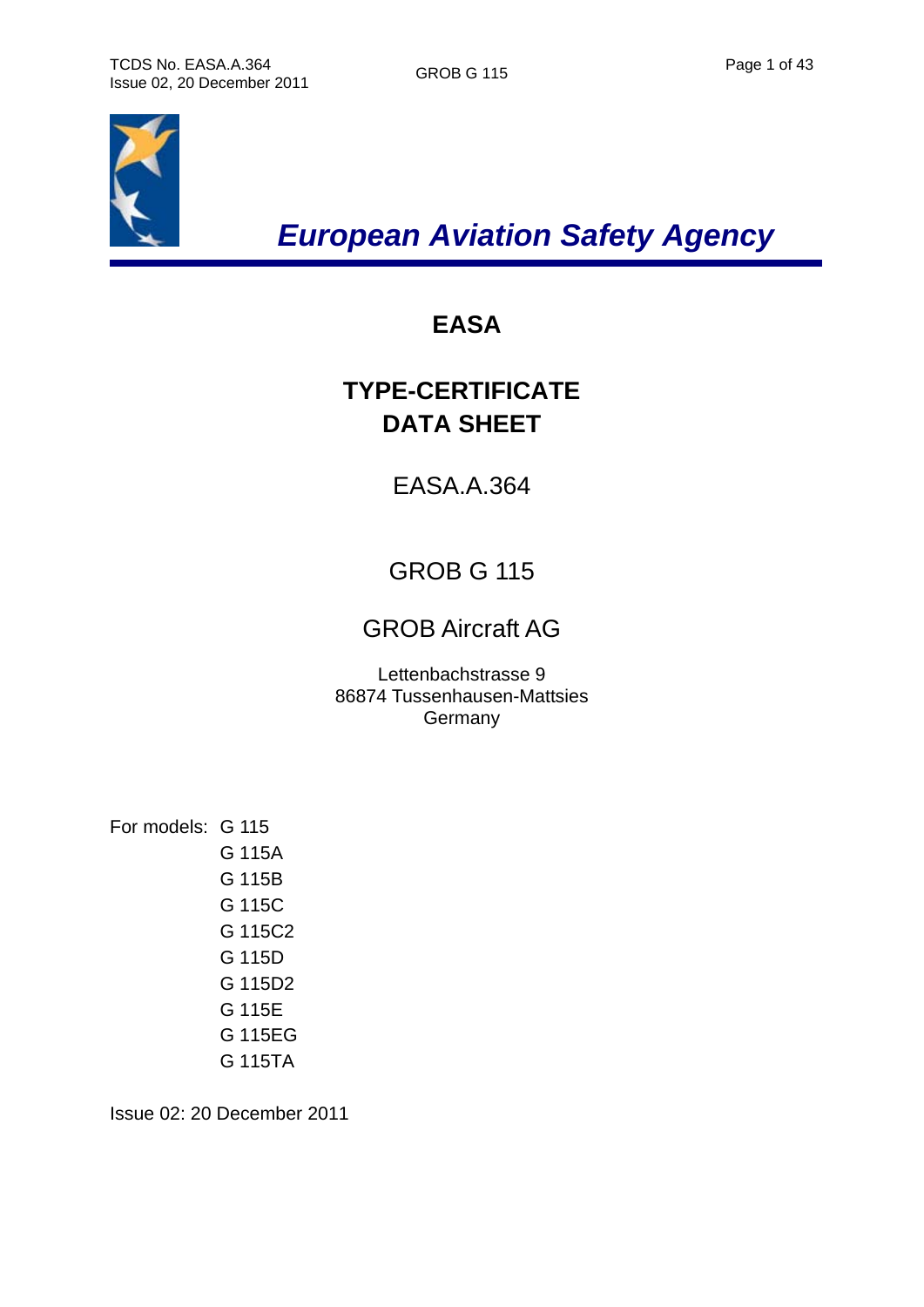# **CONTENT**

# **SECTION A: G 115**

- A.I General
- A.II Certification Basis
- A.III Technical Characteristics and Operational Limitations
- A.IV Operating and Service Instructions<br>A.V Notes
- **Notes**

### **SECTION B: G 115A**

- B.I General
- B.II Certification Basis
- B.III Technical Characteristics and Operational Limitations
- B.IV Operating and Service Instructions
- B.V Notes

### **SECTION C: G 115B**

- C.I General
- C.II Certification Basis
- C.III Technical Characteristics and Operational Limitations
- C.IV Operating and Service Instructions
- C.V Notes

### **SECTION D: G 115C**

- D.I General
- D.II Certification Basis
- D.III Technical Characteristics and Operational Limitations
- D.IV Operating and Service Instructions
- D.V Notes

### **SECTION E: G 115C2**

- E.I General
- E.II Certification Basis
- E.III Technical Characteristics and Operational Limitations
- E.IV Operating and Service Instructions
- E.V Notes

### **SECTION F: G 115D**

- F.I General
- F.II Certification Basis
- F.III Technical Characteristics and Operational Limitations<br>F.IV Operating and Service Instructions
- Operating and Service Instructions
- F.V Notes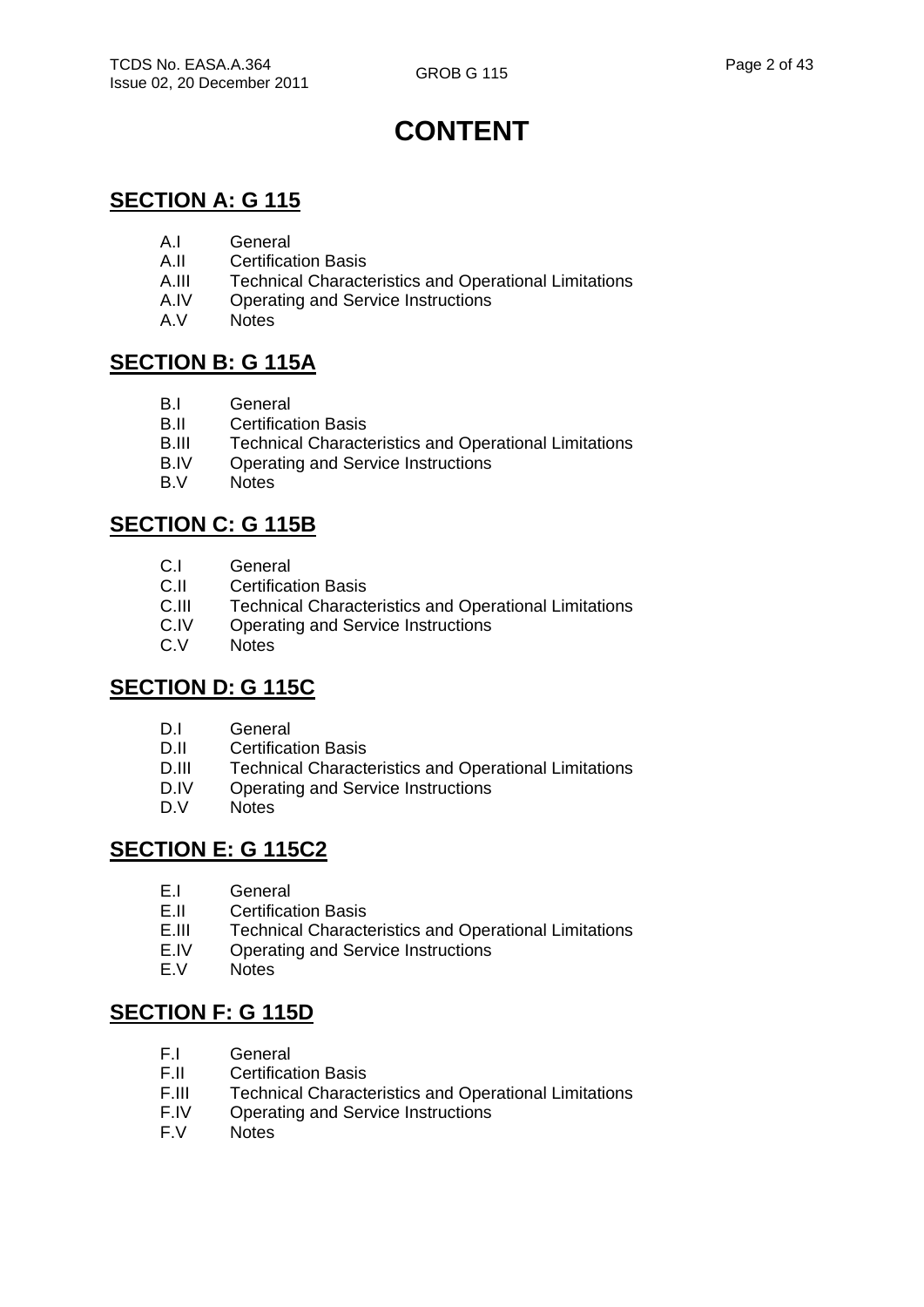# **SECTION G: G 115D2**

- G.I General<br>G.II Certificat
- **G.II** Certification Basis<br>**G.III** Technical Characte
- Technical Characteristics and Operational Limitations
- G.IV Operating and Service Instructions
- G.V Notes

### **SECTION H: G 115E**

- H.I General
- H.II Certification Basis
- H.III Technical Characteristics and Operational Limitations
- H.IV Operating and Service Instructions
- H.V Notes

# **SECTION J: G 115EG**

- J.I General
- **Certification Basis**
- J.III Technical Characteristics and Operational Limitations
- J.IV Operating and Service Instructions
- J.V Notes

### **SECTION K: G 115TA**

- K.I General
- K.II Certification Basis
- K.III Technical Characteristics and Operational Limitations
- K.IV Operating and Service Instructions
- K.V Notes

### **ADMINISTRATIVE SECTION**

- I. Acronyms
- II. Type Certificate Holder Record
- III. Change Record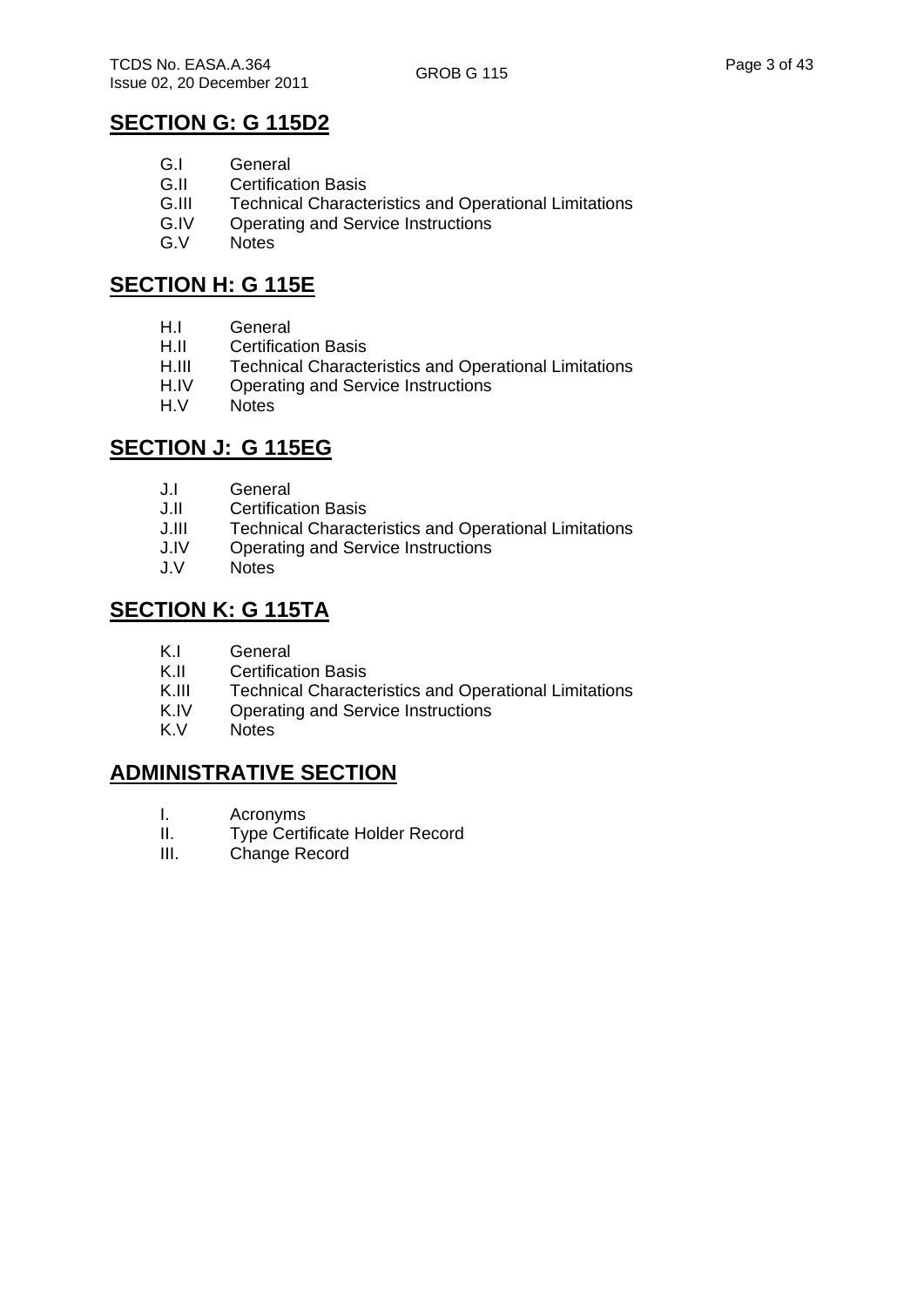# **Section A: G 115**

# **A.I General**

- 1. Data Sheet No.: EASA.A.364 (see note 1)
- 2. Type: G 115
- 3. Model: G 115
- 4. Sales Designation: G 115
- 5. TC-Holder: GROB Aircraft AG Lettenbachstrasse 9 86874 Tussenhausen-Mattsies
- 6. Manufacturer: Original Airplane Manufacturer: Grob Werke GmbH & Co. KG Unternehmensbereich Burkhart Grob Flugzeugbau 8939 Mattsies Am Flugplatz
	- Burkhard Grob Luft- und Raumfahrt GmbH & Co. KG 8939 Mattsies Am Flugplatz
	- Spare Parts:

See TC-Holder

- 7. Airplane Category: Normal **Utility** 8. EASA Application -
- Date: 9. Certification Date: 31-March-1987 by LBA

### **A.II Certification Basis**

- 1. Certification Basis: See 2.
- 2. Airworthiness Requirements: FAR Part 23 dated 01-February-1965 including Amendments 1 – 32
- 3. Requirements Elected to Comply: None
	-
- 4. Special Conditions: According to LBA letter dated 02-April-1993 concerning fatigue and damage tolerance substantiation of composite structures
- 5. Equivalent Safety Findings: None
- 6. Environmental Standards: Lärmschutzforderungen für Luftfahrzeuge (LSL), Issue 01-January 1991 (see note 4)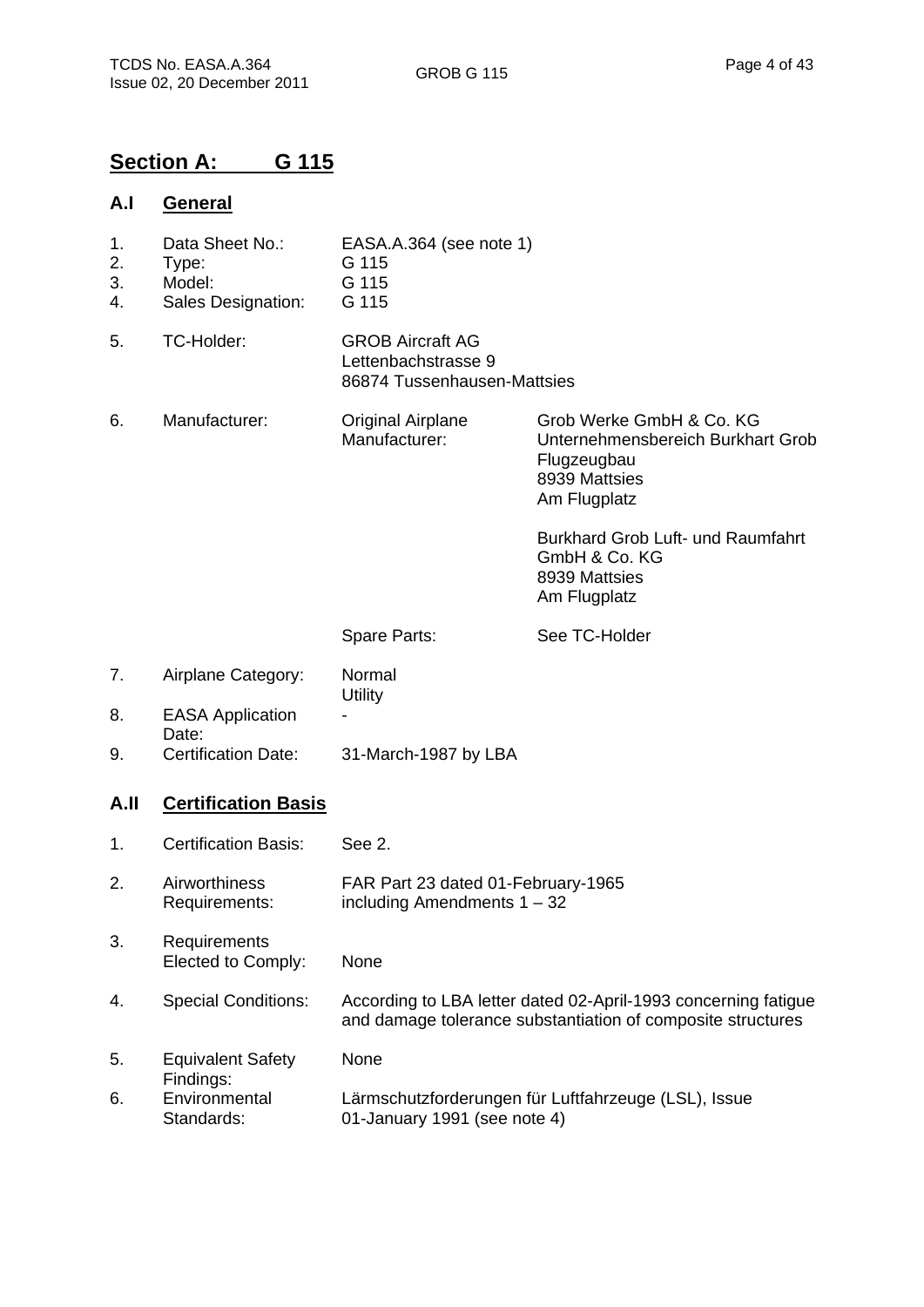#### **A.III Technical Characteristics and Operational Limits**

| 1. | <b>Type Definition</b><br>Reference: | Drawings according Master Record Index GROB G 115 in<br>combination with the Equipment List in the Flight Manual                             |                                                                        |                                                                            |
|----|--------------------------------------|----------------------------------------------------------------------------------------------------------------------------------------------|------------------------------------------------------------------------|----------------------------------------------------------------------------|
| 2. | <b>General Design</b><br>Features:   | Single engine, low-wing cantilever monoplane in composite<br>normal tail plane                                                               |                                                                        | construction, with fixed landing gear in nose wheel arrangement,           |
| 3. | Dimensions:                          | Span<br>Length<br>Height<br>Wing Area                                                                                                        | 10.0 <sub>m</sub><br>7.36 m<br>$2.82 \text{ m}$<br>$12.21 \text{ m}^2$ | $(32.8 \text{ ft})$<br>(24.15 ft)<br>(9.25 ft)<br>(131.4 ft <sup>2</sup> ) |
| 4. | Engine/s:                            | <b>Type</b><br>TCDS No.<br>Max RPM<br>Max cont. RPM                                                                                          | FAA E-223 (Note 2)<br>2800 1/min<br>2700 1/min                         | Avco Lycoming O-235-H2C                                                    |
| 5. | Propeller/s:                         | Type 1<br>TCDS No.<br>Diameter                                                                                                               | Hoffmann HO 14-175 120<br>LBA 32.110/1<br>1750mm                       | $(68.89 \text{ in.})$                                                      |
|    |                                      | Type 2<br>TCDS No.<br>Diameter                                                                                                               | LBA 32.110/1<br>1750mm                                                 | Hoffmann HO 14HM-175 120<br>$(68.89 \text{ in.})$                          |
|    |                                      | Type 3<br>TCDS No.<br>Diameter                                                                                                               | Sensenich 72CKS6-2-53<br>FAA P-904 (Note 2)<br>1780mm                  | $(70.08 \text{ in.})$                                                      |
| 6. | Speeds:                              | <b>Normal Category</b><br>$v_{NE}$ (never exceed)<br>V <sub>NO</sub> (normal operating)<br>$v_A$ (maneuvering)<br>$v_{FE}$ (flaps extended)  | 303 km/h<br>250 km/h<br>176 km/h<br>175 km/h                           | $(164$ kts)<br>$(135$ kts)<br>$(95$ kts)<br>(94 kts)                       |
|    |                                      | <b>Utility Category</b><br>$v_{NE}$ (never exceed)<br>V <sub>NO</sub> (normal operating)<br>$v_A$ (maneuvering)<br>$V_{FE}$ (flaps extended) | 303 km/h<br>250 km/h                                                   | $(164$ kts)<br>$(135$ kts)                                                 |
|    |                                      |                                                                                                                                              | 184 km/h<br>175 km/h                                                   | (99 kts)<br>(94 kts)                                                       |
| 7. | Kinds of Operation:                  | VFR day and night<br>Flights into known icing conditions are prohibited.                                                                     |                                                                        |                                                                            |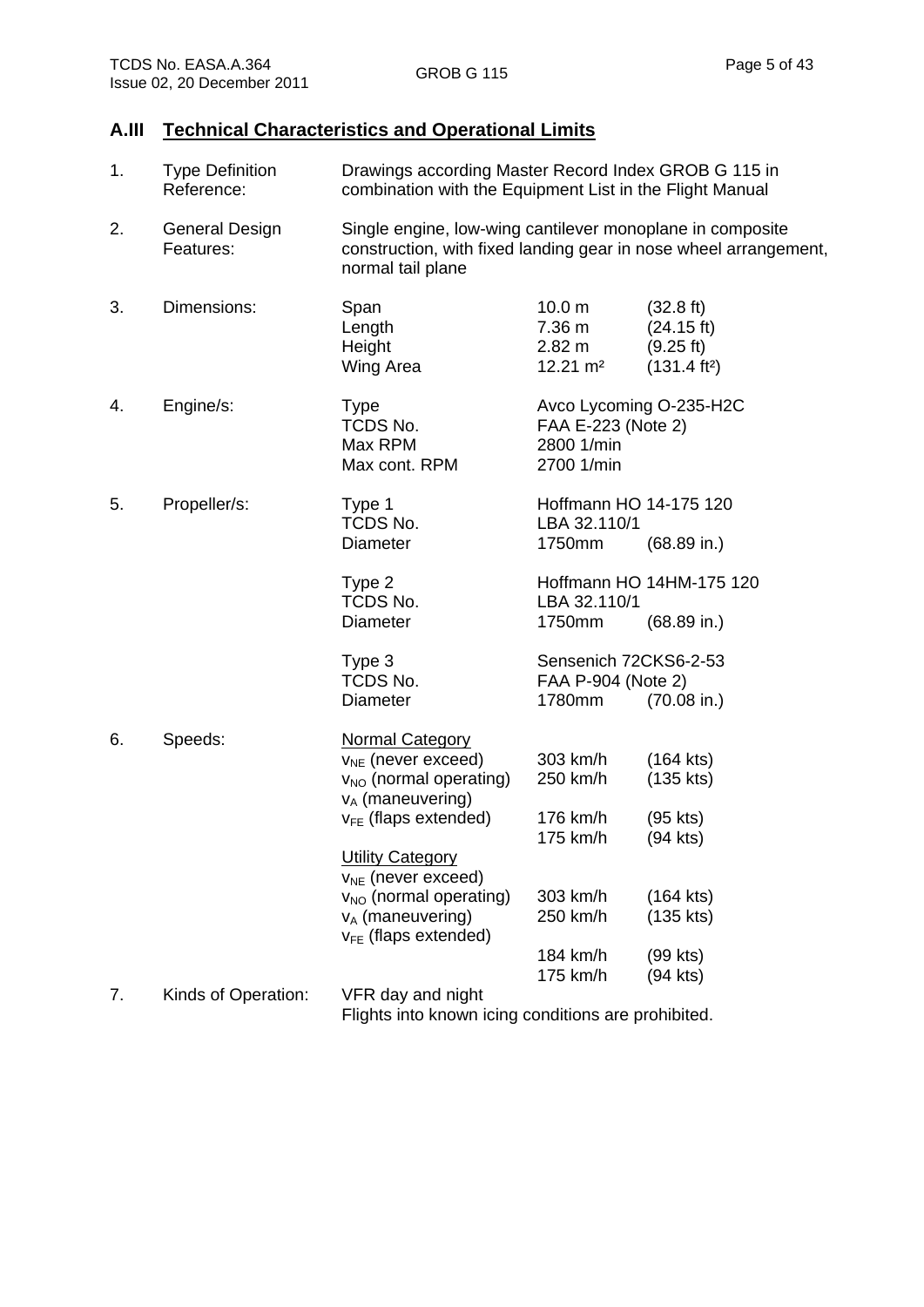| TCDS No. EASA.A.364<br>Issue 02, 20 December 2011 |                                    | <b>GROB G 115</b>                                                  | Page 6 of 43                                                                                       |  |
|---------------------------------------------------|------------------------------------|--------------------------------------------------------------------|----------------------------------------------------------------------------------------------------|--|
| 8.                                                | Weights:                           | <b>Normal Category</b><br><b>MTOW</b><br>Max. Landing Weight       | 850 kg<br>850 kg                                                                                   |  |
|                                                   |                                    | <b>Utility Category</b><br><b>MTOW</b><br>Max. Landing Weight      | 800 kg<br>800 kg                                                                                   |  |
| 9.                                                | <b>Center of Gravity</b><br>Range: | Reference Datum (BE)<br>Leveling Reference                         | Wing LE at QE 2480<br>Canopy frame bottom edge                                                     |  |
|                                                   |                                    | <b>Normal Category</b><br>Most forward C.G.<br>Most rearward C.G.  | 221 mm aft of datum at 850 kg<br>199 mm aft of datum at 825 kg or less<br>298 mm aft of datum      |  |
|                                                   |                                    | <b>Utility Category</b><br>Most forward C.G.<br>Most rearward C.G. | 199 mm aft of datum<br>298 mm aft of datum                                                         |  |
| 10.                                               | Minimum Crew:                      |                                                                    | 1 Pilot                                                                                            |  |
| 11.                                               | <b>Number of Seats:</b>            |                                                                    | $\overline{2}$                                                                                     |  |
| 12.                                               | Baggage:                           | Baggage compartment<br>max. baggage weight                         | $20$ kg                                                                                            |  |
| 13.                                               | <b>Operating Fluids:</b>           | Fuel capacity total<br>Useable fuel<br>Oil capacity total          | 100 liters<br>$(26.42 \cup S. gal)$<br>91.7 liters<br>(24.23 U.S. gal)<br>5.7 liters<br>(6 quarts) |  |

14. Minimum Equipment: Refer to equipment list in Flight Manual

| Refer to Maintenance Manual Chapter 5<br>Live Limited Parts:<br>15. |  |
|---------------------------------------------------------------------|--|
|---------------------------------------------------------------------|--|

| 16. | <b>Control Surface</b> | Refer to Maintenance Manual Chapter 6 |
|-----|------------------------|---------------------------------------|
|     | Movements:             |                                       |

# **A.IV Operating and Service Instructions (see note 6)**

| 1. | Flight Manual:                                           | Flight Manual (POH) GROB G 115 including approved<br>supplements. German Issue 2, Revision 2 or later, English<br>Issue 2, Rev. 2 or later |
|----|----------------------------------------------------------|--------------------------------------------------------------------------------------------------------------------------------------------|
| 2. | Placards:                                                | Placards according to Flight Manual                                                                                                        |
| 3. | Maintenance<br>Manual/s:                                 | Maintenance Manual 115AB.MM.002-E Issue 2, Revision 0 or<br>later                                                                          |
| 4. | <b>Further Service</b><br>Information /<br>Instructions: | Illustrated Parts Catalogue GROB G 115<br><b>Service Bulletins and Service Letters</b>                                                     |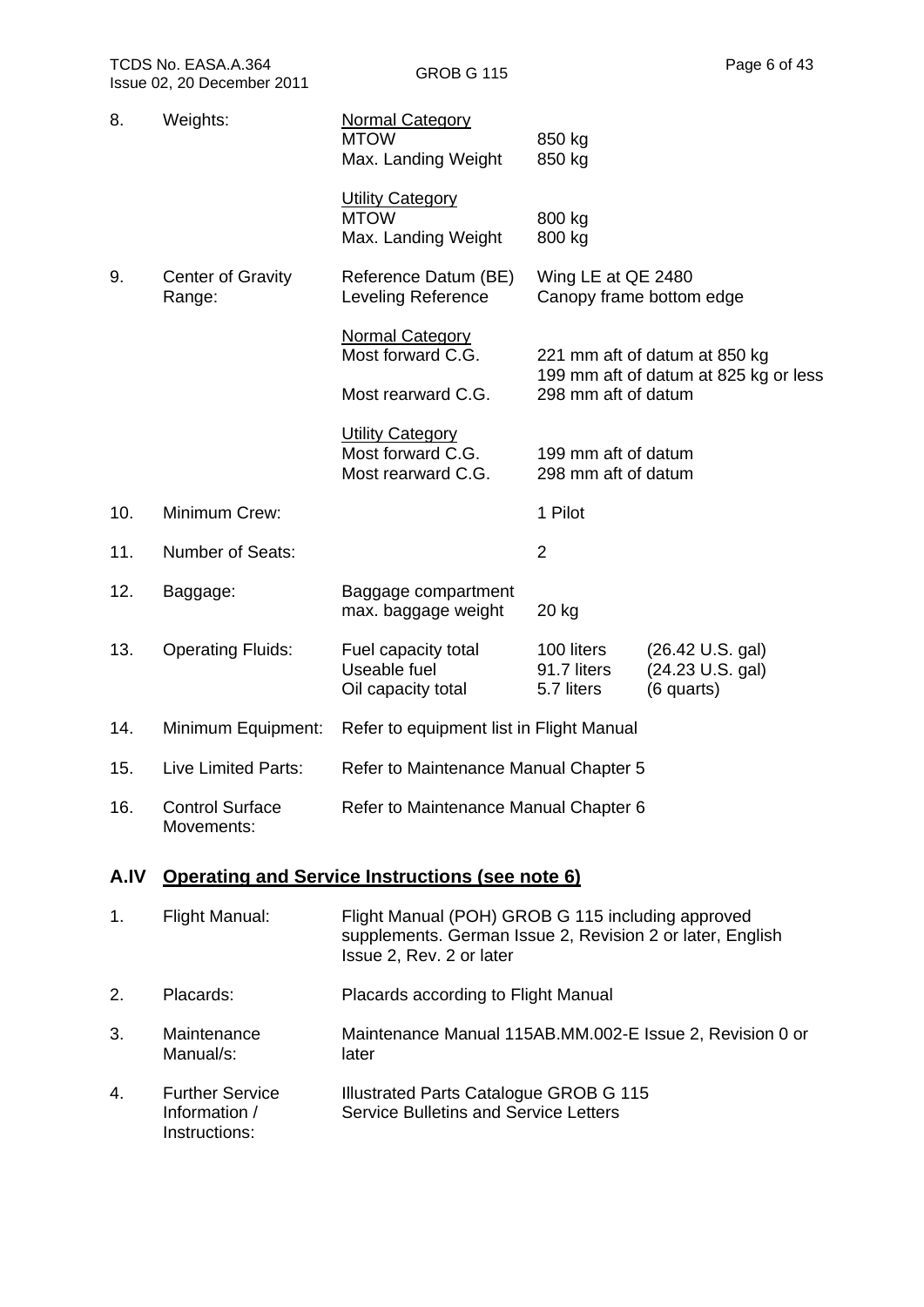#### **A.V Notes**

- 1. This EASA TCDS, Section A is based on LBA TCDS no. 1078 for Model G 115, Issue 4 as of April 1993. Approved data referring to the original LBA TCDS number remain further valid.
- 2. The EASA Type Certification Standard includes that of FAA TCDS based on individual EU member State acceptance or certification of this standard prior to 28-September-2003. Other standards confirming to TC/ TCDS standards certificated by individual EU member States prior to 28-September-2003 are also acceptable.
- 3. This TCDS is valid for S/N´s 8007 up to 8088
- 4. For certification for operation the noise protection requirements effective at the day of application for certification for operation apply.
- 5. Painting of the aircrafts must comply with the GROB Process Specification GPS 1078-1 or later approved data provided by GROB superseding GPS 1078-1.
- 6. Distribution of Revisions to Operating and Service Instructions with ongoing revision of Service Bulletin no. MSB 1078-142.
- 7. S/N 8007 contains deviations compared with the other series aircraft. These are defined within the Modification Information of GROB TFE No. 1078-8007 dated 16-October-1987. Consideration of this modification information of GROB has to be confirmed in the acceptance report and in any inspection report in the corresponding inspection certificate under "Remarks and Comments".
- 8. The installation of the Sensenich propeller according to Service Bulletin TM1078-7 is permitted. Such equipped aircrafts are to be operated according to the LBA approved pages of the Flight Manual included in the Service Bulletin TM1078-7.
- 9. For G115 models the operational Service Life is extended from 12.000FH on, if additional 12.000FH inspection i.a.w. MSB1078-161 latest approved issue, is accomplished.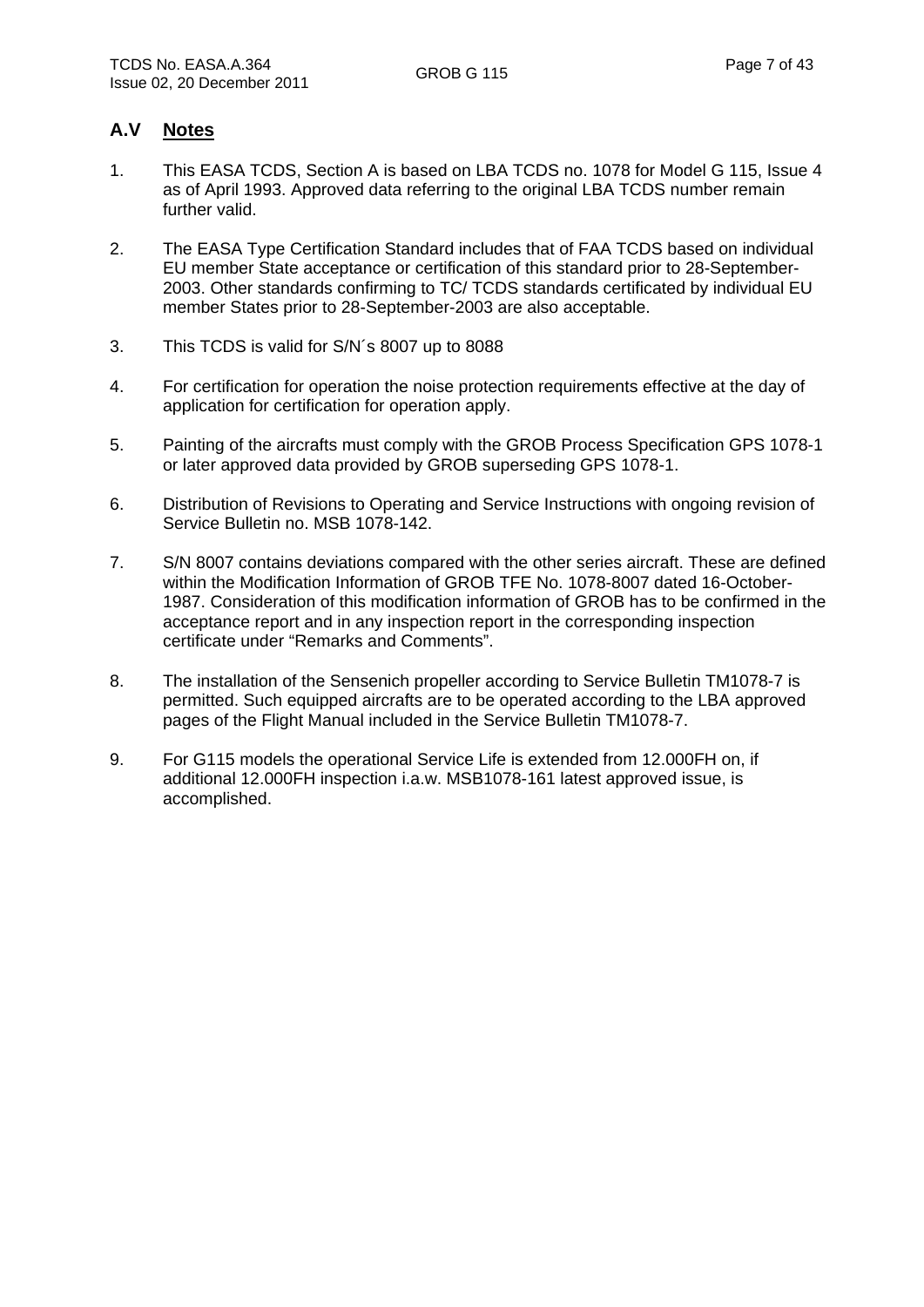# **Section B: G 115A**

#### **B.I General**

| 1. | Data Sheet No.: | EASA.A.364 (see note 1)                                                       |                                                                                     |
|----|-----------------|-------------------------------------------------------------------------------|-------------------------------------------------------------------------------------|
| 2. | Type:           | G 115                                                                         |                                                                                     |
| 3. | Model:          | G 115A                                                                        |                                                                                     |
| 4. | Sales           | G 115A                                                                        |                                                                                     |
|    | Designation:    |                                                                               |                                                                                     |
| 5. | TC-Holder:      | <b>GROB Aircraft AG</b><br>Lettenbachstrasse 9<br>86874 Tussenhausen-Mattsies |                                                                                     |
| 6. | Manufacturer:   | <b>Original Airplane</b><br>Manufacturer:                                     | Burkhard Grob Luft- und Raumfahrt<br>GmbH & Co. KG<br>8939 Mattsies<br>Am Flugplatz |

Spare Parts:

7. Airplane Category: Normal **Utility** 8. EASA Application Date: -

9. Certification Date: 30-October-1989 by LBA

### **B.II Certification Basis**

| 1. | Certification<br>Basis:               | See 2.                                                                                                                        |
|----|---------------------------------------|-------------------------------------------------------------------------------------------------------------------------------|
| 2. | Airworthiness<br>Requirements:        | FAR Part 23 dated 01-February-1965<br>including Amendments $1 - 32$                                                           |
| 3. | Requirements<br>Elected to<br>Comply: | None                                                                                                                          |
| 4. | Special<br>Conditions:                | According to LBA letter dated 02-April-1993 concerning fatigue<br>and damage tolerance substantiation of composite structures |
| 5. | <b>Equivalent Safety</b><br>Findings: | None                                                                                                                          |
| 6. | Environmental<br>Standards:           | Lärmschutzforderungen für Luftfahrzeuge (LSL), Issue<br>01-January-1991 (see note 4)                                          |

See TC-Holder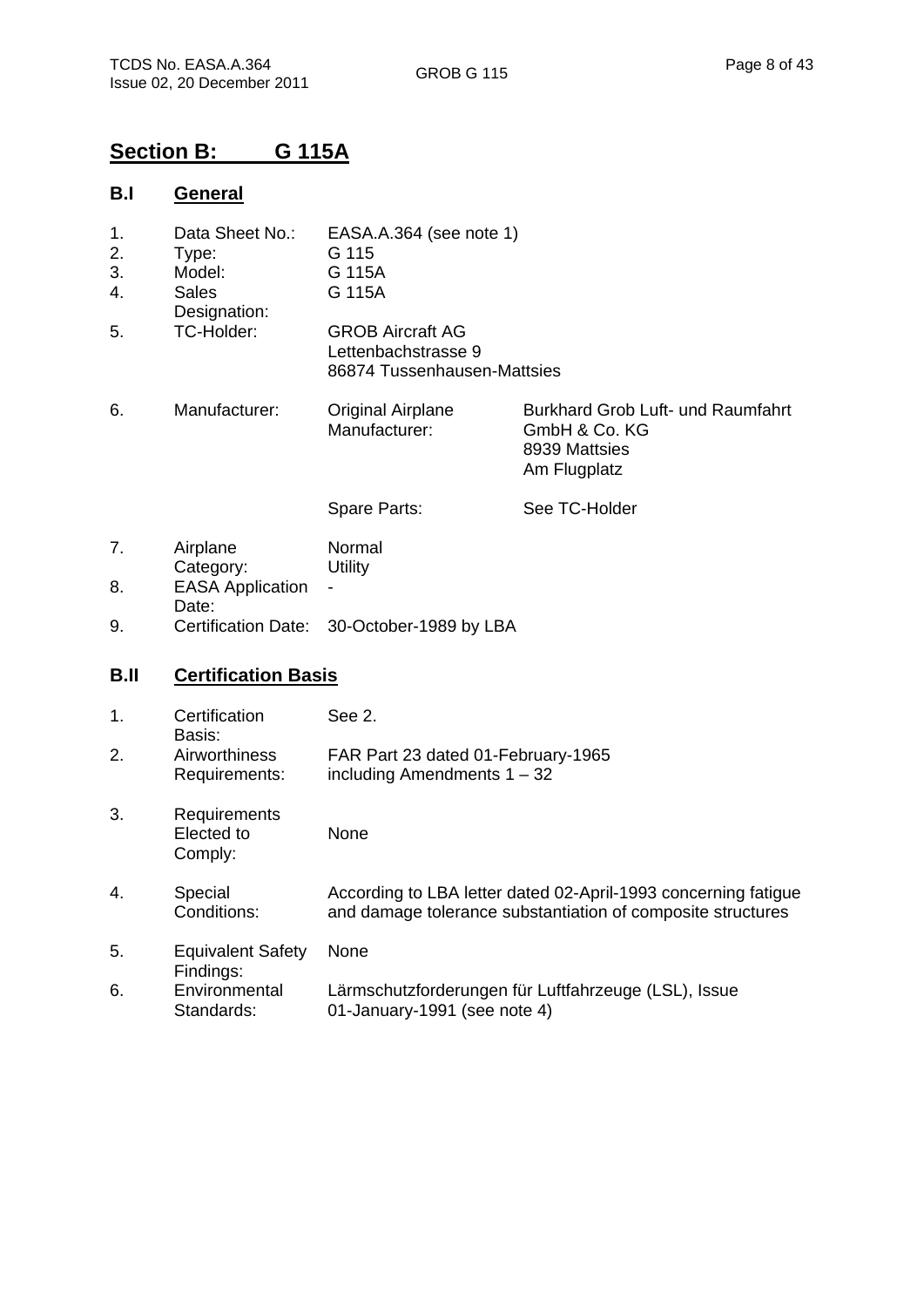#### **B.III Technical Characteristics and Operational Limits**

| 1. | <b>Type Definition</b><br>Reference: | Drawings according Master Record Index GROB G 115 as of<br>S/N 8090, dated 10-October-1989 in combination with the<br>Equipment List in the Flight Manual    |                                                                           |                                                                                      |
|----|--------------------------------------|--------------------------------------------------------------------------------------------------------------------------------------------------------------|---------------------------------------------------------------------------|--------------------------------------------------------------------------------------|
| 2. | <b>General Design</b><br>Features:   | Single engine, low-wing cantilever monoplane in composite<br>construction, with fixed landing gear in nose wheel<br>arrangement, normal tail plane           |                                                                           |                                                                                      |
| 3. | Dimensions:                          | Span<br>Length<br>Height<br>Wing Area                                                                                                                        | 10.0 <sub>m</sub><br>7.36 m<br>2.82 m<br>$12.21 \text{ m}^2$              | $(32.8 \text{ ft})$<br>$(24.15 \text{ ft})$<br>(9.25 ft)<br>(131.4 ft <sup>2</sup> ) |
| 4. | Engine/s:                            | <b>Type</b><br>TCDS No.<br>Max RPM<br>Max cont. RPM                                                                                                          | Avco Lycoming O-235-H2C<br>FAA E-223 (Note 2)<br>2800 1/min<br>2700 1/min |                                                                                      |
| 5. | Propeller/s:                         | Type 1<br>TCDS No.<br>Diameter                                                                                                                               | Hoffmann HO 14-175 120<br>LBA 32.110/1<br>1750mm                          | $(68.89 \text{ in.})$                                                                |
|    |                                      | Type 2<br>TCDS No.<br>Diameter                                                                                                                               | LBA 32.110/1<br>1750mm                                                    | Hoffmann HO 14HM-175 120<br>$(68.89 \text{ in.})$                                    |
|    |                                      | Type 3<br>TCDS No.<br>Diameter                                                                                                                               | Sensenich 72CKS6-2-53<br>FAA P-904 (Note 2)<br>1780mm                     | $(70.08 \text{ in.})$                                                                |
| 6. | Speeds:                              | <b>Normal Category</b><br>$V_{NE}$ (never exceed)<br>V <sub>NO</sub> (normal operating)<br>$v_A$ (maneuvering)<br>$V_{FE}$ (flaps extended)                  | 303 km/h<br>250 km/h<br>176 km/h<br>175 km/h                              | $(164$ kts)<br>$(135$ kts)<br>$(95$ kts)<br>(94 kts)                                 |
|    |                                      | <b>Utility Category</b><br>V <sub>NE</sub> (never exceed)<br>V <sub>NO</sub> (normal operating)<br>v <sub>A</sub> (maneuvering)<br>$v_{FE}$ (flaps extended) | 303 km/h<br>250 km/h<br>184 km/h<br>175 km/h                              | $(164$ kts)<br>$(135$ kts)<br>(99 kts)<br>(94 kts)                                   |
| 7. | Kinds of<br>Operation:               | VFR day and night<br>Flights into known icing conditions are prohibited.                                                                                     |                                                                           |                                                                                      |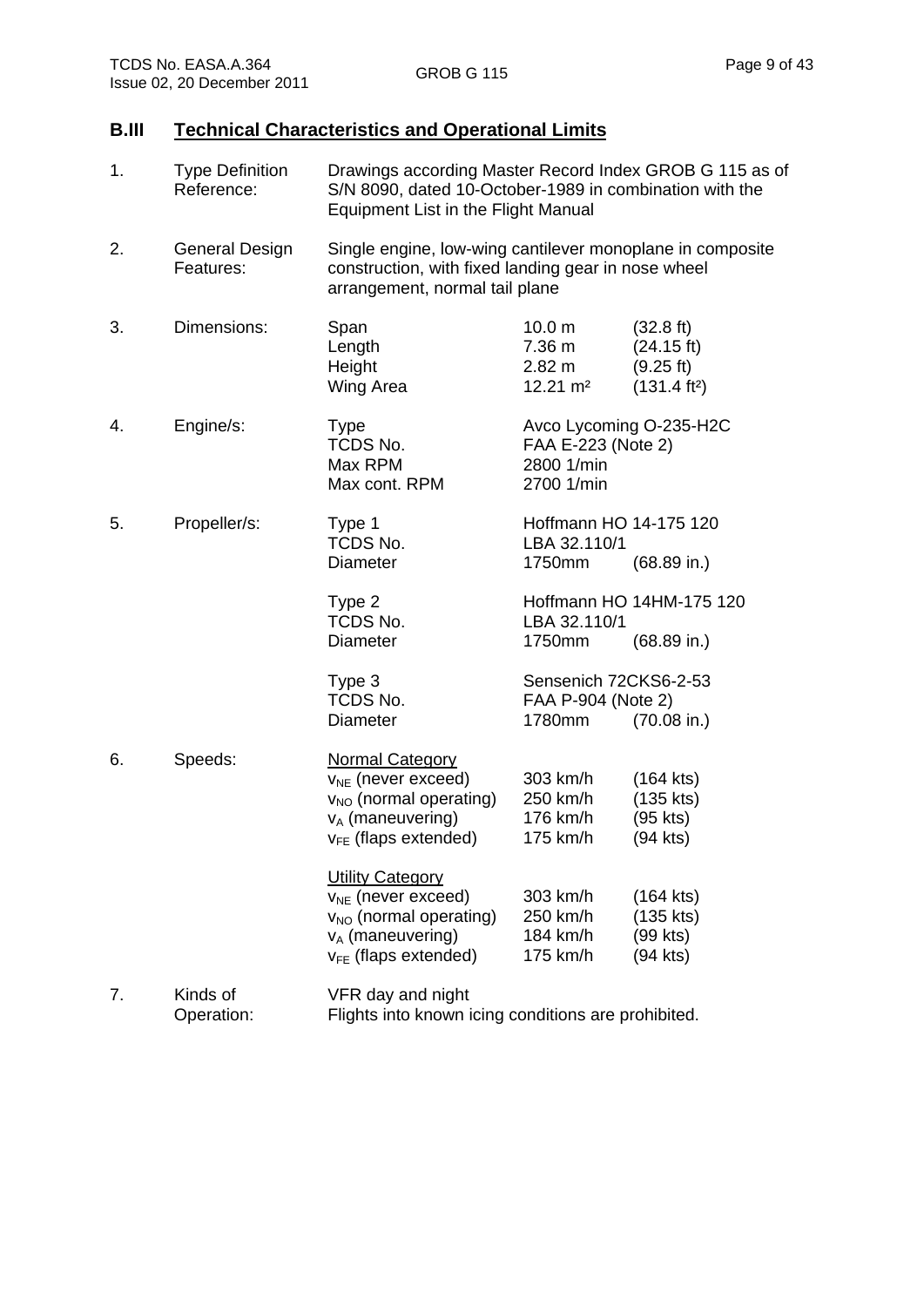| 8.   | Weights:                                                 | <b>Normal Category</b><br><b>MTOW</b><br>Max. Landing Weight                                                                               | 850 kg<br>850 kg                                                       |                                                         |
|------|----------------------------------------------------------|--------------------------------------------------------------------------------------------------------------------------------------------|------------------------------------------------------------------------|---------------------------------------------------------|
|      |                                                          | <b>Utility Category</b><br><b>MTOW</b><br>Max. Landing Weight                                                                              | 800 kg<br>800 kg                                                       |                                                         |
| 9.   | <b>Center of Gravity</b><br>Range:                       | Reference Datum (BE)<br><b>Leveling Reference</b>                                                                                          | Wing LE at QE 2480                                                     | Canopy frame bottom edge                                |
|      |                                                          | <b>Normal Category</b><br>Most forward C.G.                                                                                                | 221 mm aft of datum at 850 kg<br>199 mm aft of datum at 825 kg or less |                                                         |
|      |                                                          | Most rearward C.G.                                                                                                                         | 298 mm aft of datum                                                    |                                                         |
|      |                                                          | <b>Utility Category</b><br>Most forward C.G.<br>Most rearward C.G.                                                                         | 199 mm aft of datum<br>298 mm aft of datum                             |                                                         |
| 10.  | Minimum Crew:                                            |                                                                                                                                            | 1 Pilot                                                                |                                                         |
| 11.  | <b>Number of Seats:</b>                                  |                                                                                                                                            | $\overline{2}$                                                         |                                                         |
| 12.  | Baggage:                                                 | Baggage compartment<br>max. baggage weight                                                                                                 | 20 kg                                                                  |                                                         |
| 13.  | <b>Operating Fluids:</b>                                 | Fuel capacity total<br>Useable fuel<br>Oil capacity total                                                                                  | 100 liters<br>91.7 liters<br>5.7 liters                                | $(26.42 \cup S. gal)$<br>(24.23 U.S. gal)<br>(6 quarts) |
| 14.  | Minimum                                                  | Refer to equipment list in Flight Manual                                                                                                   |                                                                        |                                                         |
| 15.  | Equipment:<br>Live Limited                               | Refer to Maintenance Manual Chapter 5                                                                                                      |                                                                        |                                                         |
| 16.  | Parts:<br><b>Control Surface</b><br>Movements:           | Refer to Maintenance Manual Chapter 6                                                                                                      |                                                                        |                                                         |
| B.IV |                                                          | <b>Operating and Service Instructions (see note 6)</b>                                                                                     |                                                                        |                                                         |
| 1.   | Flight Manual:                                           | Flight Manual (POH) GROB G 115 including approved<br>supplements. German Issue 2, Revision 2 or later, English<br>Issue 2, Rev. 2 or later |                                                                        |                                                         |
| 2.   | Placards:                                                | Placards according to Flight Manual                                                                                                        |                                                                        |                                                         |
| 3.   | Maintenance<br>Manual/s:                                 | Maintenance Manual 115AB.MM.002-E Issue 2, Revision 0 or<br>later                                                                          |                                                                        |                                                         |
| 4.   | <b>Further Service</b><br>Information /<br>Instructions: | Illustrated Parts Catalogue GROB G 115<br><b>Service Bulletins and Service Letters</b>                                                     |                                                                        |                                                         |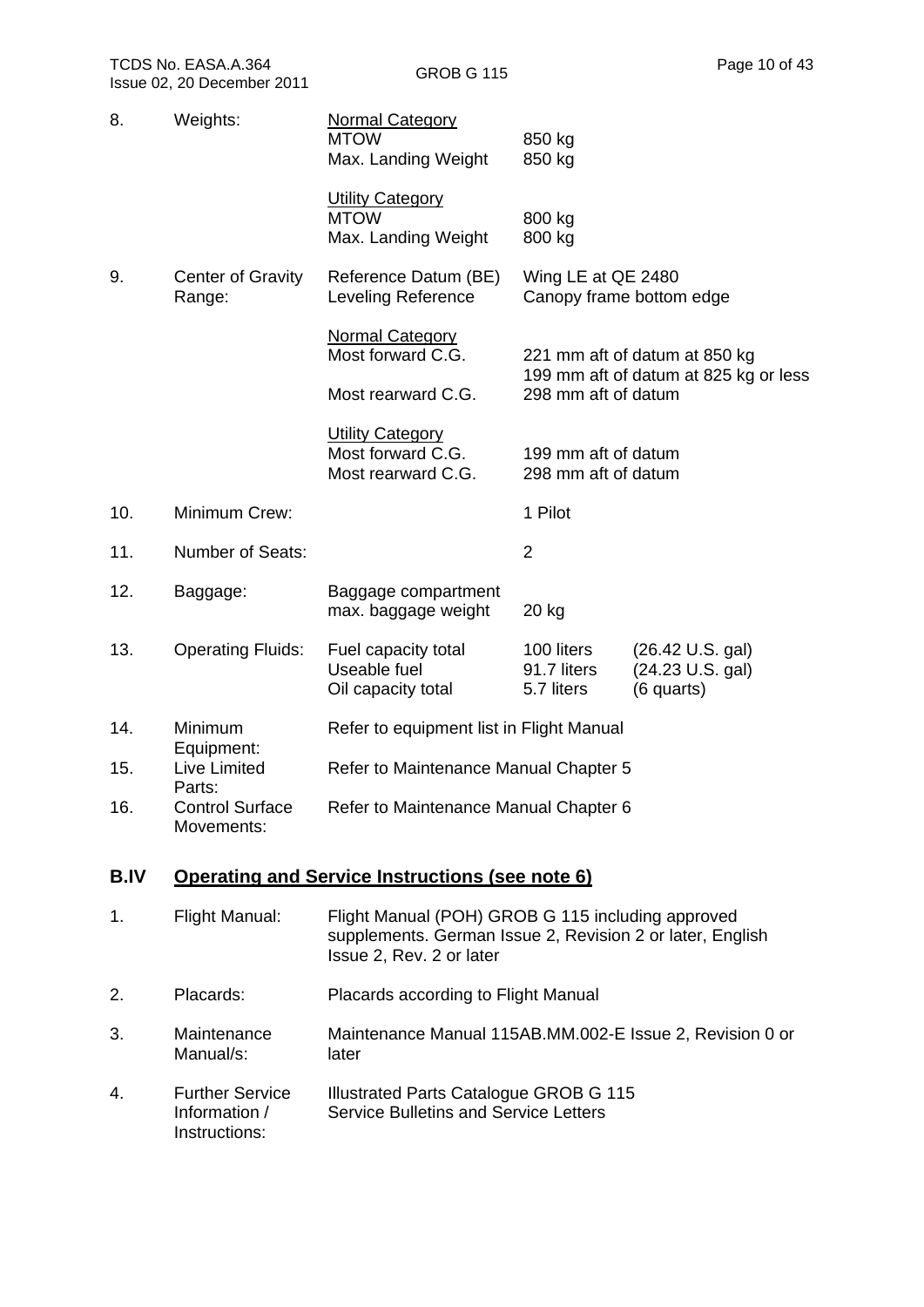#### **B.V Notes**

- 1. This EASA TCDS, Section B is based on LBA TCDS no. 1078 for Model G 115A, Issue 4 as of April 1993. Approved data refering to the original LBA TCDS number remain further valid.
- 2. The EASA Type Certification Standard includes that of FAA TCDS based on individual EU member State acceptance or certification of this standard prior to 28-September-2003. Other standards confirming to TC/ TCDS standards certificated by individual EU member States prior to 28-September-2003 are also acceptable.
- 3. This TCDS is valid for S/N´s 8090 up to 8109
- 4. For certification for operation the noise protection requirements effective at the day of application for certification for operation apply.
- 5. Painting of the aircrafts must comply with the GROB Process Specification GPS 1078-1 or later approved data provided by GROB superseding GPS 1078-1.
- 6. Distribution of Revisions to Operating and Service Instructions with ongoing revision of Service Bulletin no. MSB1078-142.
- 7. The installation of the Sensenich propeller according to Service Bulletin TM1078-7 is permitted. Such equipped aircrafts are to be operated according to the LBA approved pages of the Flight Manual included in the Service Bulletin TM1078-7.
- 8. For G115A models the operational Service Life is extended from 12.000FH on, if additional 12.000FH inspection i.a.w. MSB1078-161 latest approved issue, is accomplished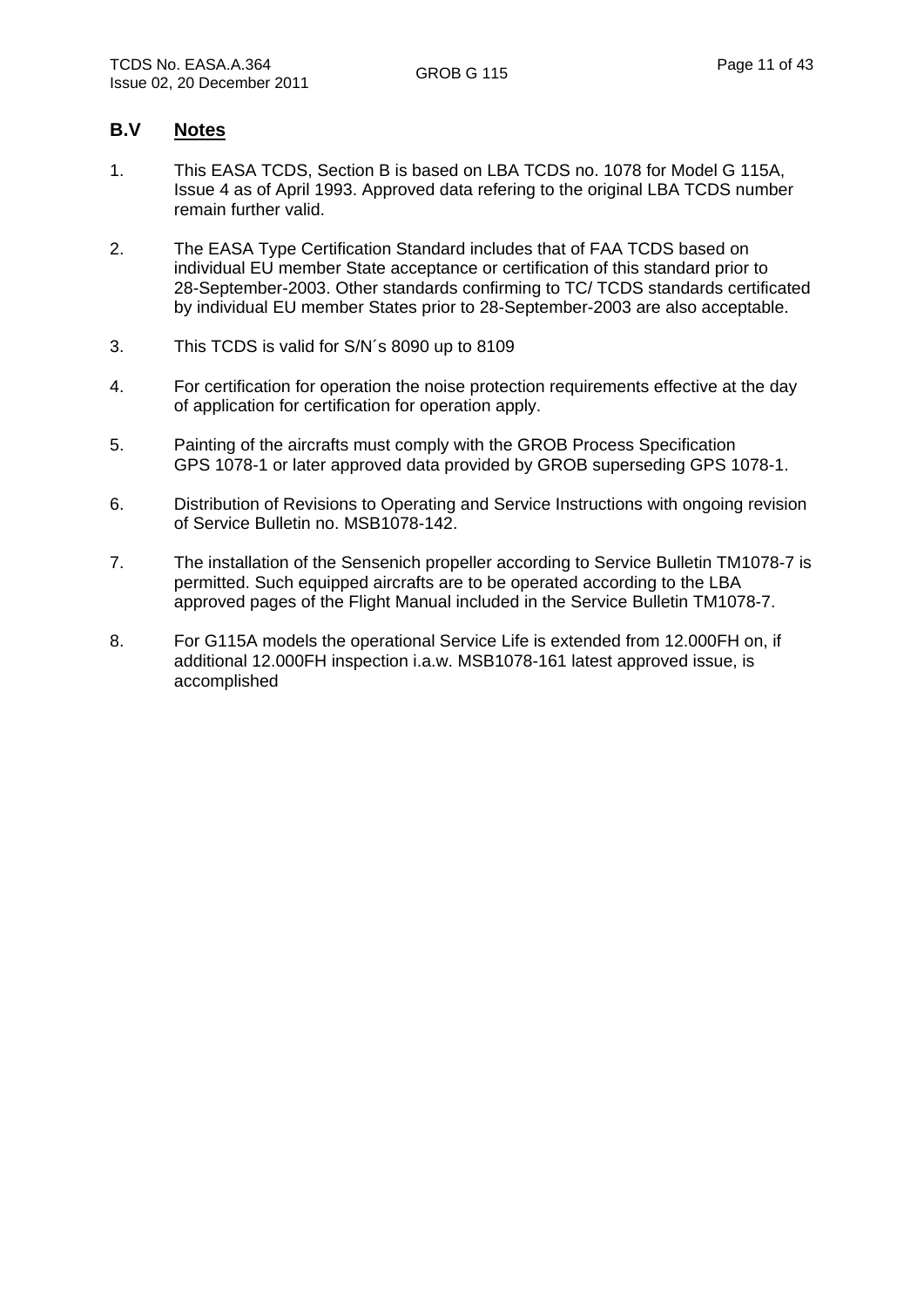# **Section C: G 115B**

#### **C.I General**

- 1. Data Sheet No.: EASA.A.364 (see note 1)
- 2. Type: G 115<br>3. Model: G 115
- 3. Model: G 115B
- 4. Sales Designation: G 115B
- 5. TC-Holder: GROB Aircraft AG Lettenbachstrasse 9 86874 Tussenhausen-Mattsies
- 6. Manufacturer: Original Airplane Manufacturer: Burkhard Grob Luft- und Raumfahrt GmbH & Co. KG 8939 Mattsies Am Flugplatz

Grob Werke GmbH & Co. KG Unternehmensbereich Burkhart Grob Flugzeugbau 8939 Mattsies Am Flugplatz

Spare Parts:

See TC-Holder

- 7. Airplane Category: Normal **Utility**
- 8. EASA Application Date: -
- 9. Certification Date: 08-April-1993 by LBA

#### **C.II Certification Basis**

| 1. | Certification<br>Basis:               | See 2.                                                                                                                        |
|----|---------------------------------------|-------------------------------------------------------------------------------------------------------------------------------|
| 2. | Airworthiness<br>Requirements:        | FAR Part 23 dated 01-February-1965<br>including Amendments $1 - 32$                                                           |
| 3. | Requirements<br>Elected to<br>Comply: | None                                                                                                                          |
| 4. | Special<br>Conditions:                | According to LBA letter dated 02-April-1993 concerning fatigue<br>and damage tolerance substantiation of composite structures |
| 5. | <b>Equivalent Safety</b><br>Findings: | None                                                                                                                          |
| 6. | Environmental<br>Standards:           | Lärmschutzforderungen für Luftfahrzeuge (LSL), Issue<br>01-January-1991 (see note 4)                                          |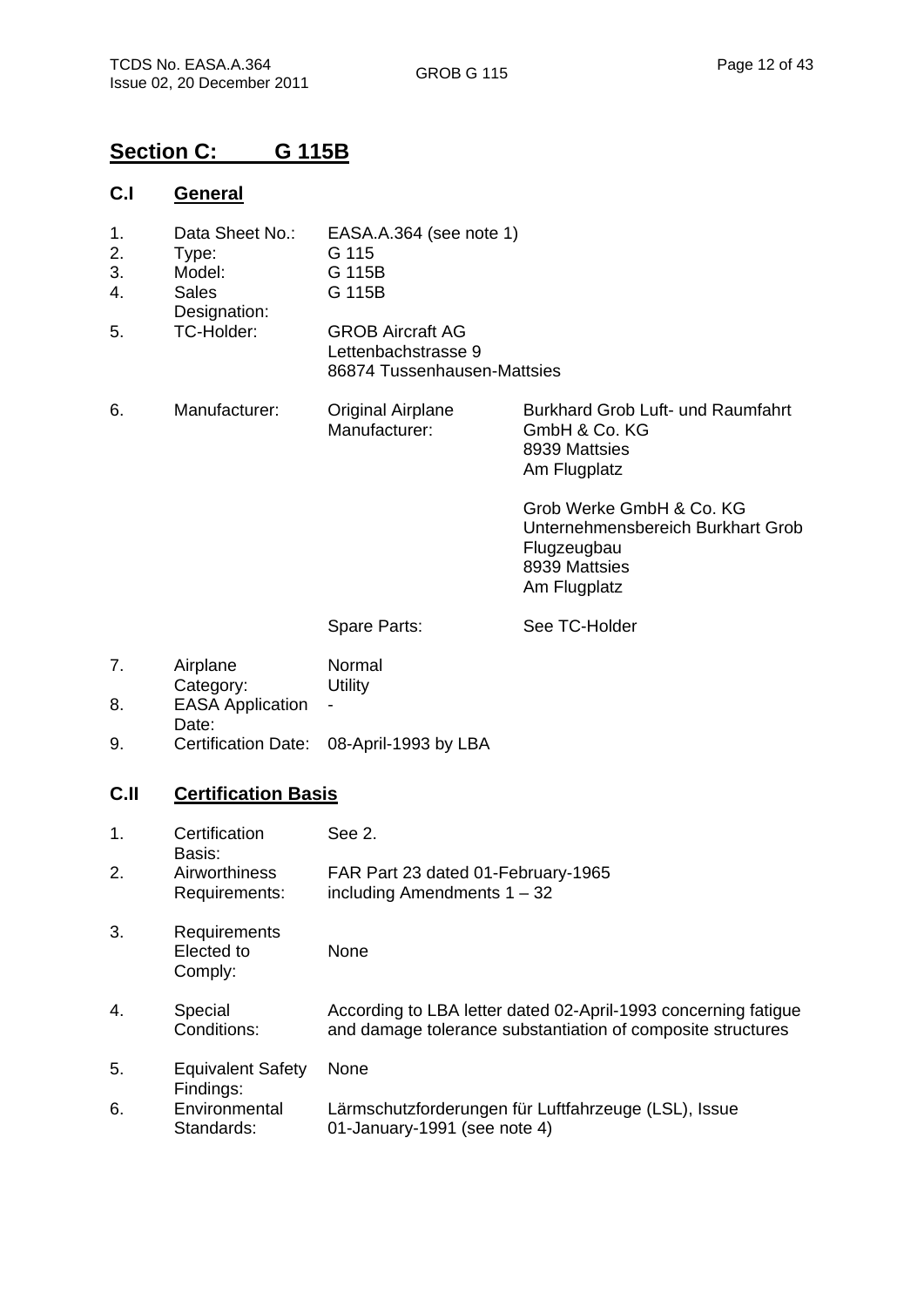### **C.III Technical Characteristics and Operational Limits**

| 1. | <b>Type Definition</b><br>Reference: | Drawings according Master Record Index GROB G 115B dated<br>16-February-1993 in combination with the Equipment List in the<br><b>Flight Manual</b>   |                                                                           |                                                                                      |
|----|--------------------------------------|------------------------------------------------------------------------------------------------------------------------------------------------------|---------------------------------------------------------------------------|--------------------------------------------------------------------------------------|
| 2. | General Design<br>Features:          | Single engine, low-wing cantilever monoplane in composite<br>construction, with fixed landing gear in nose wheel<br>arrangement, normal tail plane   |                                                                           |                                                                                      |
| 3. | Dimensions:                          | Span<br>Length<br>Height<br>Wing Area                                                                                                                | 10.0 <sub>m</sub><br>7.36 m<br>$2.82 \text{ m}$<br>$12.21 \text{ m}^2$    | $(32.8 \text{ ft})$<br>$(24.15 \text{ ft})$<br>(9.25 ft)<br>(131.4 ft <sup>2</sup> ) |
| 4. | Engine/s:                            | Type 1<br>TCDS No.<br>Max RPM<br>Max cont. RPM                                                                                                       | Avco Lycoming O-320-D2A<br>FAA E-274 (Note 2)<br>2700 1/min<br>2700 1/min |                                                                                      |
|    |                                      | Type 2<br>TCDS No.<br>Max RPM<br>Max cont. RPM                                                                                                       | Avco Lycoming O-320-D1A<br>FAA E-274 (Note 2)<br>2700 1/min<br>2700 1/min |                                                                                      |
|    |                                      | Type 3<br>TCDS No.<br>Max RPM<br>Max cont. RPM                                                                                                       | FAA E-274 (Note 2)<br>2700 1/min<br>2700 1/min                            | Avco Lycoming O-320-D3G                                                              |
| 5. | Propeller/s:                         | <b>Type</b><br>TCDS No.<br>Diameter                                                                                                                  | Sensenich 74DM6S5-2-64<br>FAA P-886 (Note 2)<br>1830mm                    | $(72.05 \text{ in.})$                                                                |
| 6. | Speeds:                              | <b>Normal Category</b><br>$V_{NE}$ (never exceed)<br>V <sub>NO</sub> (normal operating) 240 km/h<br>$v_A$ (maneuvering)<br>$v_{FE}$ (flaps extended) | 295 km/h<br>186 km/h<br>175 km/h                                          | $(159$ kts)<br>$(129$ kts)<br>(100 kts)<br>(94 kts)                                  |
|    |                                      | <b>Utility Category</b><br>$V_{NE}$ (never exceed)<br>V <sub>NO</sub> (normal operating)<br>$v_A$ (maneuvering)<br>$V_{FE}$ (flaps extended)         | 295 km/h<br>240 km/h<br>192 km/h<br>175 km/h                              | (159 kts)<br>$(129$ kts)<br>(104 kts)<br>(94 kts)                                    |
| 7. | Kinds of                             | VFR day and night                                                                                                                                    |                                                                           |                                                                                      |

Operation: Flights into known icing conditions are prohibited.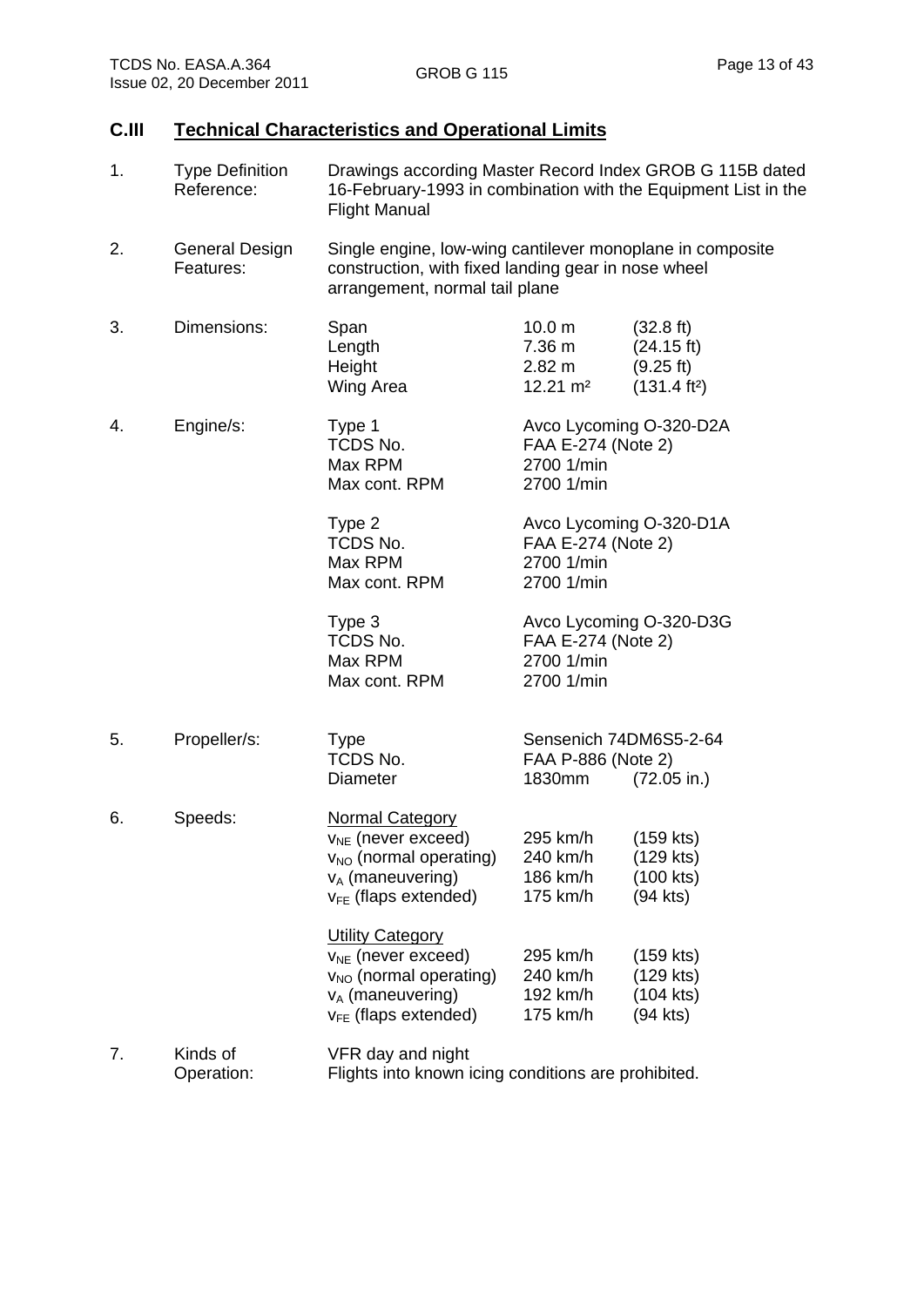|      |                                      | Max. Landing Weight                                                                                                             | 920 kg                                                                                                                                                                                         |                                                                  |
|------|--------------------------------------|---------------------------------------------------------------------------------------------------------------------------------|------------------------------------------------------------------------------------------------------------------------------------------------------------------------------------------------|------------------------------------------------------------------|
|      |                                      | <b>Utility Category</b><br><b>MTOW</b><br>Max. Landing Weight                                                                   | 850 kg<br>850 kg                                                                                                                                                                               |                                                                  |
| 9.   | <b>Center of Gravity</b><br>Range:   | Reference Datum (BE)<br>Leveling Reference                                                                                      | Wing LE at QE 2480                                                                                                                                                                             | Canopy frame bottom edge                                         |
|      |                                      | <b>Normal Category</b><br>Most forward C.G.                                                                                     | 255 mm aft of datum at 920 kg<br>199 mm aft of datum at 840 kg or less<br>298 mm aft of datum<br>255 mm aft of datum at 850 kg<br>199 mm aft of datum at 800 kg or less<br>298 mm aft of datum |                                                                  |
|      |                                      | Most rearward C.G.                                                                                                              |                                                                                                                                                                                                |                                                                  |
|      |                                      | <b>Utility Category</b><br>Most forward C.G.                                                                                    |                                                                                                                                                                                                |                                                                  |
|      |                                      | Most rearward C.G.                                                                                                              |                                                                                                                                                                                                |                                                                  |
| 10.  | Minimum Crew:                        |                                                                                                                                 | 1 Pilot                                                                                                                                                                                        |                                                                  |
| 11.  | Number of Seats:                     |                                                                                                                                 | $\overline{2}$                                                                                                                                                                                 |                                                                  |
| 12.  | Baggage:                             | Baggage compartment<br>max. baggage weight                                                                                      | 20 kg                                                                                                                                                                                          |                                                                  |
| 13.  | <b>Operating Fluids:</b>             | Fuel capacity total<br>Useable fuel<br>Oil capacity total                                                                       | 112 liters<br>107 liters<br>7.6 liters                                                                                                                                                         | $(29.59 \text{ U.S. gal})$<br>(28.27 U.S. gal)<br>$(8.0$ quarts) |
| 14.  | Minimum<br>Equipment:                | Refer to equipment list in Flight Manual                                                                                        |                                                                                                                                                                                                |                                                                  |
| 15.  | Live Limited<br>Parts:               | Refer to Maintenance Manual Chapter 5                                                                                           |                                                                                                                                                                                                |                                                                  |
| 16.  | <b>Control Surface</b><br>Movements: | Refer to Maintenance Manual Chapter 6                                                                                           |                                                                                                                                                                                                |                                                                  |
| C.IV |                                      | <b>Operating and Service Instructions (see note 6)</b>                                                                          |                                                                                                                                                                                                |                                                                  |
| 1.   | <b>Flight Manual:</b>                | Flight Manual GROB G 115B including approved supplements.<br>German Issue 1, Rev. 0 or later, English Issue 1, Rev. 1 or later, |                                                                                                                                                                                                |                                                                  |

- 2. Placards: Placards according to Flight Manual
- 3. Maintenance Manual/s: Maintenance Manual 115AB.MM.002-E Issue 2, Revision 0 or later
- 4. Further Service Information / Instructions: Illustrated Parts Catalogue GROB G 115B Service Bulletins and Service Letters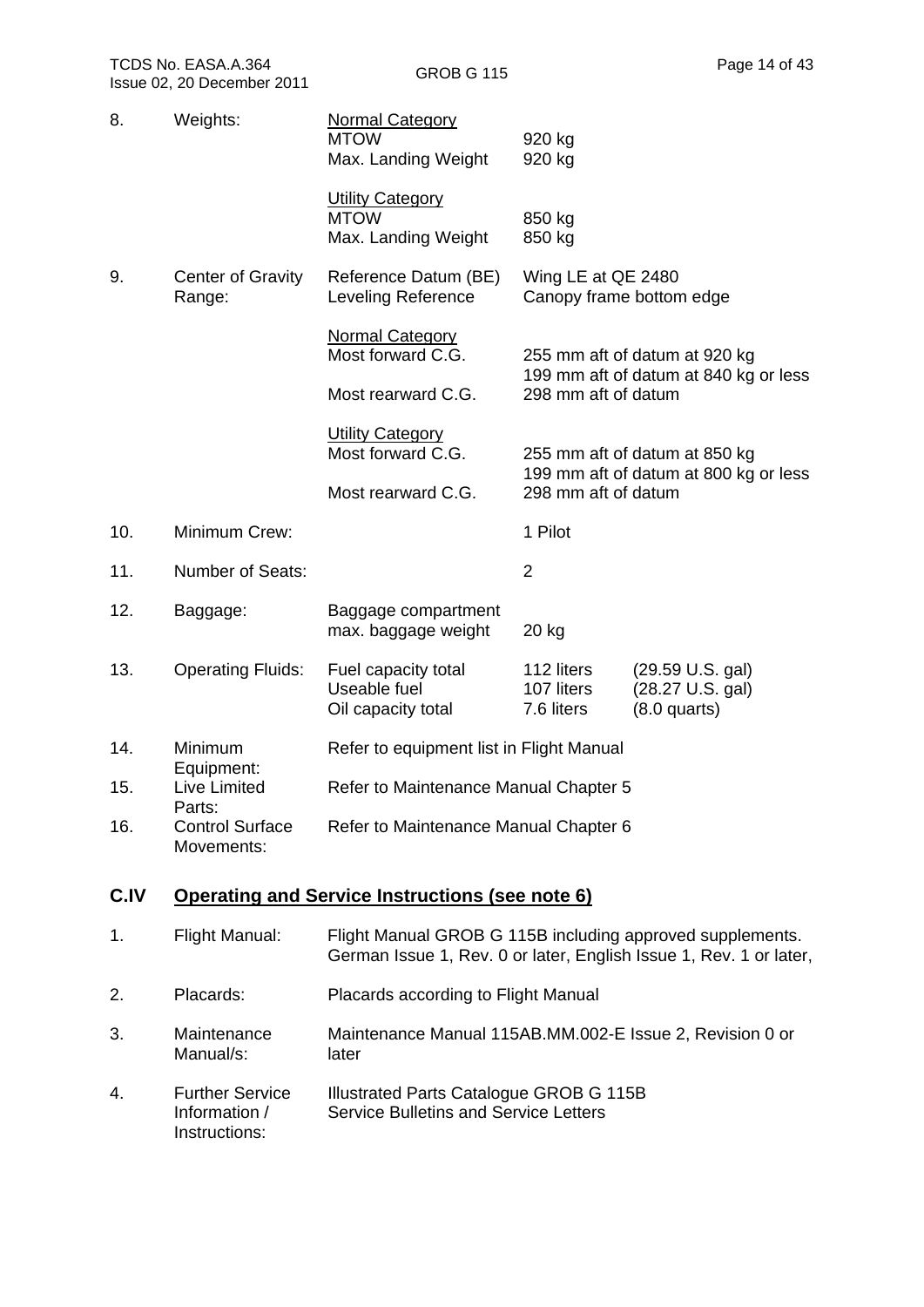#### **C.V Notes**

- 1. This EASA TCDS, Section C is based on LBA TCDS no. 1078 for Model G 115B, Issue 1 as of April 1993. Approved data refering to the original LBA TCDS number remain further valid.
- 2. The EASA Type Certification Standard includes that of FAA TCDS based on individual EU member State acceptance or certification of this standard prior to 28-September-2003. Other standards confirming to TC/ TCDS standards certificated by individual EU member States prior to 28-September-2003 are also acceptable.
- 3. The Model G 115B is derived from Model G 115 and Model G 115A by optional conversion in accordance with Service Bulletin TM1078-27, which is valid for S/N´s 8008 up to 8088 and 8090 up to 8109.
- 4. For certification for operation the noise protection requirements effective at the day of application for certification for operation apply.
- 5. Painting of the aircrafts must comply with the GROB Process Specification GPS 1078-1 or later approved data provided by GROB superseding GPS 1078-1.
- 6. Distribution of Revisions to Operating and Service Instructions with ongoing revision of Service Bulletin no. MSB1078-143.
- 7. For G115B models the operational Service Life is extended from 12.000FH on, if additional 12.000FH inspection i.a.w. MSB1078-161 latest approved issue, is accomplished.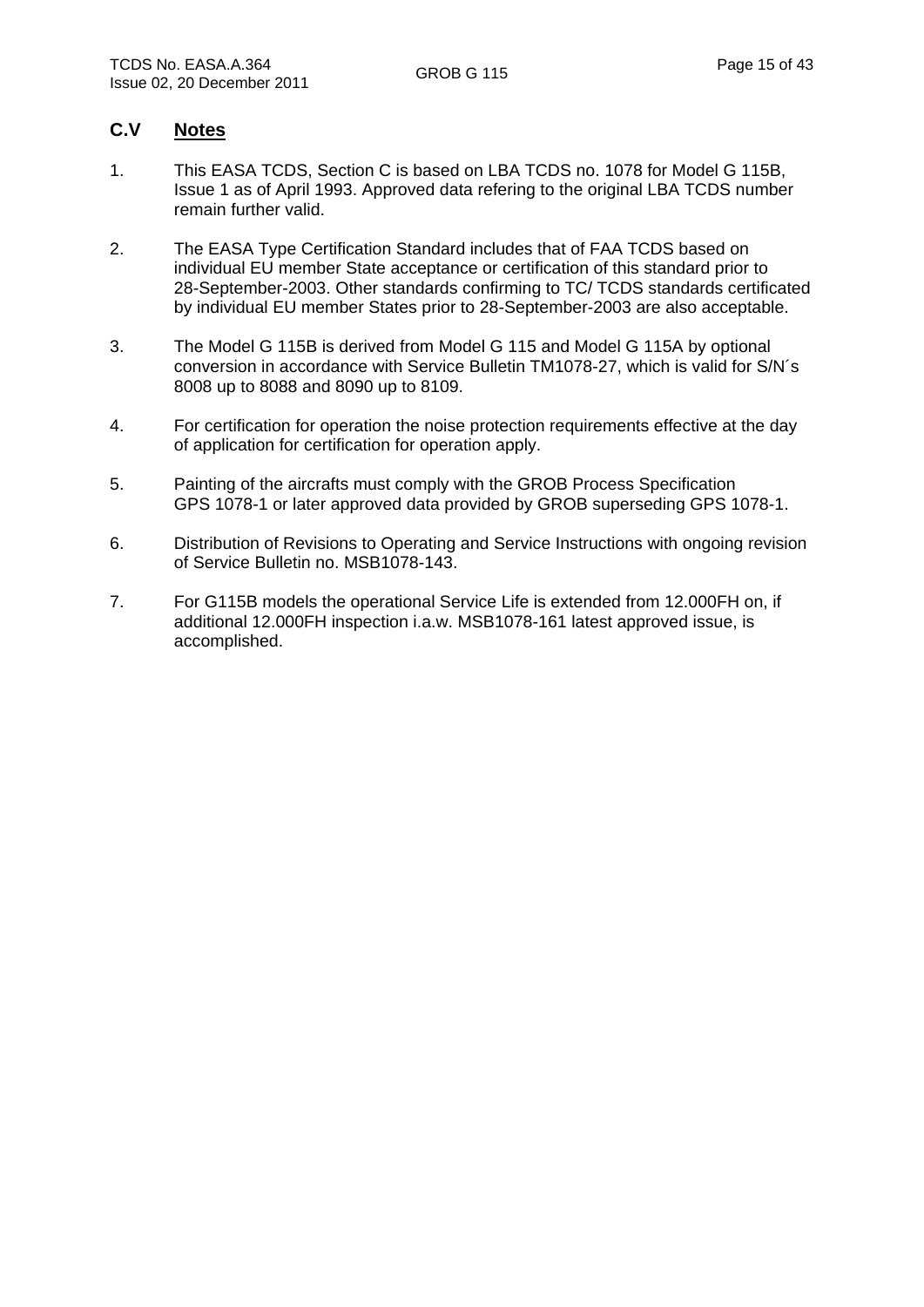# **Section D: G 115C**

### **D.I General**

| 1.<br>2.<br>3.<br>4. | Data Sheet No.:<br>Type:<br>Model:<br>Sales Designation: | EASA.A.364 (see note 1)<br>G 115<br>G 115C<br>G 115C / G 115C1 ACRO (see note 8.)                                                                |                                                                                     |  |
|----------------------|----------------------------------------------------------|--------------------------------------------------------------------------------------------------------------------------------------------------|-------------------------------------------------------------------------------------|--|
| 5.                   | TC-Holder:                                               | <b>GROB Aircraft AG</b><br>Lettenbachstrasse 9<br>86874 Tussenhausen-Mattsies                                                                    |                                                                                     |  |
| 6.                   | Manufacturer:                                            | <b>Original Airplane</b><br>Manufacturer:                                                                                                        | Burkhard Grob Luft- und<br>Raumfahrt GmbH & Co. KG<br>8939 Mattsies<br>Am Flugplatz |  |
|                      |                                                          | Spare Parts:                                                                                                                                     | See TC-Holder                                                                       |  |
| 7.                   | Airplane Category:                                       | Utility<br>Acrobatic (see note 8)                                                                                                                |                                                                                     |  |
| 8.                   | <b>EASA Application</b><br>Date:                         |                                                                                                                                                  |                                                                                     |  |
| 9.                   | <b>Certification Date:</b>                               | 05-August-1993 by LBA                                                                                                                            |                                                                                     |  |
| D.II                 | <b>Certification Basis</b>                               |                                                                                                                                                  |                                                                                     |  |
| 1.                   | <b>Certification Basis:</b>                              | See 2.                                                                                                                                           |                                                                                     |  |
| 2.                   | Airworthiness<br>Requirements:                           | FAR Part 23 dated 01-February-1965<br>including Amendments $1 - 32$                                                                              |                                                                                     |  |
| 3.                   | Requirements<br>Elected to Comply:                       | None                                                                                                                                             |                                                                                     |  |
| 4.                   | <b>Special Conditions:</b>                               | According to LBA letter I335-1078/93/B1 as of 02-April-1993<br>concerning fatigue and damage tolerance substantiation of<br>composite structures |                                                                                     |  |
| 5.                   | <b>Equivalent Safety</b><br>Findings:                    | None                                                                                                                                             |                                                                                     |  |
| 6.                   | Environmental<br>Standards:                              | Lärmschutzforderungen für Luftfahrzeuge (LSL), Issue<br>01-January-1991 (see note 4)                                                             |                                                                                     |  |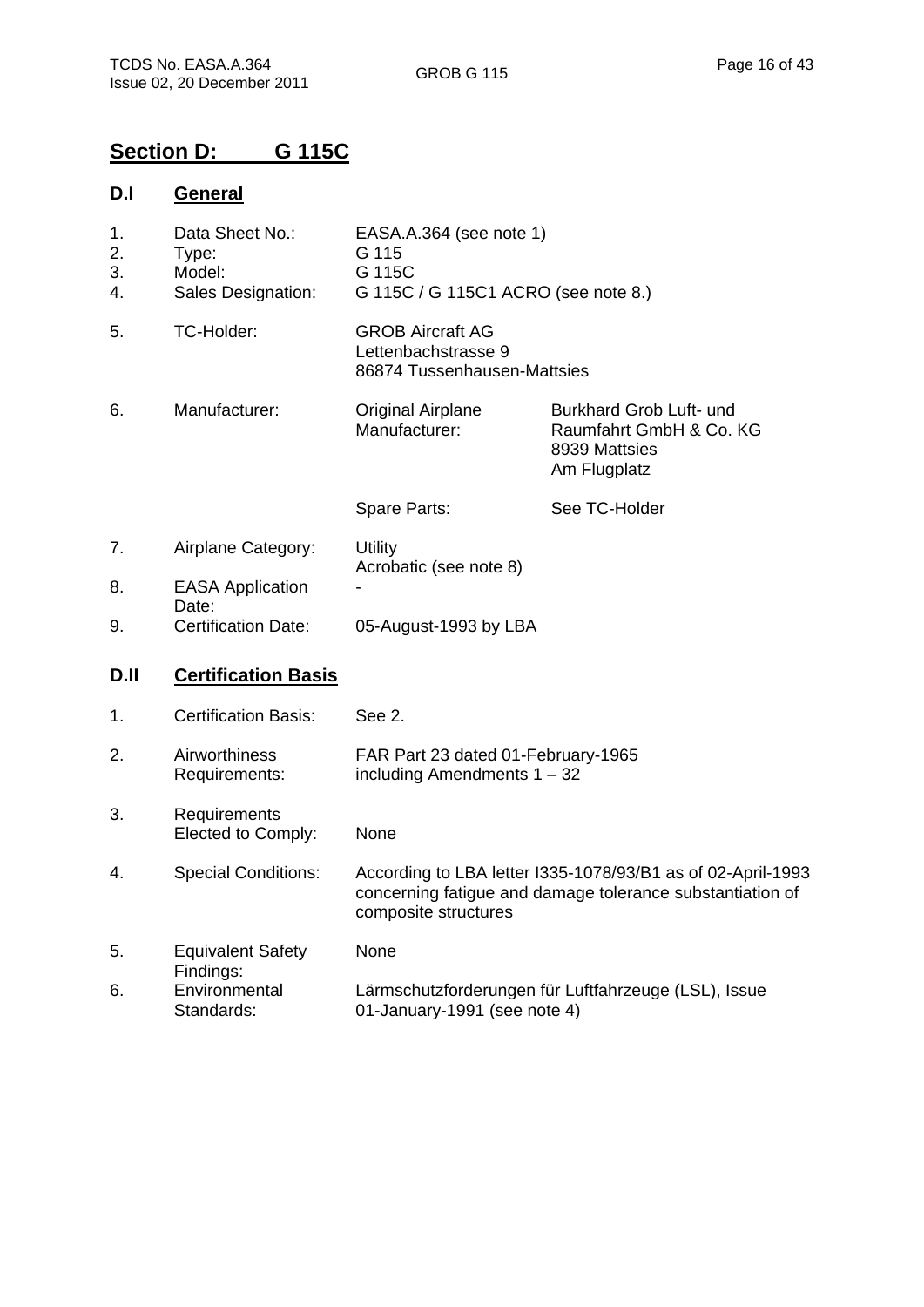### **D.III Technical Characteristics and Operational Limits**

| 1.  | <b>Type Definition</b><br>Reference: | Drawings according Master Record Index GROB G 115C<br>dated 09-July-1993 in combination with the Equipment List<br>in the Flight Manual            |                                                                                  |                                                                                     |
|-----|--------------------------------------|----------------------------------------------------------------------------------------------------------------------------------------------------|----------------------------------------------------------------------------------|-------------------------------------------------------------------------------------|
| 2.  | General Design<br>Features:          | Single engine, low-wing cantilever monoplane in composite<br>construction, with fixed landing gear in nose wheel<br>arrangement, normal tail plane |                                                                                  |                                                                                     |
| 3.  | Dimensions:                          | Span<br>Length<br>Height<br>Wing Area                                                                                                              | 10.0 <sub>m</sub><br>$7.53 \text{ m}$<br>$2.82 \text{ m}$<br>$12.21 \text{ m}^2$ | $(32.8 \text{ ft})$<br>$(24.7 \text{ ft})$<br>(9.25 ft)<br>(131.4 ft <sup>2</sup> ) |
| 4.  | Engine/s:                            | <b>Type</b><br>TCDS No.<br>Max RPM<br>Max cont. RPM                                                                                                | Avco Lycoming O-320-D1A<br>FAA E-274 (Note 2)<br>2700 1/min<br>2700 1/min        |                                                                                     |
| 5.  | Propeller/s:                         | <b>Type</b><br>TCDS No.<br><b>Diameter</b>                                                                                                         | Sensenich 74DM7S14-2-64<br>FAA P-886 (Note 2)<br>1830mm<br>$(72.05 \text{ in.})$ |                                                                                     |
| 6.  | Speeds:                              | <b>Utility Category</b><br>$v_{NE}$ (never exceed)<br>V <sub>NO</sub> (normal operating)<br>$v_A$ (maneuvering)<br>$v_{FE}$ (flaps extended)       | 341 km/h<br>248 km/h<br>212 km/h<br>208 km/h                                     | $(184$ kts)<br>$(134$ kts)<br>$(114$ kts)<br>$(112$ kts)                            |
| 7.  | Kinds of Operation:                  | VFR day and night, IFR<br>Flights into known icing conditions are prohibited.                                                                      |                                                                                  |                                                                                     |
| 8.  | Weights:                             | <b>Utility Category</b><br><b>MTOW</b><br>Max. Landing Weight                                                                                      | 990 kg<br>990 kg                                                                 |                                                                                     |
| 9.  | Center of Gravity<br>Range:          | Reference Datum (BE)<br>Leveling Reference                                                                                                         | Wing LE at QE 2480<br>Canopy frame bottom edge                                   |                                                                                     |
|     |                                      | <b>Utility Category</b><br>Most forward C.G.                                                                                                       |                                                                                  | 227 mm aft of datum at 990 kg<br>197 mm aft of datum at 750 kg                      |
|     |                                      | Most rearward C.G.                                                                                                                                 |                                                                                  | 298 mm aft of datum at 990 kg<br>288 mm aft of datum at 750 kg                      |
| 10. | Minimum Crew:                        |                                                                                                                                                    | 1 Pilot                                                                          |                                                                                     |
| 11. | Number of Seats:                     |                                                                                                                                                    | 2                                                                                |                                                                                     |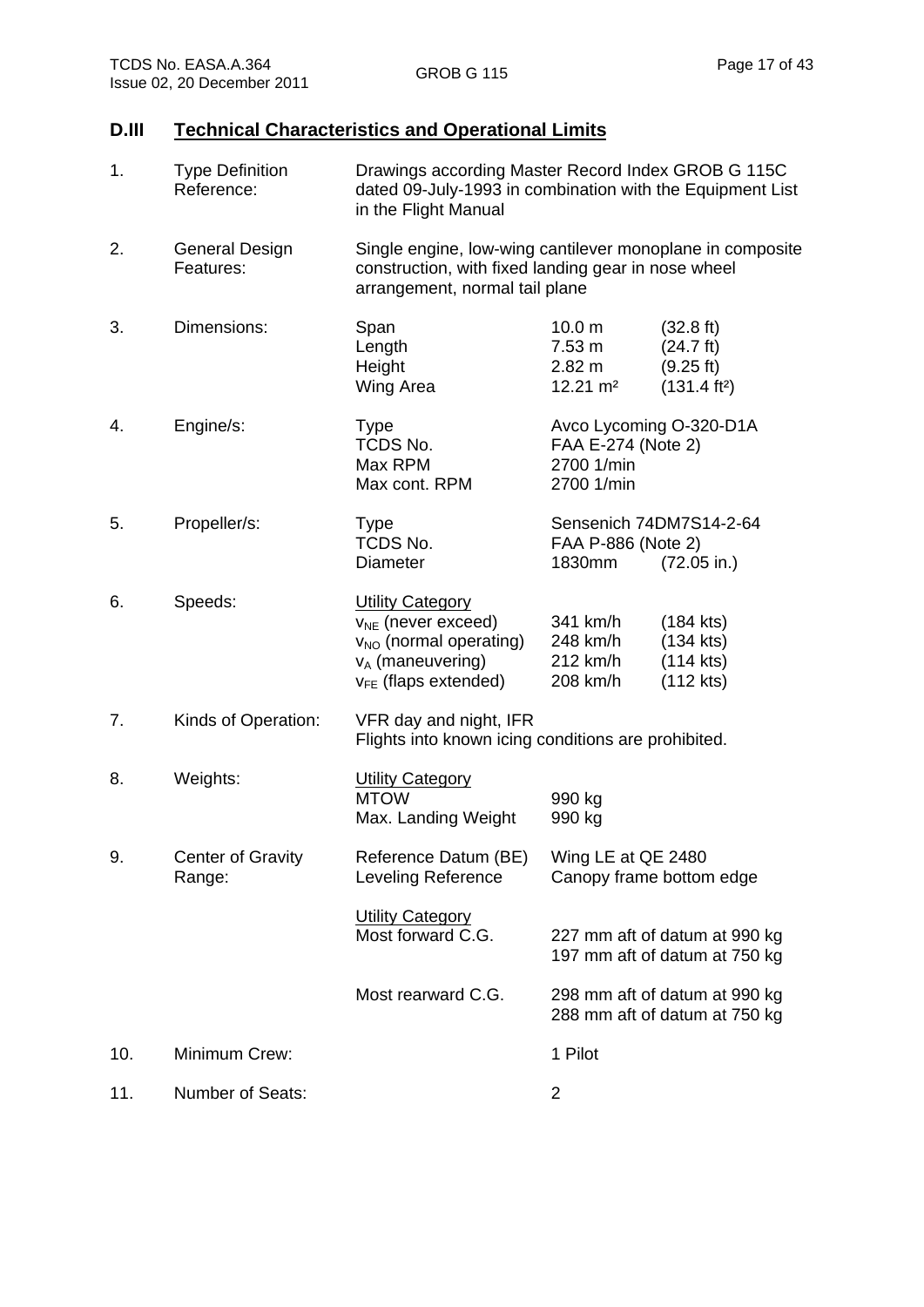- 12. Baggage: Baggage compartment max. baggage weight 55 kg 13. Operating Fluids: Fuel capacity total Useable fuel Oil capacity total 150 liters (39.63 U.S. gal) 143 liters (37.77 U.S. gal) 7.6 liters (8.0 quarts) 14. Minimum Equipment: Refer to equipment list in Flight Manual
- 15. Live Limited Parts: Refer to Maintenance Manual G 115C/D Chapter 5
- 16. Control Surface Movements: Refer to Maintenance Manual G 115C/D Chapter 6

#### **D.IV Operating and Service Instructions (see note 6)**

- 1. Flight Manual: Flight Manual GROB G 115C including approved supplements. German Issue 2, Rev. 6 or later, English Issue 2, Rev. 6 or later
- 2. Placards: Placards according to Flight Manual
- 3. Maintenance Manual/s: Maintenance Manual GROB G 115C/D. English Issue 3, Rev. 7 or later
- 4. Further Service Information / Instructions: Illustrated Parts Catalogue GROB G 115C/D Service Bulletins and Service Letters

#### **D.V Notes**

- 1. This EASA TCDS, Section D is based on LBA TCDS no. 1078 for Model G 115C, Issue 4 as of January 1996. Approved data refering to the original LBA TCDS number remain further valid.
- 2. The EASA Type Certification Standard includes that of FAA TCDS based on individual EU member State acceptance or certification of this standard prior to 28-September-2003. Other standards confirming to TC/ TCDS standards certificated by individual EU member States prior to 28-September-2003 are also acceptable.
- 3. This TCDS is valid for S/N´s 82001/C and further S/N´s with the extension /C.
- 4. For certification for operation the noise protection requirements effective at the day of application for certification for operation apply.
- 5. Painting of the aircrafts must comply with the GROB Process Specification GPS 1078-1 or later approved data provided by GROB superseding GPS 1078-1.
- 6. Distribution of Revisions to Operating and Service Instructions with ongoing revision of Service Bulletin no. MSB1078-144.
- 7. Deviating from Section G 115C.IV 1. S/N 82001/C has to be operated with Flight Manual Grob G 115C, Issue 1, dated 03-Mai-1993.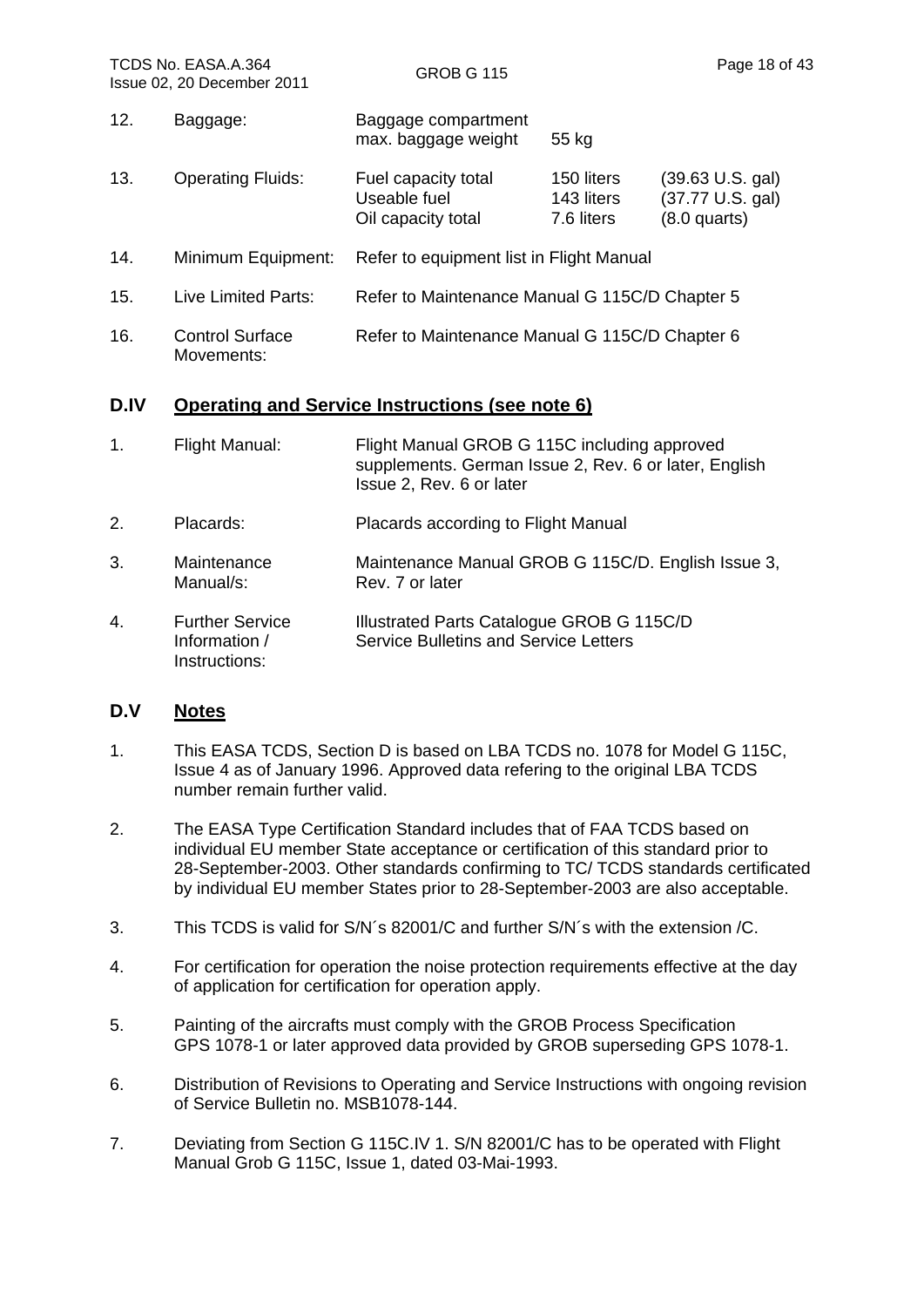8. Model G 115C airplanes from S/N 82005/C are approved for limited acrobatic operation in the acrobatic category following accomplishment of Service Bulletin TM1078-55. The equipment specified in TM1078-55 may either be installed in full or partially ex works. The Sales Designation of these airplanes is "G 115C1 ACRO". This variant of the Model G 115C was certified on 18-January-1996.

The converted S/N´s are identified by a "1" behind the /C.

Supplement 2 to the Flight Manual G 115C, LBA approved 18-January-1996, latest revision, applies for operation in the acrobatic category.

The variant deviates from the baseline Model G 115C as follows:

| Section D.III 6.: | <b>Acrobatic Category</b><br>$v_A$ (maneuvering)                       | 237 km/h (128 kts)                                                                                                               |
|-------------------|------------------------------------------------------------------------|----------------------------------------------------------------------------------------------------------------------------------|
| Section D.III 8.: | <b>Acrobatic Category</b><br><b>MTOW</b><br>Max. Landing Weight 920 kg | 920 kg                                                                                                                           |
| Section D.III 9.: | <b>Acrobatic Category</b><br>Most forward C.G.<br>Most rearward C.G.   | 219 mm aft of datum at 920 kg<br>197 mm aft of datum at 750 kg<br>295 mm aft of datum at 920 kg<br>288 mm aft of datum at 750 kg |

9. For G115C models with Service Bulletin TM1078-55 NOT accomplished the operational Service Life is extended from 12.000FH on, if additional 12.000FH inspection i.a.w. MSB1078-161 latest approved issue, is accomplished.

For G115C models with Service Bulletin TM1078-55 accomplished (models with sales designation G115C1 ACRO) the Service Life is NOT extended.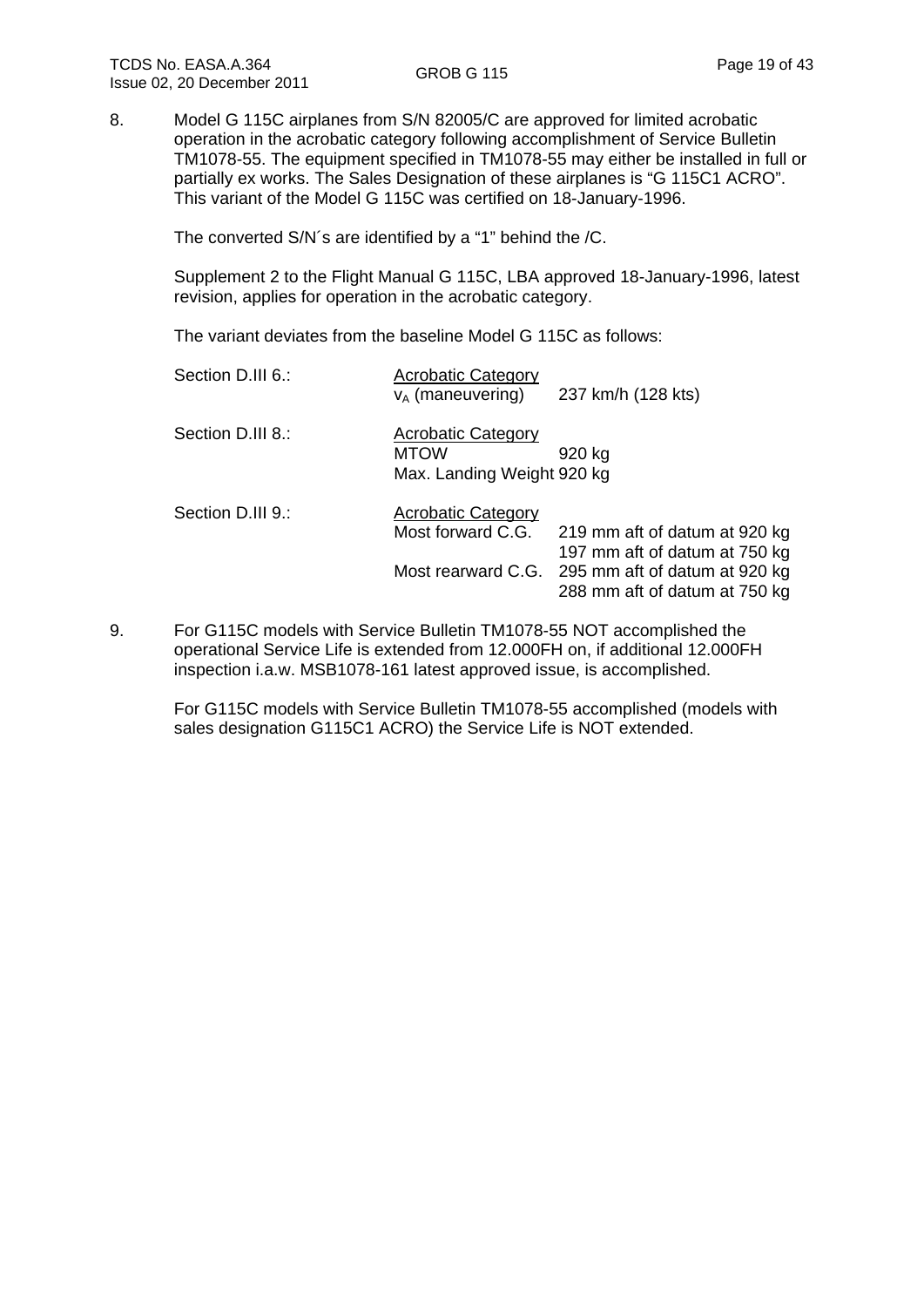# **Section E: G 115C2**

### **E.I General**

| 1.<br>2.<br>3.<br>4. | Data Sheet No.:<br>Type:<br>Model:<br>Sales Designation: | EASA.A.364 (see note 1)<br>G 115<br>G 115C2<br>G 115C2                                                                                           |                                                                                     |  |
|----------------------|----------------------------------------------------------|--------------------------------------------------------------------------------------------------------------------------------------------------|-------------------------------------------------------------------------------------|--|
| 5.                   | TC-Holder:                                               | <b>GROB Aircraft AG</b><br>Lettenbachstrasse 9<br>86874 Tussenhausen-Mattsies                                                                    |                                                                                     |  |
| 6.                   | Manufacturer:                                            | <b>Original Airplane</b><br>Manufacturer:                                                                                                        | Burkhard Grob Luft- und<br>Raumfahrt GmbH & Co. KG<br>8939 Mattsies<br>Am Flugplatz |  |
|                      |                                                          | Spare Parts:                                                                                                                                     | See TC-Holder                                                                       |  |
| 7.<br>8.             | Airplane Category:<br><b>EASA Application</b><br>Date:   | Utility                                                                                                                                          |                                                                                     |  |
| 9.                   | <b>Certification Date:</b>                               | 17-June-1994 by LBA                                                                                                                              |                                                                                     |  |
| E.II                 | <b>Certification Basis</b>                               |                                                                                                                                                  |                                                                                     |  |
| 1.                   | <b>Certification Basis:</b>                              | See 2.                                                                                                                                           |                                                                                     |  |
| 2.                   | Airworthiness<br>Requirements:                           | FAR Part 23 dated 01-February-1965<br>including Amendments $1 - 32$                                                                              |                                                                                     |  |
| 3.                   | Requirements<br>Elected to Comply:                       | None                                                                                                                                             |                                                                                     |  |
| 4.                   | <b>Special Conditions:</b>                               | According to LBA letter I335-1078/93/B1 as of 02-April-1993<br>concerning fatigue and damage tolerance substantiation of<br>composite structures |                                                                                     |  |
| 5.                   | <b>Equivalent Safety</b><br>Findings:                    | None                                                                                                                                             |                                                                                     |  |
| 6.                   | Environmental<br>Standards:                              | Lärmschutzforderungen für Luftfahrzeuge (LSL), Issue<br>01-January-1991 (see note 4)                                                             |                                                                                     |  |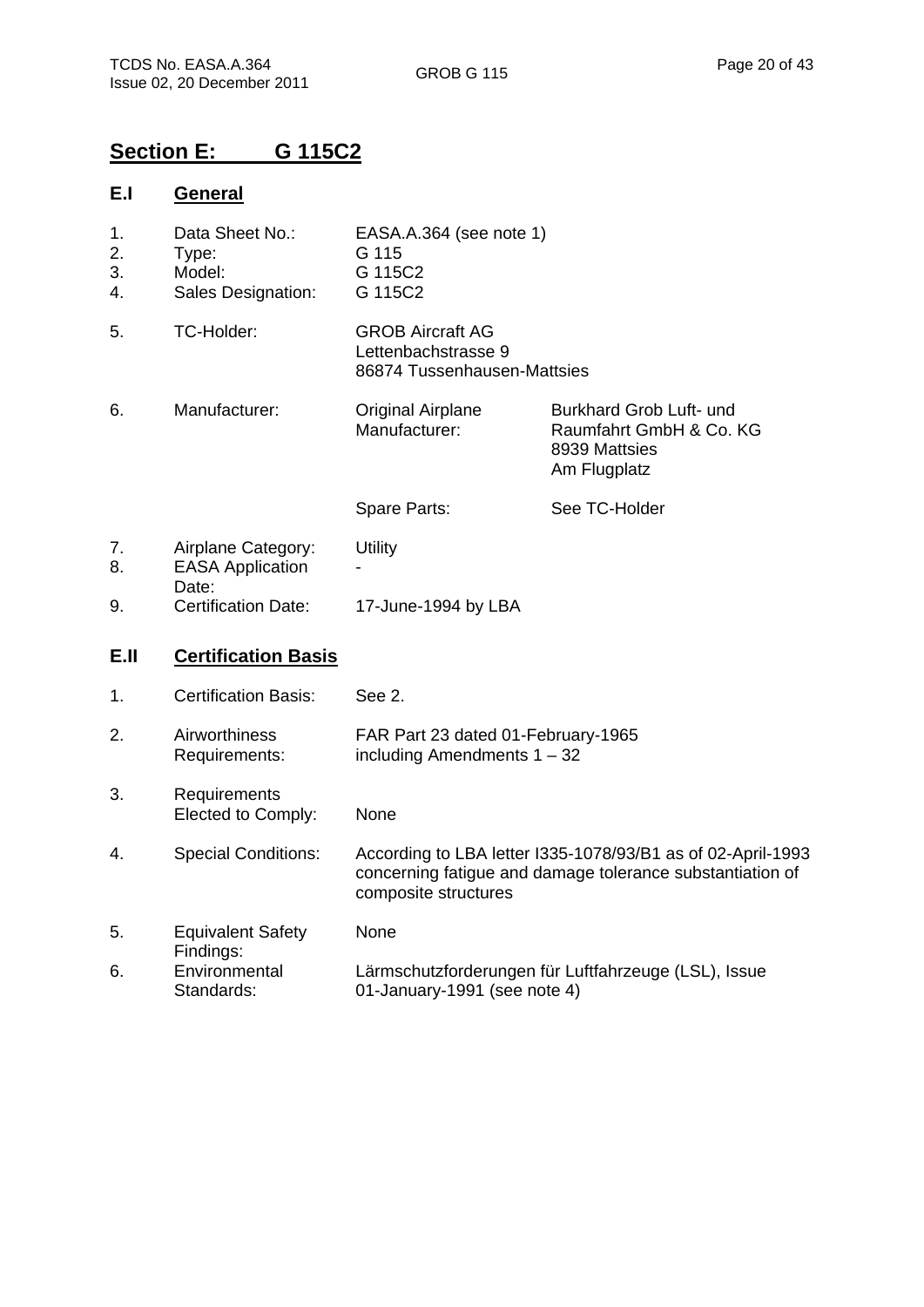# **E.III Technical Characteristics and Operational Limits**

| 1.  | <b>Type Definition</b><br>Reference: | Drawings according Master Record Index GROB G 115C<br>dated 09-July-1993 in combination with the Equipment List<br>in the Flight Manual            |                                                                            |                                                                                     |
|-----|--------------------------------------|----------------------------------------------------------------------------------------------------------------------------------------------------|----------------------------------------------------------------------------|-------------------------------------------------------------------------------------|
| 2.  | <b>General Design</b><br>Features:   | Single engine, low-wing cantilever monoplane in composite<br>construction, with fixed landing gear in nose wheel<br>arrangement, normal tail plane |                                                                            |                                                                                     |
| 3.  | Dimensions:                          | Span<br>Length<br>Height<br>Wing Area                                                                                                              | 10.0 <sub>m</sub><br>7.53 m<br>$2.82 \text{ m}$<br>$12.21 \text{ m}^2$     | $(32.8 \text{ ft})$<br>$(24.7 \text{ ft})$<br>(9.25 ft)<br>(131.4 ft <sup>2</sup> ) |
| 4.  | Engine/s:                            | <b>Type</b><br>TCDS No.<br>Max RPM<br>Max cont. RPM                                                                                                | Avco Lycoming O-360-A1F6<br>FAA E-286 (Note 2)<br>2700 1/min<br>2700 1/min |                                                                                     |
| 5.  | Propeller/s:                         | <b>Type</b>                                                                                                                                        | Hartzell<br>HC-F2YR-1F/F7666A-3R                                           |                                                                                     |
|     |                                      | TCDS No.<br><b>Diameter</b>                                                                                                                        | FAA P27EA (Note 2)<br>1855 mm                                              | (73.03 in.)                                                                         |
| 6.  | Speeds:                              | $V_{NE}$ (never exceed)<br>V <sub>NO</sub> (normal operating)<br>$v_A$ (maneuvering)<br>$v_{FE}$ (flaps extended)                                  | 341 km/h<br>248 km/h<br>212 km/h<br>208 km/h                               | $(184$ kts)<br>$(134$ kts)<br>$(114$ kts)<br>$(112$ kts)                            |
| 7.  | Kinds of Operation:                  | VFR day and night, IFR<br>Flights into known icing conditions are prohibited.                                                                      |                                                                            |                                                                                     |
| 8.  | Weights:                             | <b>MTOW</b><br>Max. Landing Weight                                                                                                                 | 990 kg<br>990 kg                                                           |                                                                                     |
| 9.  | <b>Center of Gravity</b><br>Range:   | Reference Datum (BE)<br><b>Leveling Reference</b>                                                                                                  | Wing LE at QE 2480<br>Canopy frame bottom edge                             |                                                                                     |
|     |                                      | Most forward C.G.                                                                                                                                  |                                                                            | 227 mm aft of datum at 990 kg<br>197 mm aft of datum at 750 kg                      |
|     |                                      | Most rearward C.G.                                                                                                                                 |                                                                            | 298 mm aft of datum at 990 kg<br>288 mm aft of datum at 750 kg                      |
| 10. | Minimum Crew:                        |                                                                                                                                                    | 1 Pilot                                                                    |                                                                                     |
| 11. | <b>Number of Seats:</b>              |                                                                                                                                                    | $\overline{2}$                                                             |                                                                                     |
| 12. | Baggage:                             | Baggage compartment<br>max. baggage weight                                                                                                         | 55 kg                                                                      |                                                                                     |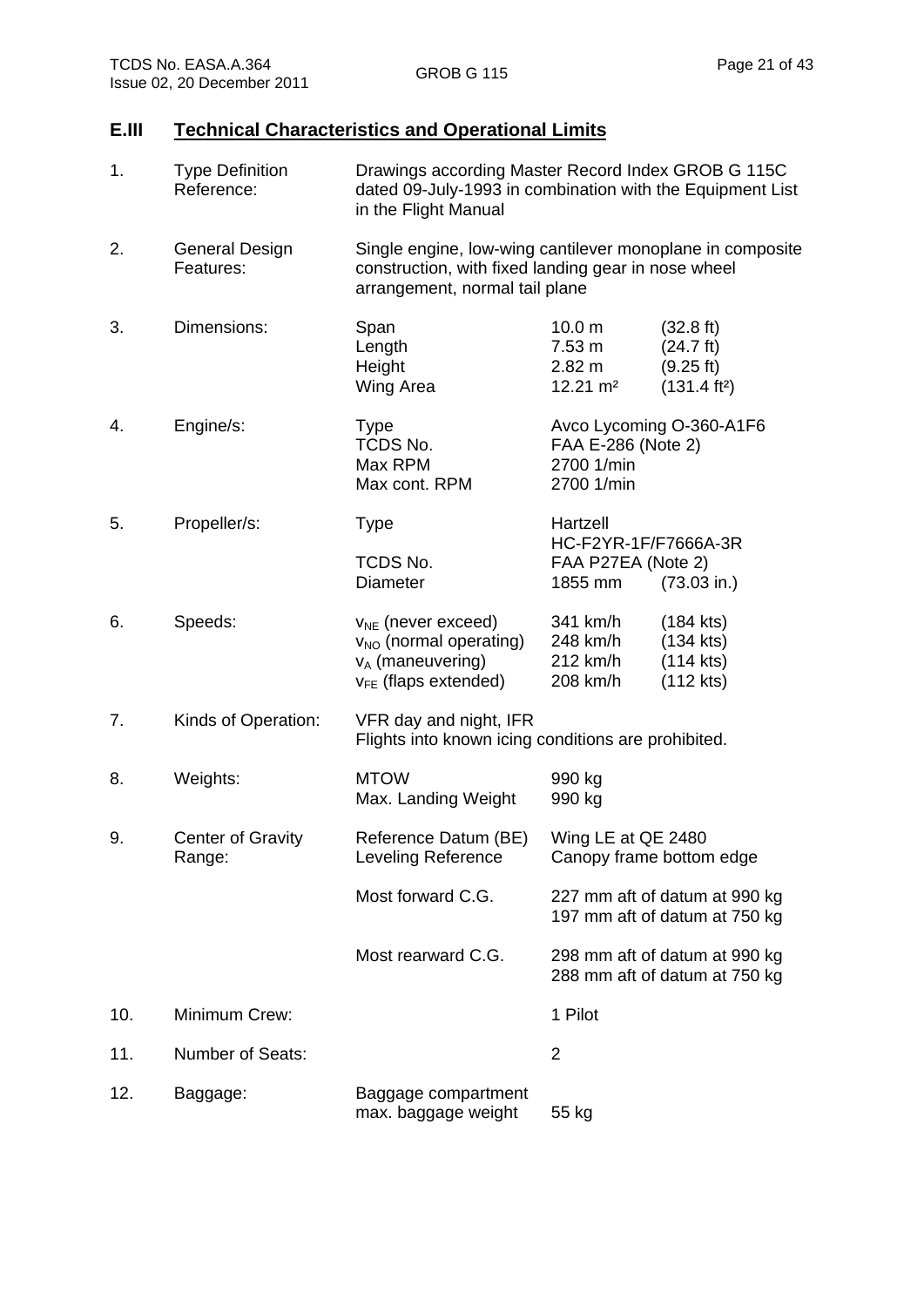13. Operating Fluids: Fuel capacity total Useable fuel Oil capacity total 150 liters (39.63 U.S. gal) 143 liters (37.77 U.S. gal) 7.6 liters (8.0 quarts) 14. Minimum Equipment: Refer to equipment list in Flight Manual 15. Live Limited Parts: Refer to Maintenance Manual Chapter 5 16. Control Surface Movements: Refer to Maintenance Manual Chapter 6

#### **E.IV Operating and Service Instructions (see note 6)**

- 1. Flight Manual: Flight Manual GROB G 115C2 including approved supplements. German Issue 1, Rev. 3 or later, English Issue 1, Rev. 5 or later
- 2. Placards: Placards according to Flight Manual
- 3. Maintenance Manual/s: Maintenance Manual GROB G 115C/D. English Issue 3, Rev. 7 or later
- 4. Further Service Information / Instructions: Illustrated Parts Catalogue GROB G 115C/D Service Bulletins and Service Letters

#### **E.V Notes**

- 1. This EASA TCDS, Section E is based on LBA TCDS no. 1078 for Model G 115C2, Issue 2 as of March 1995. Approved data refering to the original LBA TCDS number remain further valid.
- 2. The EASA Type Certification Standard includes that of FAA TCDS based on individual EU member State acceptance or certification of this standard prior to 28-September-2003. Other standards confirming to TC/ TCDS standards certificated by individual EU member States prior to 28-September-2003 are also acceptable.
- 3. This TCDS is valid for S/N´s 82015/C2 and further S/N´s with the extension /C2.
- 4. For certification for operation the noise protection requirements effective at the day of application for certification for operation apply.
- 5. Painting of the aircrafts must comply with the GROB Process Specification GPS 1078-1 or later approved data provided by GROB superseding GPS 1078-1.
- 6. Distribution of Revisions to Operating and Service Instructions with ongoing revision of Service Bulletin no. MSB1078-144.
- 7. For G115B models the operational Service Life is extended from 12.000FH on, if additional 12.000FH inspection i.a.w. MSB1078-161 latest approved issue, is accomplished.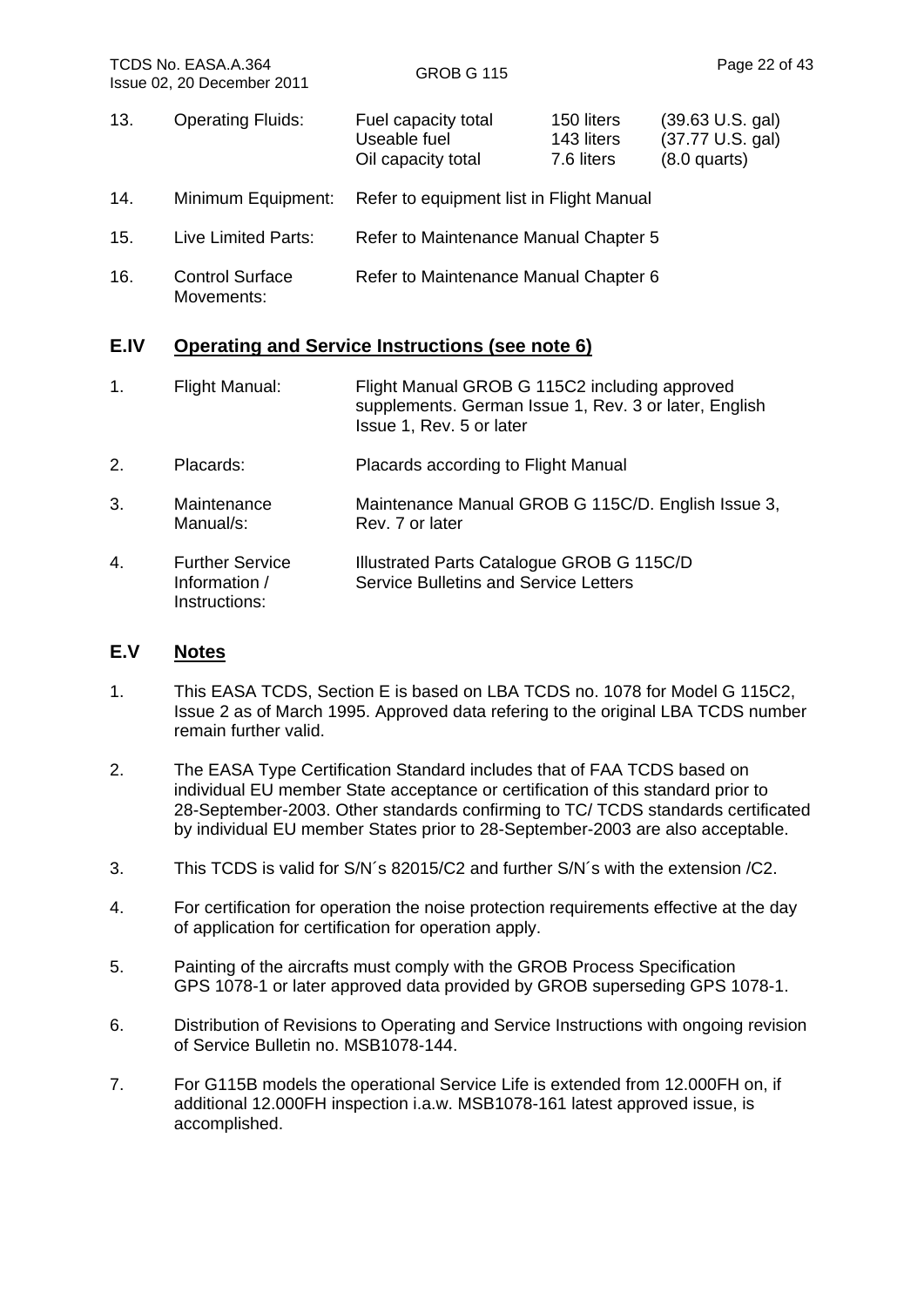# **Section F: G 115D**

### **F.I General**

| 1.<br>2.<br>3.<br>4. | Data Sheet No.:<br>Type:<br>Model:<br>Sales Designation: | EASA.A.364 (see note 1)<br>G 115<br>G 115D<br>G 115D                                                                                             |                                                                                                       |
|----------------------|----------------------------------------------------------|--------------------------------------------------------------------------------------------------------------------------------------------------|-------------------------------------------------------------------------------------------------------|
| 5.                   | TC-Holder:                                               | <b>GROB Aircraft AG</b><br>Lettenbachstrasse 9<br>86874 Tussenhausen-Mattsies                                                                    |                                                                                                       |
| 6.                   | Manufacturer:                                            | <b>Original Airplane</b><br>Manufacturer:                                                                                                        | Burkhard Grob Luft- und<br>Raumfahrt GmbH & Co. KG<br><b>Flugplatz Mattsies</b><br>86874 Tussenhausen |
|                      |                                                          | Spare Parts:                                                                                                                                     | See TC-Holder                                                                                         |
| 7.                   | Airplane Category:                                       | Utility<br>Acrobatic                                                                                                                             |                                                                                                       |
| 8.                   | <b>EASA Application</b><br>Date:                         |                                                                                                                                                  |                                                                                                       |
| 9.                   | <b>Certification Date:</b>                               | 23-September-1993 by LBA                                                                                                                         |                                                                                                       |
| F.II                 | <b>Certification Basis</b>                               |                                                                                                                                                  |                                                                                                       |
| 1.                   | <b>Certification Basis:</b>                              | See 2.                                                                                                                                           |                                                                                                       |
| 2.                   | Airworthiness<br>Requirements:                           | FAR Part 23 dated 01-February-1965<br>including Amendments $1 - 32$                                                                              |                                                                                                       |
| 3.                   | Requirements<br>Elected to Comply:                       | None                                                                                                                                             |                                                                                                       |
| 4.                   | <b>Special Conditions:</b>                               | According to LBA letter I335-1078/93/B1 as of 02-April-1993<br>concerning fatigue and damage tolerance substantiation of<br>composite structures |                                                                                                       |
| 5.                   | <b>Equivalent Safety</b><br>Findings:                    | None                                                                                                                                             |                                                                                                       |
| 6.                   | Environmental<br>Standards:                              | 01-January-1991 (see note 4)                                                                                                                     | Lärmschutzforderungen für Luftfahrzeuge (LSL), Issue                                                  |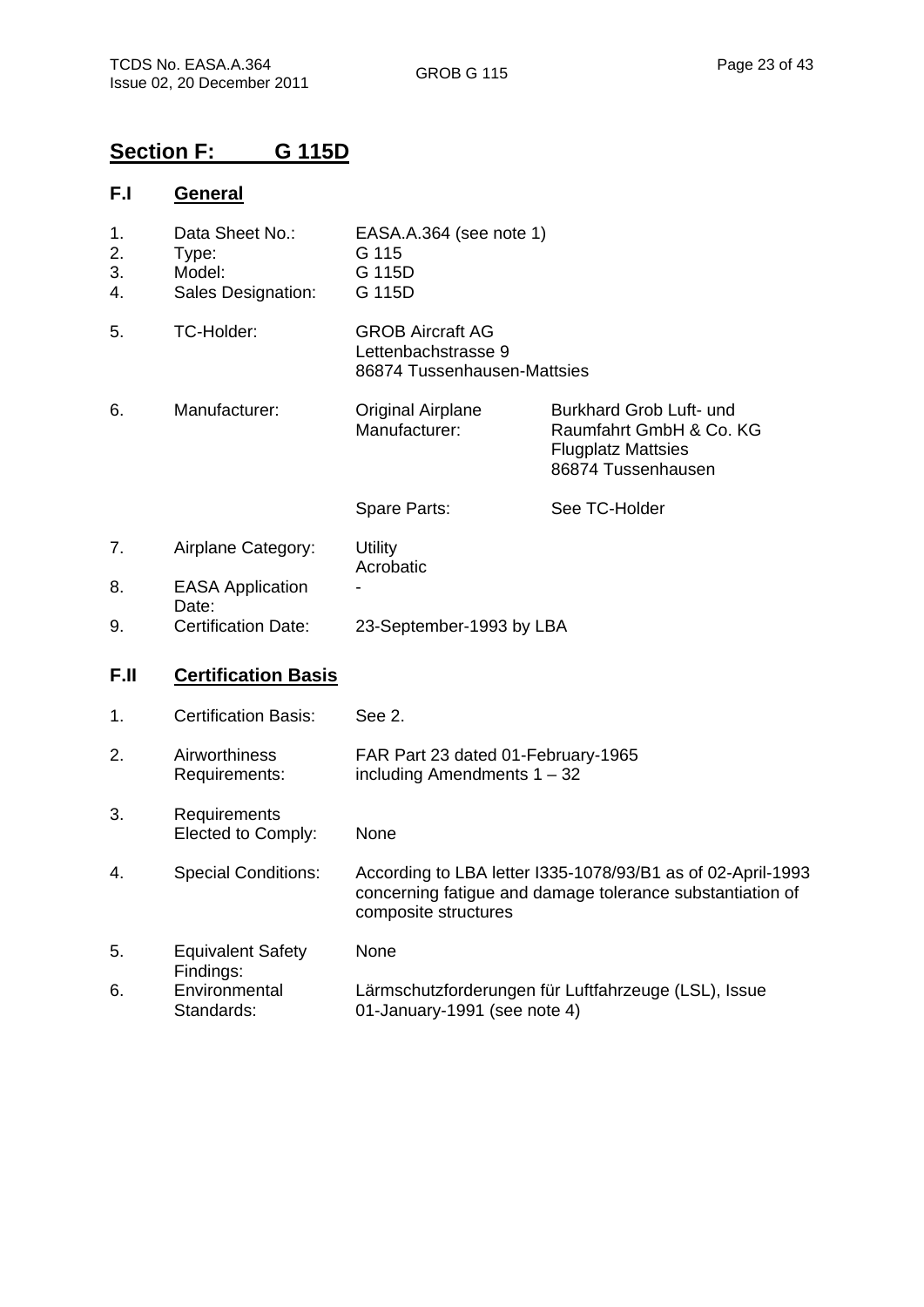# **F.III Technical Characteristics and Operational Limits**

| 1. | <b>Type Definition</b><br>Reference: | Drawings according Master Record Index GROB G 115D<br>dated 07-September-1993 in combination with the<br><b>Equipment List in the Flight Manual</b>   |                                                                                       |                                                                                     |
|----|--------------------------------------|-------------------------------------------------------------------------------------------------------------------------------------------------------|---------------------------------------------------------------------------------------|-------------------------------------------------------------------------------------|
| 2. | General Design<br>Features:          | Single engine, low-wing cantilever monoplane in composite<br>construction, with fixed landing gear in nose wheel<br>arrangement, normal tail plane    |                                                                                       |                                                                                     |
| 3. | Dimensions:                          | Span<br>Length<br>Height<br>Wing Area                                                                                                                 | 10.0 <sub>m</sub><br>7.6 m<br>$2.82 \text{ m}$<br>$12.21 \text{ m}^2$                 | $(32.8 \text{ ft})$<br>$(24.9 \text{ ft})$<br>(9.25 ft)<br>(131.4 ft <sup>2</sup> ) |
| 4. | Engine/s:                            | <b>Type</b><br>TCDS No.<br>Max RPM<br>Max cont. RPM                                                                                                   | Avco Lycoming AEIO-360-B1F<br>FAA 1E10 (Note 2)<br>2700 1/min<br>2500 1/min           |                                                                                     |
| 5. | Propeller/s:                         | Type 1<br>TCDS No.<br><b>Diameter</b>                                                                                                                 | Hoffmann<br>HO-V 343 K()-V/180FP<br>LBA 32.130/90<br>1800 mm<br>$(70.86 \text{ in.})$ |                                                                                     |
|    |                                      | Type 2<br>TCDS No.<br><b>Diameter</b>                                                                                                                 | Mühlbauer<br>MTV-12-B-C/C183-17e<br>EASA.P.013<br>1830 mm                             | $(72.05 \text{ in.})$                                                               |
| 6. | Speeds:                              | <b>Utility Category</b><br>$v_{NE}$ (never exceed)<br>v <sub>NO</sub> (normal operating)<br>$v_A$ (maneuvering)<br>$v_{FE}$ (flaps extended)          | 341 km/h<br>248 km/h<br>212 km/h<br>208 km/h                                          | $(184$ kts)<br>$(134$ kts)<br>$(114$ kts)<br>$(112$ kts)                            |
|    |                                      | <b>Acrobatic Category</b><br>V <sub>NE</sub> (never exceed)<br>V <sub>NO</sub> (normal operating)<br>$v_A$ (maneuvering)<br>$v_{FE}$ (flaps extended) | 341 km/h<br>248 km/h<br>237 km/h<br>208 km/h                                          | $(184$ kts)<br>(134 kts)<br>(128 kts)<br>$(112$ kts)                                |
| 7. | Kinds of Operation:                  | VFR day and night, IFR<br>Flights into known icing conditions are prohibited.                                                                         |                                                                                       |                                                                                     |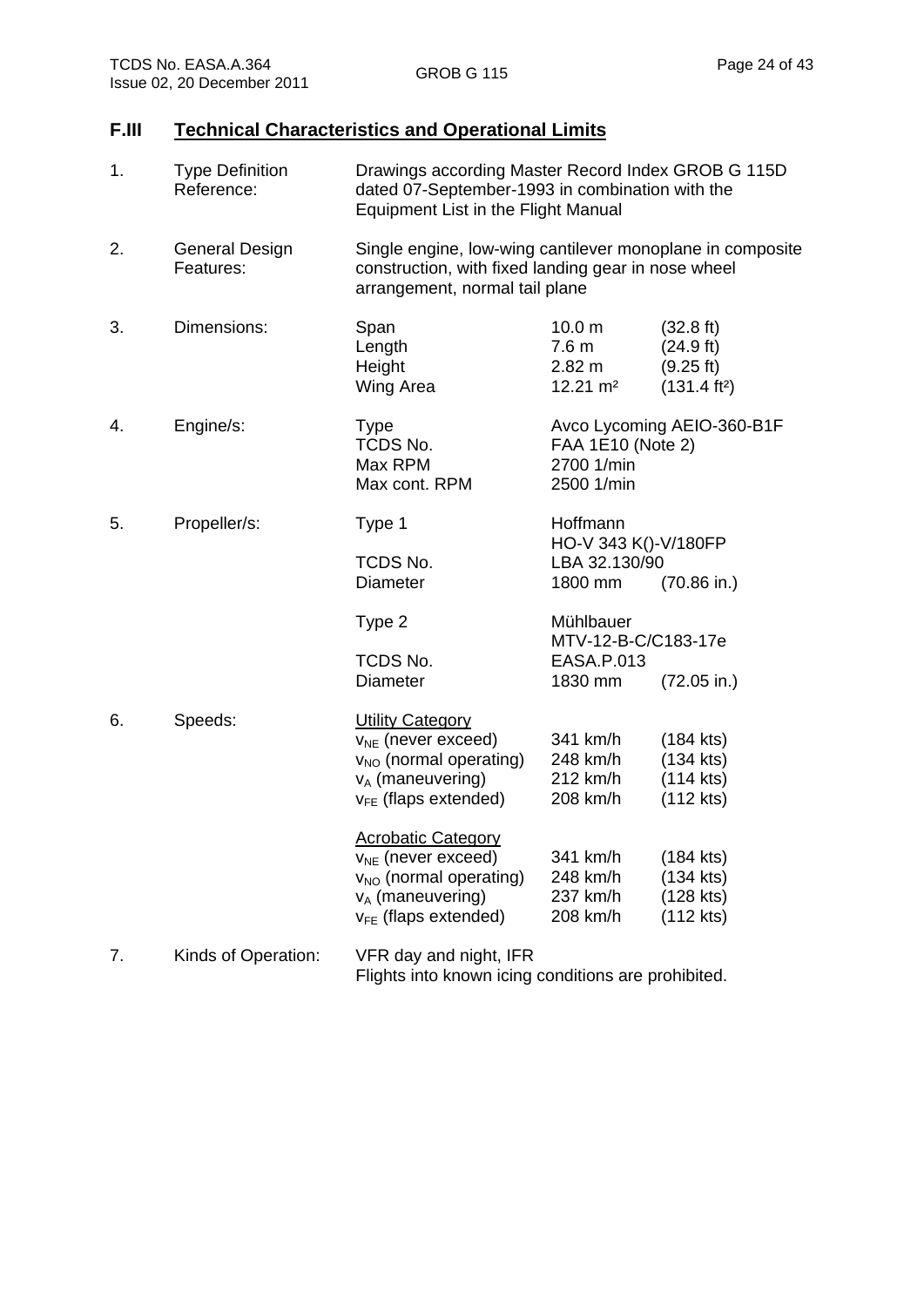| 8.  | Weights:                             | <b>Utility Category</b><br><b>MTOW</b><br>Max. Landing Weight   | 990 kg<br>990 kg                       |                                                                  |
|-----|--------------------------------------|-----------------------------------------------------------------|----------------------------------------|------------------------------------------------------------------|
|     |                                      | <b>Acrobatic Category</b><br><b>MTOW</b><br>Max. Landing Weight | 920 kg<br>920 kg                       |                                                                  |
| 9.  | <b>Center of Gravity</b><br>Range:   | Reference Datum (BE)<br>Leveling Reference                      | Wing LE at QE 2480                     | Canopy frame bottom edge                                         |
|     |                                      | <b>Utility Category</b><br>Most forward C.G.                    |                                        | 227 mm aft of datum at 990 kg<br>197 mm aft of datum at 750 kg   |
|     |                                      | Most rearward C.G.                                              |                                        | 298 mm aft of datum at 990 kg<br>288 mm aft of datum at 750 kg   |
|     |                                      | <b>Acrobatic Category</b><br>Most forward C.G.                  |                                        | 219 mm aft of datum at 920 kg<br>197 mm aft of datum at 750 kg   |
|     |                                      | Most rearward C.G.                                              |                                        | 295 mm aft of datum at 920 kg<br>288 mm aft of datum at 750 kg   |
| 10. | Minimum Crew:                        |                                                                 | 1 Pilot                                |                                                                  |
| 11. | <b>Number of Seats:</b>              |                                                                 | $\overline{2}$                         |                                                                  |
| 12. | Baggage:                             | Baggage compartment<br>max. baggage weight                      | 55 kg                                  |                                                                  |
| 13. | <b>Operating Fluids:</b>             | Fuel capacity total<br>Useable fuel<br>Oil capacity total       | 150 liters<br>143 liters<br>7.6 liters | $(39.63 \text{ U.S. gal})$<br>(37.77 U.S. gal)<br>$(8.0$ quarts) |
| 14. | Minimum Equipment:                   | Refer to equipment list in Flight Manual                        |                                        |                                                                  |
| 15. | <b>Live Limited Parts:</b>           | Refer to Maintenance Manual G 115C/D Chapter 5                  |                                        |                                                                  |
| 16. | <b>Control Surface</b><br>Movements: | Refer to Maintenance Manual G 115C/D Chapter 6                  |                                        |                                                                  |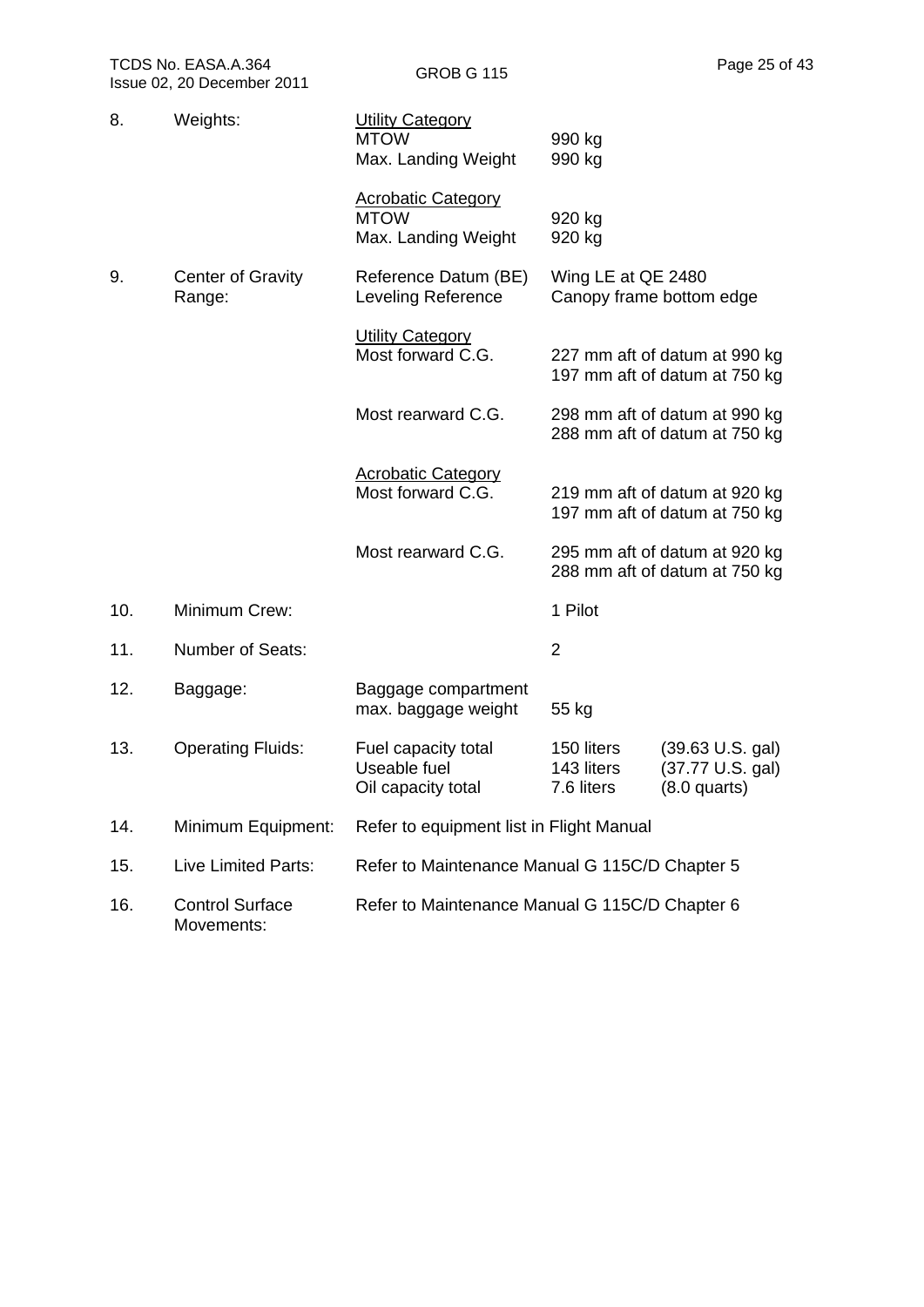- 1. Flight Manual: Flight Manual GROB G 115D including approved supplements. German Issue 2, Rev. 4 or later, English Issue 2, Rev. 6 or later
- 2. Placards: Placards according to Flight Manual
- 3. Maintenance Manual/s: Maintenance Manual GROB G 115C/D. English Issue 3, Rev. 5 or later

| 4 | <b>Further Service</b> | Illustrated Parts Catalogue GROB G 115C/D |
|---|------------------------|-------------------------------------------|
|   | Information /          | Service Bulletins and Service Letters     |
|   | Instructions:          |                                           |

#### **F.V Notes**

- 1. This EASA TCDS, Section F is based on LBA TCDS no. 1078 for Model G 115D, Issue 4 as of October 1997. Approved data refering to the original LBA TCDS number remain further valid.
- 2. The EASA Type Certification Standard includes that of FAA TCDS based on individual EU member State acceptance or certification of this standard prior to 28-September-2003. Other standards confirming to TC/ TCDS standards certificated by individual EU member States prior to 28-September-2003 are also acceptable.
- 3. This TCDS is valid for S/N´s 82003/D and further S/N´s with the extension /D.
- 4. For certification for operation the noise protection requirements effective at the day of application for certification for operation apply.
- 5. Painting of the aircrafts must comply with the GROB Process Specification GPS 1078-1 or later approved data provided by GROB superseding GPS 1078-1.
- 6. Distribution of Revisions to Operating and Service Instructions with ongoing revision of Service Bulletin no. MSB1078-144.
- 7. Deviating from Section G 115D.IV 1. S/N 82003/D has to be operated with Flight Manual Grob G 115D, Issue 1, dated 03-Mai-1993.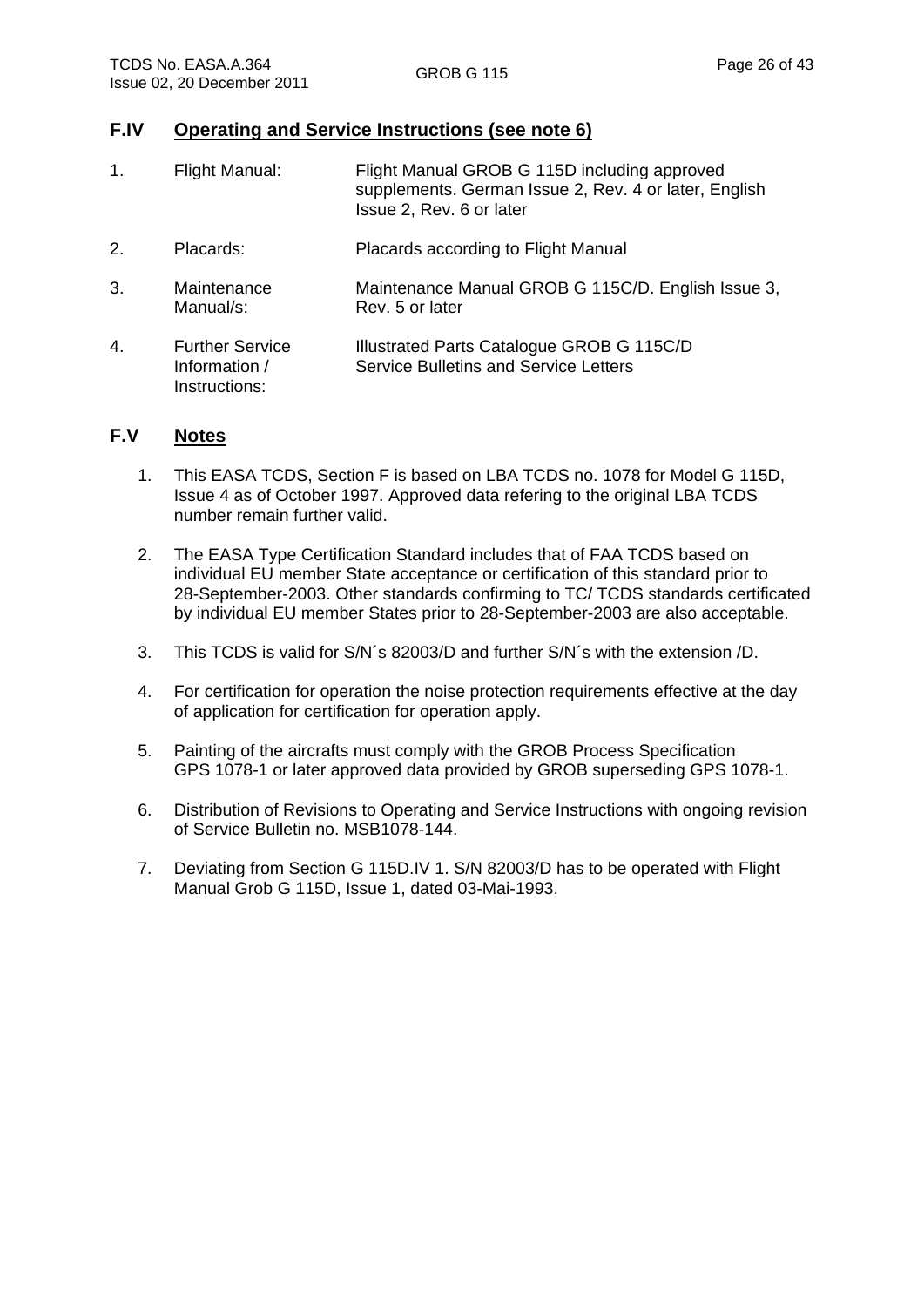# **Section G: G 115D2**

### **G.I General**

| 1.<br>2.<br>3.<br>4. | Data Sheet No.:<br>Type:<br>Model:<br>Sales Designation: | EASA.A.364 (see note 1)<br>G 115<br>G 115D2<br>G 115D2                                                                                           |                                                                                                       |
|----------------------|----------------------------------------------------------|--------------------------------------------------------------------------------------------------------------------------------------------------|-------------------------------------------------------------------------------------------------------|
| 5.                   | TC-Holder:                                               | <b>GROB Aircraft AG</b><br>Lettenbachstrasse 9<br>86874 Tussenhausen-Mattsies                                                                    |                                                                                                       |
| 6.                   | Manufacturer:                                            | <b>Original Airplane</b><br>Manufacturer:                                                                                                        | Burkhard Grob Luft- und<br>Raumfahrt GmbH & Co. KG<br><b>Flugplatz Mattsies</b><br>86874 Tussenhausen |
|                      |                                                          | Spare Parts:                                                                                                                                     | See TC-Holder                                                                                         |
| 7.                   | Airplane Category:                                       | <b>Utility</b><br>Acrobatic                                                                                                                      |                                                                                                       |
| 8.                   | <b>EASA Application</b>                                  |                                                                                                                                                  |                                                                                                       |
| 9.                   | Date:<br><b>Certification Date:</b>                      | 17-February-1994 by LBA                                                                                                                          |                                                                                                       |
| G.II                 | <b>Certification Basis</b>                               |                                                                                                                                                  |                                                                                                       |
| 1.                   | <b>Certification Basis:</b>                              | See 2.                                                                                                                                           |                                                                                                       |
| 2.                   | Airworthiness<br>Requirements:                           | FAR Part 23 dated 01-February-1965<br>including Amendments $1 - 32$                                                                              |                                                                                                       |
| 3.                   | Requirements<br>Elected to Comply:                       | None                                                                                                                                             |                                                                                                       |
| 4.                   | <b>Special Conditions:</b>                               | According to LBA letter I335-1078/93/B1 as of 02-April-1993<br>concerning fatigue and damage tolerance substantiation of<br>composite structures |                                                                                                       |
| 5.                   | <b>Equivalent Safety</b><br>Findings:                    | None                                                                                                                                             |                                                                                                       |
| 6.                   | Environmental<br>Standards:                              | Lärmschutzforderungen für Luftfahrzeuge (LSL), Issue<br>01-January-1991 (see note 4)                                                             |                                                                                                       |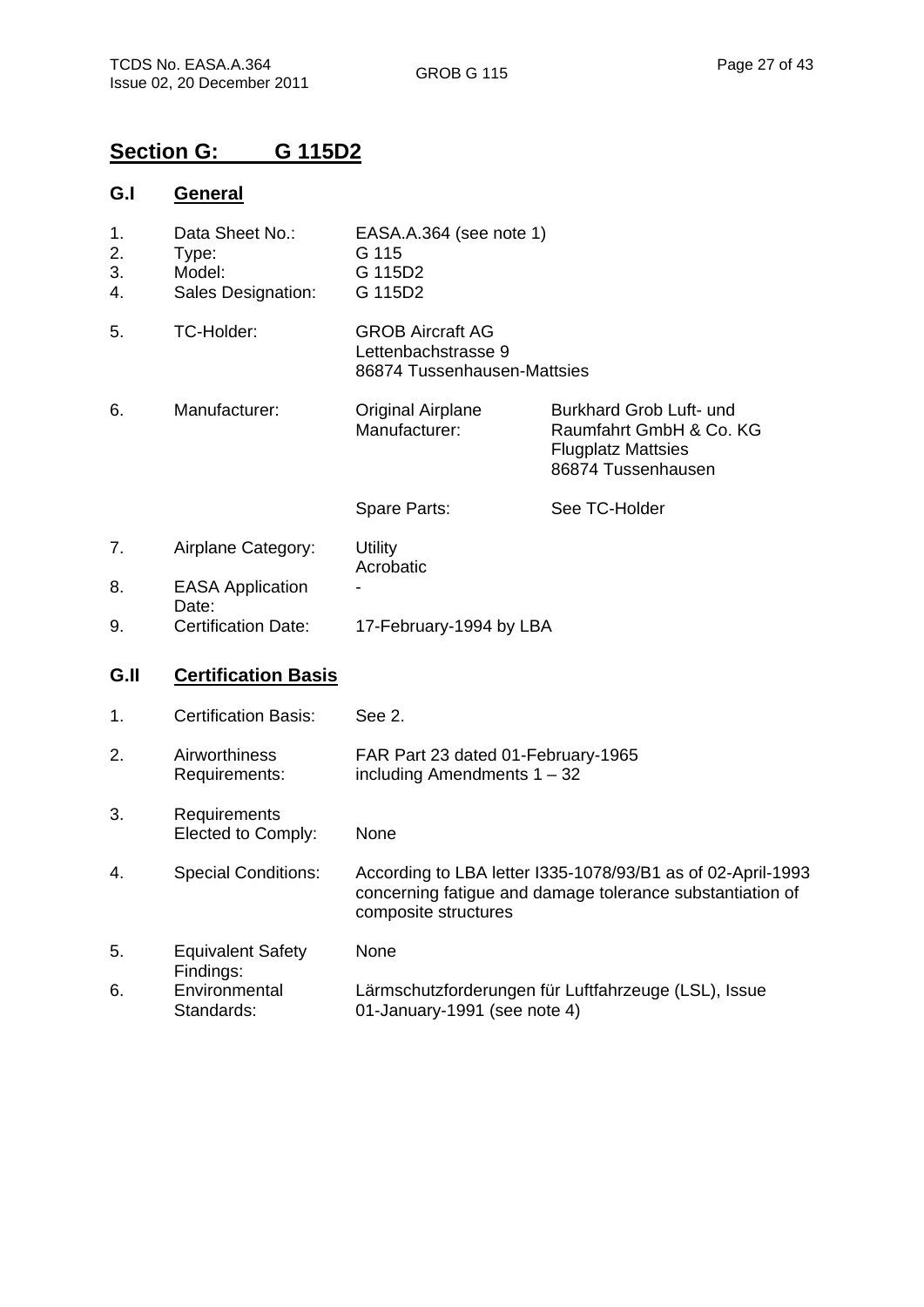# **G.III Technical Characteristics and Operational Limits**

| 1. | <b>Type Definition</b><br>Reference: | Drawings according Master Record Index GROB G 115D<br>including "Änderungsliste zur ÄM 1078-6" dated<br>17-January-1994 in combination with the Equipment List in<br>the Flight Manual |                                                                             |                                                                                     |  |
|----|--------------------------------------|----------------------------------------------------------------------------------------------------------------------------------------------------------------------------------------|-----------------------------------------------------------------------------|-------------------------------------------------------------------------------------|--|
| 2. | General Design<br>Features:          | Single engine, low-wing cantilever monoplane in composite<br>construction, with fixed landing gear in nose wheel<br>arrangement, normal tail plane                                     |                                                                             |                                                                                     |  |
| 3. | Dimensions:                          | Span<br>Length<br>Height<br>Wing Area                                                                                                                                                  | 10.0 <sub>m</sub><br>7.6 <sub>m</sub><br>2.82 m<br>$12.21 \text{ m}^2$      | $(32.8 \text{ ft})$<br>$(24.9 \text{ ft})$<br>(9.25 ft)<br>(131.4 ft <sup>2</sup> ) |  |
| 4. | Engine/s:                            | Type<br>TCDS No.<br>Max RPM<br>Max cont. RPM                                                                                                                                           | Avco Lycoming AEIO-320-D1B<br>FAA 1E12 (Note 2)<br>2700 1/min<br>2700 1/min |                                                                                     |  |
| 5. | Propeller/s:                         | <b>Type</b><br>TCDS No.<br><b>Diameter</b>                                                                                                                                             | Hoffmann<br>HO 23 CHM-() 188 156<br>LBA 32.110/1<br>(74.02 in.)<br>1880 mm  |                                                                                     |  |
| 6. | Speeds:                              | <b>Utility Category</b><br>$v_{NE}$ (never exceed)<br>V <sub>NO</sub> (normal operating)<br>$v_A$ (maneuvering)<br>$v_{FE}$ (flaps extended)                                           | 308 km/h<br>248 km/h<br>212 km/h<br>208 km/h                                | $(166$ kts)<br>(134 kts)<br>$(114$ kts)<br>$(112$ kts)                              |  |
|    |                                      | <b>Acrobatic Category</b><br>V <sub>NE</sub> (never exceed)<br>V <sub>NO</sub> (normal operating)<br><b>v<sub>A</sub></b> (maneuvering)<br>$v_{FE}$ (flaps extended)                   | 308 km/h<br>248 km/h<br>237 km/h<br>208 km/h                                | (166 kts)<br>$(134$ kts)<br>(128 kts)<br>$(112$ kts)                                |  |
| 7. | Kinds of Operation:                  | VFR day and night, IFR                                                                                                                                                                 | Flights into known icing conditions are prohibited.                         |                                                                                     |  |
| 8. | Weights:                             | <b>Utility Category</b><br><b>MTOW</b><br>Max. Landing Weight                                                                                                                          | 990 kg<br>990 kg                                                            |                                                                                     |  |
|    |                                      | <b>Acrobatic Category</b><br><b>MTOW</b><br>Max. Landing Weight                                                                                                                        | 920 kg<br>920 kg                                                            |                                                                                     |  |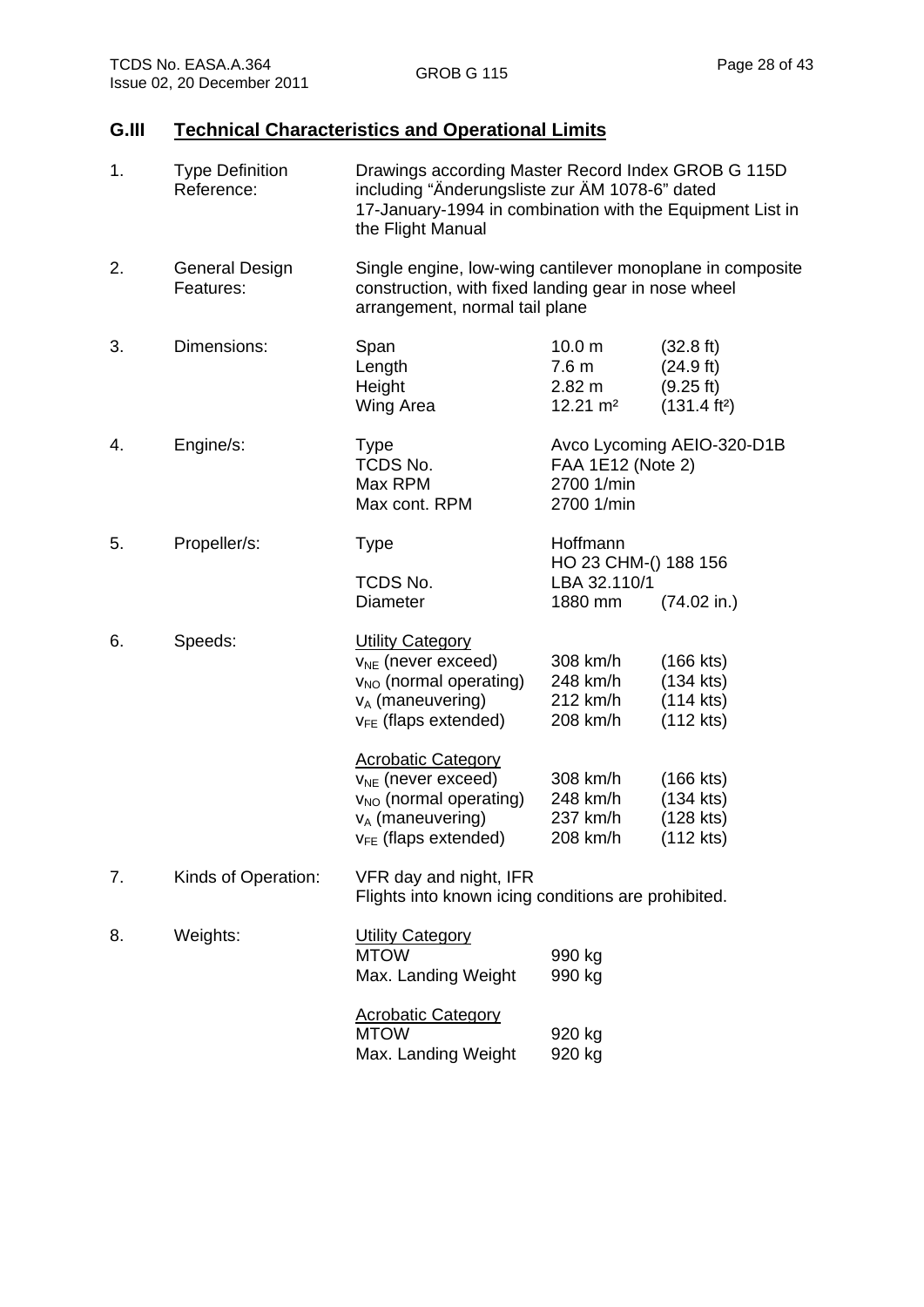| TCDS No. EASA.A.364<br>Issue 02, 20 December 2011 |                                                          | <b>GROB G 115</b>                                                                                                                         |                                                | Page 29 of 43                                                    |
|---------------------------------------------------|----------------------------------------------------------|-------------------------------------------------------------------------------------------------------------------------------------------|------------------------------------------------|------------------------------------------------------------------|
| 9.                                                | <b>Center of Gravity</b><br>Range:                       | Reference Datum (BE)<br>Leveling Reference                                                                                                | Wing LE at QE 2480<br>Canopy frame bottom edge |                                                                  |
|                                                   |                                                          | <b>Utility Category</b><br>Most forward C.G.                                                                                              |                                                | 227 mm aft of datum at 990 kg<br>197 mm aft of datum at 750 kg   |
|                                                   |                                                          | Most rearward C.G.                                                                                                                        |                                                | 298 mm aft of datum at 990 kg<br>288 mm aft of datum at 750 kg   |
|                                                   |                                                          | <b>Acrobatic Category</b><br>Most forward C.G.                                                                                            |                                                | 219 mm aft of datum at 920 kg<br>197 mm aft of datum at 750 kg   |
|                                                   |                                                          | Most rearward C.G.                                                                                                                        |                                                | 295 mm aft of datum at 920 kg<br>288 mm aft of datum at 750 kg   |
| 10.                                               | Minimum Crew:                                            |                                                                                                                                           | 1 Pilot                                        |                                                                  |
| 11.                                               | <b>Number of Seats:</b>                                  |                                                                                                                                           | $\overline{2}$                                 |                                                                  |
| 12.                                               | Baggage:                                                 | Baggage compartment<br>max. baggage weight                                                                                                | 55 kg                                          |                                                                  |
| 13.                                               | <b>Operating Fluids:</b>                                 | Fuel capacity total<br>Useable fuel<br>Oil capacity total                                                                                 | 150 liters<br>143 liters<br>7.6 liters         | $(39.63 \text{ U.S. gal})$<br>(37.77 U.S. gal)<br>$(8.0$ quarts) |
| 14.                                               | Minimum Equipment:                                       | Refer to equipment list in Flight Manual                                                                                                  |                                                |                                                                  |
| 15.                                               | Live Limited Parts:                                      | Refer to Maintenance Manual G 115C/D Chapter 5                                                                                            |                                                |                                                                  |
| 16.                                               | <b>Control Surface</b><br>Movements:                     | Refer to Maintenance Manual G 115C/D Chapter 6                                                                                            |                                                |                                                                  |
| G.IV                                              |                                                          | Operating and Service Instructions (see note 6)                                                                                           |                                                |                                                                  |
| 1.                                                | Flight Manual:                                           | Flight Manual (POH) GROB G 115D2 including approved<br>supplements. German Issue 1, Rev. 6 or later, English<br>Issue 1, Rev. 11 or later |                                                |                                                                  |
| 2.                                                | Placards:                                                | Placards according to Flight Manual                                                                                                       |                                                |                                                                  |
| 3.                                                | Maintenance<br>Manual/s:                                 | Maintenance Manual GROB G 115C/D. English Issue 3,<br>Rev. 5 or later                                                                     |                                                |                                                                  |
| 4.                                                | <b>Further Service</b><br>Information /<br>Instructions: | Illustrated Parts Catalogue GROB G 115C/D<br><b>Service Bulletins and Service Letters</b>                                                 |                                                |                                                                  |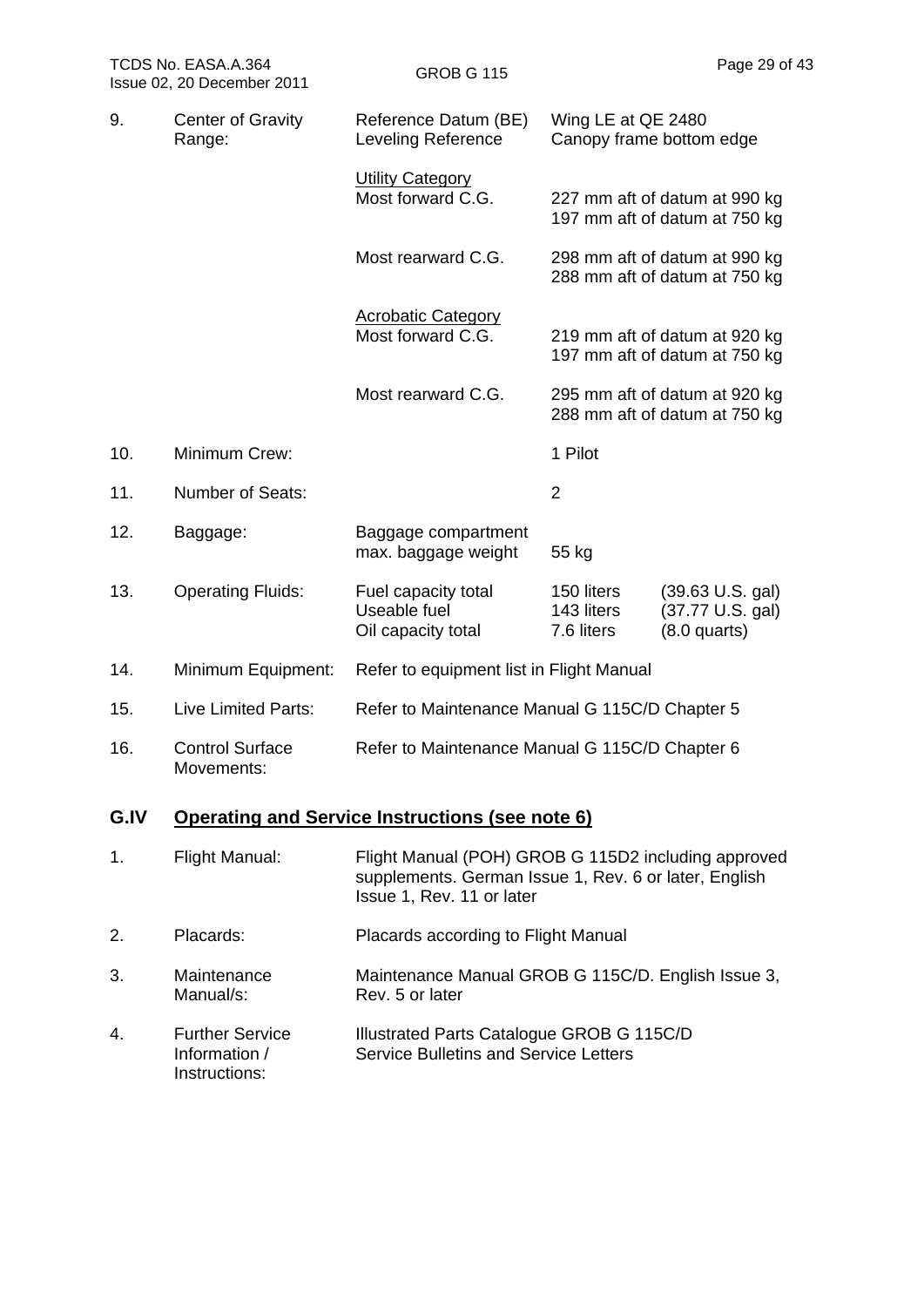#### **G.V Notes**

- 1. This EASA TCDS, Section G is based on LBA TCDS no. 1078 for Model G 115D2, Issue 4 as of March 1995. Approved data refering to the original LBA TCDS number remain further valid.
- 2. The EASA Type Certification Standard includes that of FAA TCDS based on individual EU member State acceptance or certification of this standard prior to 28-September-2003. Other standards confirming to TC/ TCDS standards certificated by individual EU member States prior to 28-September-2003 are also acceptable.
- 3. This TCDS is valid for S/N´s 82002/D2 and further S/N´s with the extension /D2.
- 4. For certification for operation the noise protection requirements effective at the day of application for certification for operation apply.
- 5. Painting of the aircrafts must comply with the GROB Process Specification GPS 1078-1 or later approved data provided by GROB superseding GPS 1078-1.
- 6. Distribution of Revisions to Operating and Service Instructions with ongoing revision of Service Bulletin no. MSB1078-144.
- 7. S/N 82002/D2 contains modifications compared with other production aircraft. These are defined by the Concession Production Permits No. 82002/01 through -/06 and No. 82002E01 through E11. Therefore, this aircraft must be operated differing from section G 115D2.IV according to the Flight Manual GROB G 115D2 (German version), Issue 1, dated 12-December-1994, LBA approved 28-February-1995. In addition, the aircraft is limited to VFR day operation, an upgrade to IFR and/or VFR Night operation is not permitted due to technical reasons. Also, the aircraft must be maintained by the aircraft manufacturer.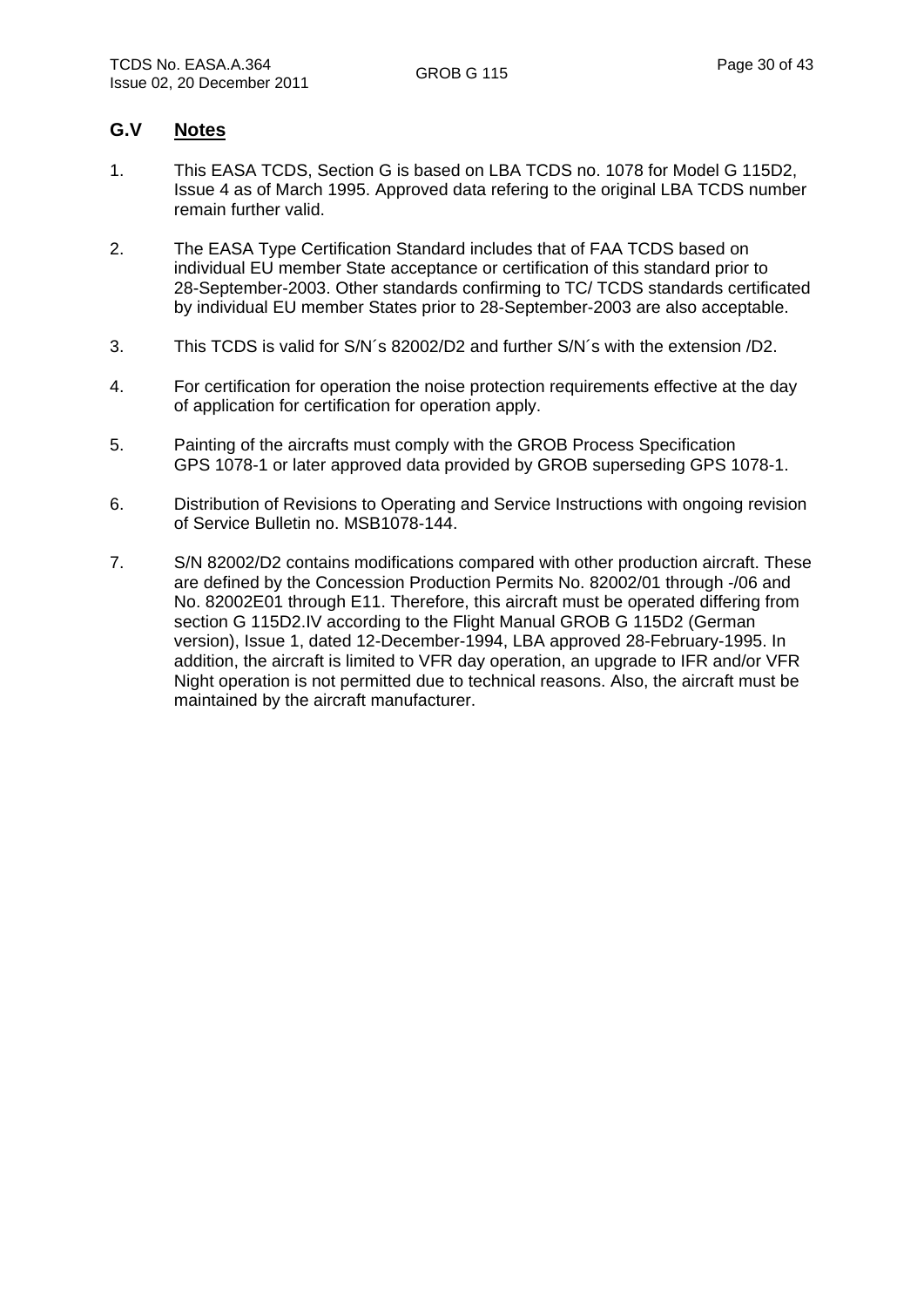# **Section H: G 115E**

#### **H.I General**

| 1.<br>2.<br>3.<br>4. | Data Sheet No.:<br>Type:<br>Model:<br>Sales Designation: | EASA.A.364 (see note 1)<br>G 115<br>G 115E<br>G 115E                                                            |                                                                                                                                           |
|----------------------|----------------------------------------------------------|-----------------------------------------------------------------------------------------------------------------|-------------------------------------------------------------------------------------------------------------------------------------------|
| 5.                   | TC-Holder:                                               | <b>GROB Aircraft AG</b><br>Lettenbachstrasse 9<br>86874 Tussenhausen-Mattsies                                   |                                                                                                                                           |
| 6.                   | Manufacturer:                                            | S/N's 82086/E through<br>82199/E                                                                                | Dr. hc. Mult. Dipl.-Ing. Burkhart<br>Grob e.K.<br>Unternehmensbereich Luft- und<br>Raumfahrt<br>Lettenbachstrasse 9<br>86874 Tussenhausen |
|                      |                                                          | Later S/N's and Spare<br>Parts:                                                                                 | See TC-Holder                                                                                                                             |
| 7.<br>8.             | Airplane Category:<br><b>EASA Application</b><br>Date:   | Acrobatic                                                                                                       |                                                                                                                                           |
| 9.                   | <b>Certification Date:</b>                               | 09-July-1999 by LBA                                                                                             |                                                                                                                                           |
| H.II                 | <b>Certification Basis</b>                               |                                                                                                                 |                                                                                                                                           |
| 1.                   | <b>Certification Basis:</b>                              | See 2.                                                                                                          | For change no. OAM1078-068: CRI A-01, Issue 2                                                                                             |
| 2.                   | Airworthiness<br>Requirements:                           | FAR Part 23 dated 01-February-1965<br>including Amdt. $1 - 32$ , 23.1323 Amdt. 49                               |                                                                                                                                           |
| 3.                   | Requirements<br>Elected to Comply:                       | None                                                                                                            |                                                                                                                                           |
| 4.                   | <b>Special Conditions:</b>                               | According to LBA circular I335-1078/93/B1 as of<br>substantiation of composite structures                       | 02-April-1993 concerning fatigue and damage tolerance                                                                                     |
|                      |                                                          | Protection from the effects of HIRF                                                                             | For change no. OÄM1078-068: CRI F-01, Issue 2,                                                                                            |
| 5.                   | <b>Equivalent Safety</b><br>Findings:                    | None                                                                                                            |                                                                                                                                           |
| 6.                   | Environmental<br>Standards:                              | Model G 115E is exempted from the proof of noise<br>protection requirements (LSL, exemption acrobatic aircraft) |                                                                                                                                           |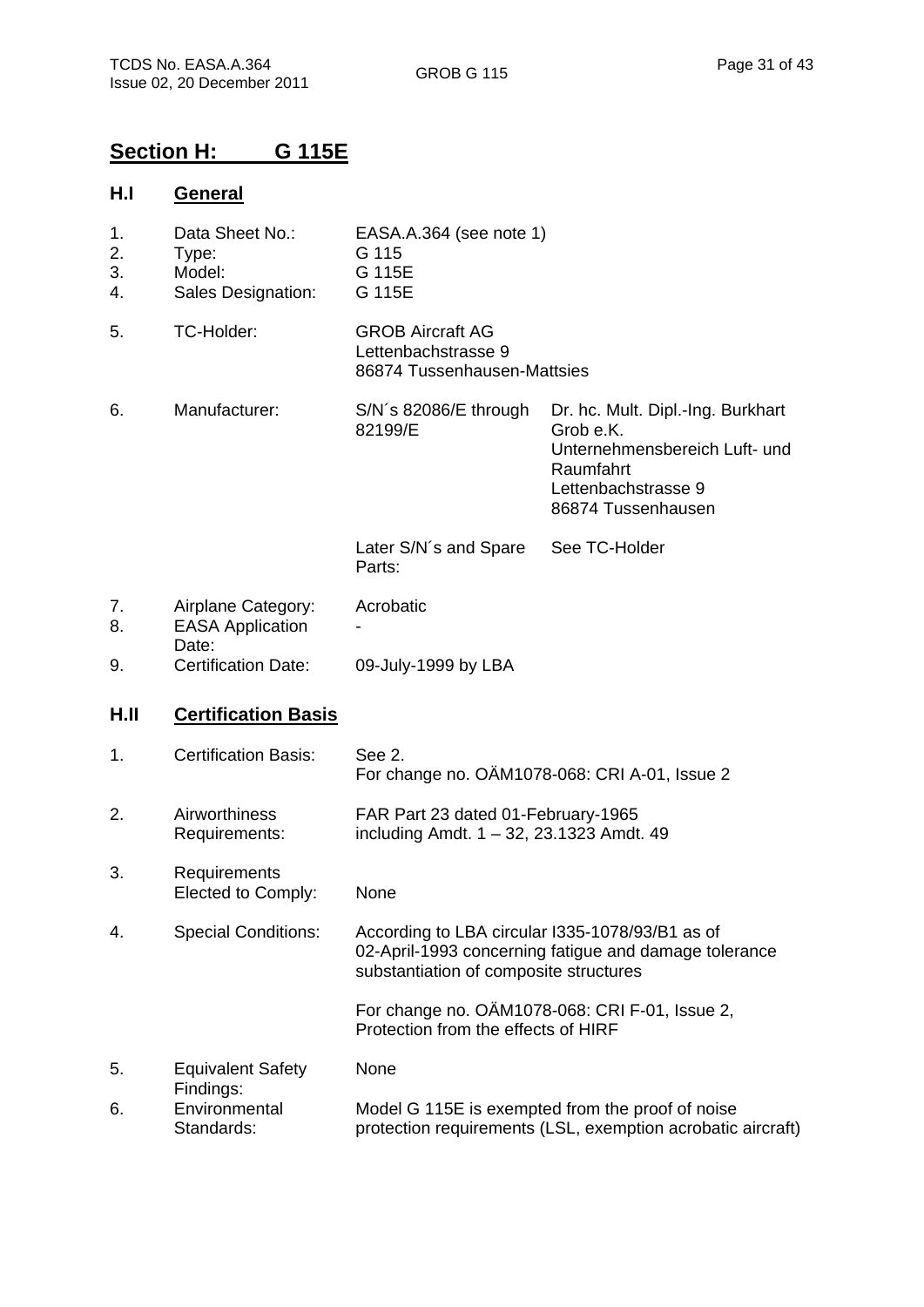# **H.III Technical Characteristics and Operational Limits**

| 1.  | <b>Type Definition</b><br>Reference: | Master Document Index Model G 115E, DE-G115E-000100;<br>Revision 0 or later approved issue (see note 6)                                            |                                                             |                                                                                    |
|-----|--------------------------------------|----------------------------------------------------------------------------------------------------------------------------------------------------|-------------------------------------------------------------|------------------------------------------------------------------------------------|
| 2.  | <b>General Design</b><br>Features:   | Single engine, low-wing cantilever monoplane in composite<br>construction, with fixed landing gear in nose wheel<br>arrangement, normal tail plane |                                                             |                                                                                    |
| 3.  | Dimensions:                          | Span<br>Length<br>Height<br>Wing Area                                                                                                              | 10.0 <sub>m</sub><br>7.54 m<br>2.4 m<br>$12.21 \text{ m}^2$ | $(32.8 \text{ ft})$<br>$(24.7 \text{ ft})$<br>(7.9 ft)<br>(131.4 ft <sup>2</sup> ) |
| 4.  | Engine/s:                            | <b>Type</b><br>TCDS No.<br>Max RPM<br>Max cont. RPM                                                                                                | FAA 1E10 (Note 2)<br>2700 1/min<br>2700 1/min               | Avco Lycoming AEIO-360-B1F                                                         |
| 5.  | Propeller/s:                         | <b>Type</b><br><b>TCDS No.</b><br>Diameter                                                                                                         | Hoffmann<br>HO-V 343 K-V/183 GY<br>LBA 32.130/90<br>1830 mm | $(72.05 \text{ in.})$                                                              |
| 6.  | Speeds:                              | $v_{NE}$ (never exceed)<br>V <sub>NO</sub> (normal operating)<br>$v_A$ (maneuvering)<br>$v_{FE}$ (flaps extended)                                  | (341 km/h)<br>(278 km/h)<br>(241 km/h)<br>(204 km/h)        | 184 kts<br>150 kts<br>130 kts<br><b>110 kts</b>                                    |
| 7.  | Kinds of Operation:                  | VFR day and night, IFR<br>Flights into known icing conditions are prohibited.                                                                      |                                                             |                                                                                    |
| 8.  | Weights:                             | <b>MTOW</b><br>Max. Landing Weight                                                                                                                 | 990 kg<br>990 kg                                            |                                                                                    |
| 9.  | <b>Center of Gravity</b><br>Range:   | Reference Datum (BE)<br>Leveling Reference                                                                                                         | Wing LE at QE 2480                                          | Canopy frame bottom edge                                                           |
|     |                                      | Most forward C.G.                                                                                                                                  |                                                             | 217 mm aft of datum at 990 kg<br>197 mm aft of datum at 750 kg                     |
|     |                                      | Most rearward C.G.                                                                                                                                 |                                                             | 298 mm aft of datum at 990 kg<br>288 mm aft of datum at 750 kg                     |
| 10. | Minimum Crew:                        |                                                                                                                                                    | 1 Pilot                                                     |                                                                                    |
| 11. | <b>Number of Seats:</b>              |                                                                                                                                                    | $\overline{2}$                                              |                                                                                    |
| 12. | Baggage:                             | Baggage compartment<br>max. baggage weight                                                                                                         | 55 kg                                                       |                                                                                    |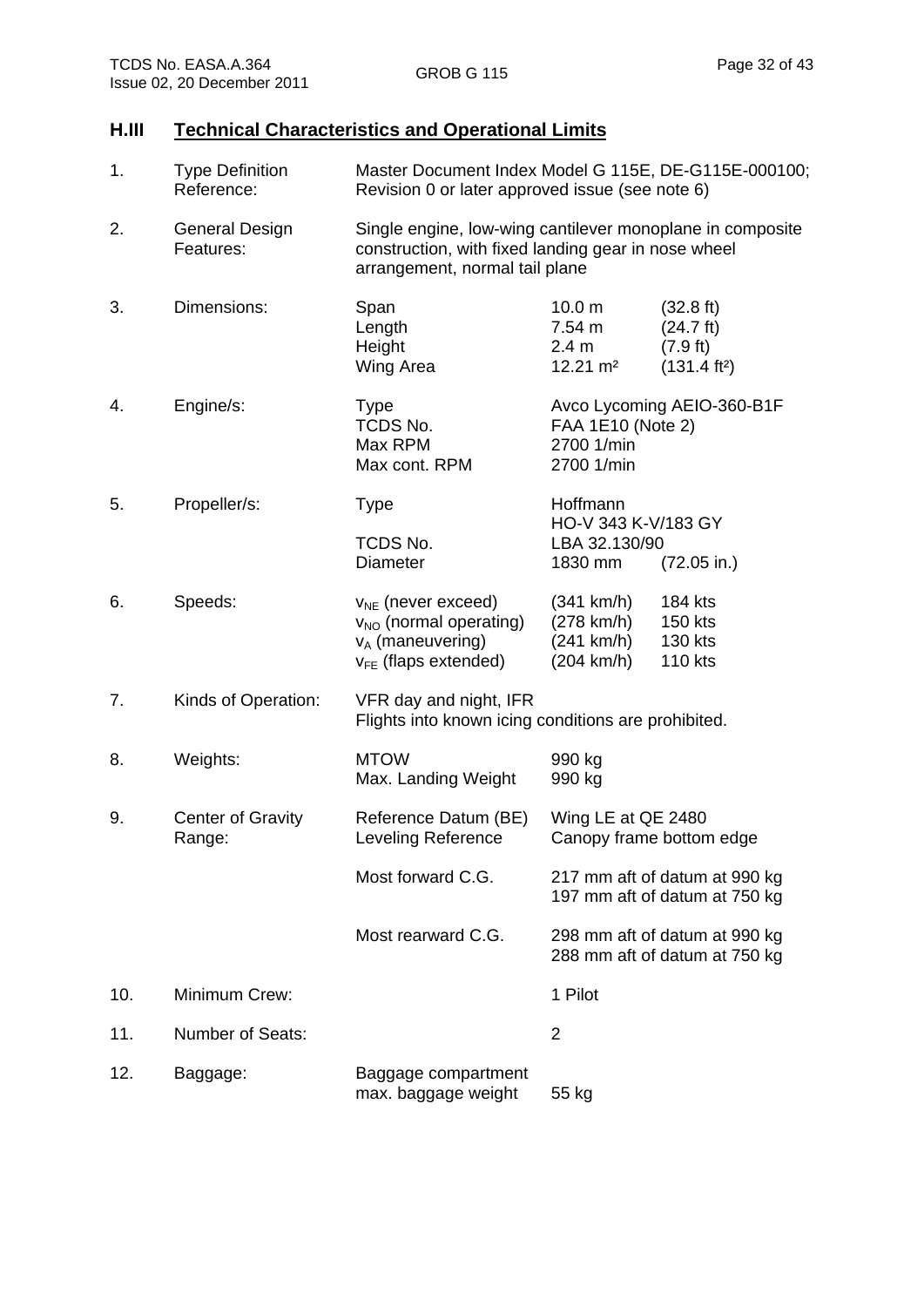13. Operating Fluids: Fuel capacity total Useable fuel Oil capacity total 150 liters (39.63 U.S. gal) 143 liters (37.77 U.S. gal) 7.8 liters (8.2 quarts) 14. Minimum Equipment: Refer to equipment list in Flight Manual 15. Live Limited Parts: Refer to Maintenance Manual G 115E Chapter 05-10 16. Control Surface Movements: Refer to Maintenance Manual G 115E Chapter 27-00

#### **H.IV Operating and Service Instructions (see note 5)**

- 1. Flight Manual: Flight Manual GROB G 115E, Doc. No.: 115.PO.025-E including approved supplements. English Issue 2, Rev. 10 or later
- 2. Placards: Placards according to Flight Manual
- 3. Maintenance Manual/s: Maintenance Manual GROB G 115E; English Issue 2, Revision 5 or later
- 4. Further Service Information / Instructions: Illustrated Parts Catalogue GROB G 115E Service Bulletins and Service Letters

#### **H.V Notes**

- 1. This EASA TCDS, Section H is based on LBA TCDS no. 1078 for Model G 115E, Issue 5 as of June 2002. Approved data refering to the original LBA TCDS number remain further valid.
- 2. The EASA Type Certification Standard includes that of FAA TCDS based on individual EU member State acceptance or certification of this standard prior to 28-September-2003. Other standards confirming to TC/ TCDS standards certificated by individual EU member States prior to 28-September-2003 are also acceptable.
- 3. This TCDS is valid for S/N´s 82086/E to 82199/E and further S/N´s from S/N 82301 on with the extension /E.
- 4. Painting of the aircrafts must comply with the GROB Process Specification GPS 1078-1 or later approved data provided by GROB superseding GPS 1078-1.
- 5. Distribution of Revisions to Operating and Service Instructions with ongoing revision of Service Bulletin no. MSB1078-145.
- 6. Besides the general changes specified in chapter "Change Record", the section H of this EASA TCDS includes the following updates compared with the LBA TCDS no. 1078 for Model G 115E, Issue 5:
	- Amendment of Certification basis and Special Condition in section H.II as introduced for certification of the Major Change in accordance with change note OÄM1078-068 for optional equipment,
	- changed type definition reference in section H.III.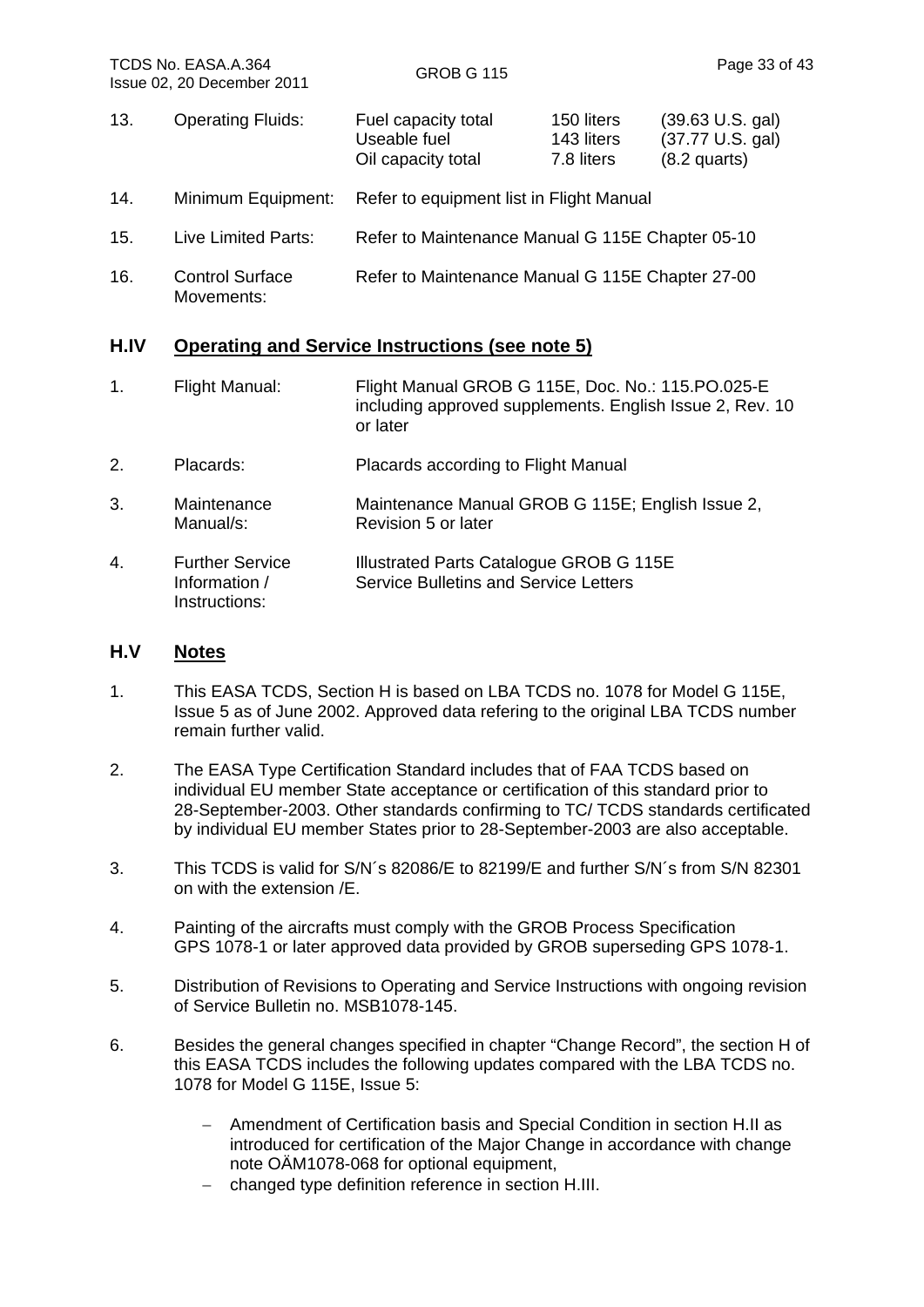86874 Tussenhausen-Mattsies

# **Section J: G 115EG**

#### **J.I General**

- 1. Data Sheet No.: EASA.A.364 (see note 1)
- 2. Type: G 115
- 3. Model: G 115EG 4. Sales Designation: G 115EG
- 5. TC-Holder: GROB Aircraft AG Lettenbachstrasse 9

6. Manufacturer: S/N´s 82085 and 82200 to 82273 Later S/N´s and Spare Parts: GROB-Werke Burkhart Grob e. K. Unternehmensbereich Luft- und Raumfahrt Lettenbachstrasse 9 86874 Tussenhausen-Mattsies Dr. hc. Mult. Dipl.-Ing. Burkhart Grob e.K. Unternehmensbereich Luft- und Raumfahrt Lettenbachstrasse 9 86874 Tussenhausen Grob-Werke GmbH & Co. KG Am Flugplatz 86874 Tussenhausen-Mattsies See TC-Holder 7. Airplane Category: Acrobatic 8. EASA Application Date: - 9. Certification Date: 17-November-2000 by LBA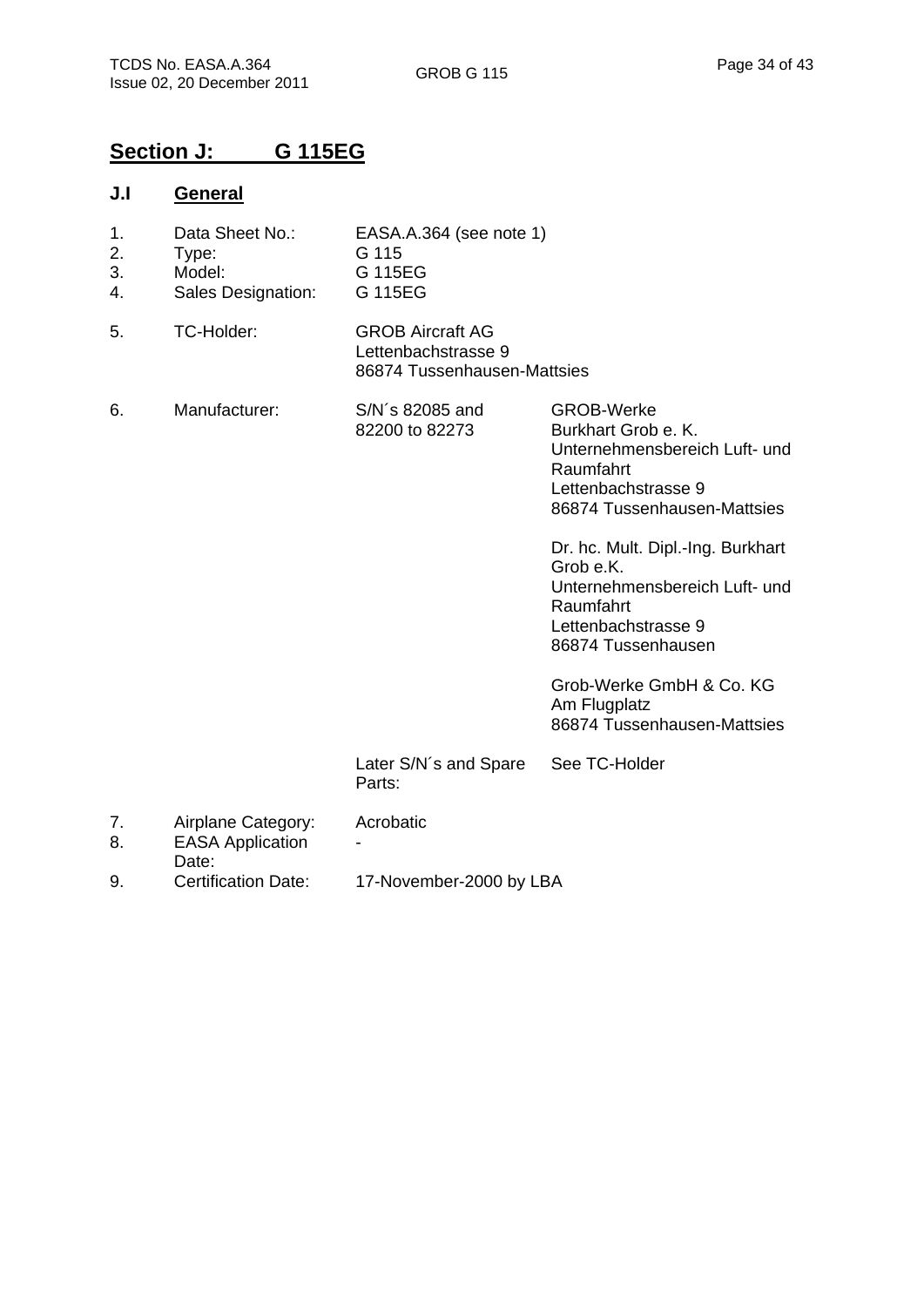### **J.II Certification Basis**

| 1.    | <b>Certification Basis:</b>              | See 2.                                                                                                                                             |                                                                                                                                                    |                                                                                              |
|-------|------------------------------------------|----------------------------------------------------------------------------------------------------------------------------------------------------|----------------------------------------------------------------------------------------------------------------------------------------------------|----------------------------------------------------------------------------------------------|
| 2.    | Airworthiness<br>Requirements:           | FAR Part 23 dated 01-February-1965<br>including Amdt. $1 - 32$                                                                                     |                                                                                                                                                    |                                                                                              |
| 3.    | Requirements<br>Elected to Comply:       | None                                                                                                                                               |                                                                                                                                                    |                                                                                              |
| 4.    | <b>Special Conditions:</b>               | According to LBA circular I335-1078/93/B1 as of<br>02-April-1993 concerning fatigue and damage tolerance<br>substantiation of composite structures |                                                                                                                                                    |                                                                                              |
| 5.    | <b>Equivalent Safety</b>                 | None                                                                                                                                               |                                                                                                                                                    |                                                                                              |
| 6.    | Findings:<br>Environmental<br>Standards: | Model G 115EG is exempted from the proof of noise<br>protection requirements (LSL, exemption acrobatic aircraft)                                   |                                                                                                                                                    |                                                                                              |
| J.III |                                          | <b>Technical Characteristics and Operational Limits</b>                                                                                            |                                                                                                                                                    |                                                                                              |
| 1.    | <b>Type Definition</b><br>Reference:     | Drawings according to Master Drawing Index Model<br>G 115EG, dated 31-July-2000                                                                    |                                                                                                                                                    |                                                                                              |
| 2.    | <b>General Design</b><br>Features:       |                                                                                                                                                    | Single engine, low-wing cantilever monoplane in composite<br>construction, with fixed landing gear in nose wheel<br>arrangement, normal tail plane |                                                                                              |
| 3.    | Dimensions:                              | Span<br>Length<br>Height<br>Wing Area                                                                                                              | 10.0 <sub>m</sub><br>7.54 m<br>2.4 m<br>$12.21 \text{ m}^2$                                                                                        | $(32.8 \text{ ft})$<br>$(24.7 \text{ ft})$<br>$(7.9 \text{ ft})$<br>(131.4 ft <sup>2</sup> ) |
| 4.    | Engine/s:                                | <b>Type</b><br>TCDS No.<br>Max RPM<br>Max cont. RPM                                                                                                | FAA 1E10 (Note 2)<br>2700 1/min<br>2700 1/min                                                                                                      | Avco Lycoming AEIO-360-B1B                                                                   |
| 5.    | Propeller/s:                             | <b>Type</b>                                                                                                                                        | Mühlbauer<br>MTV-12-B-C/C183-17e                                                                                                                   |                                                                                              |
|       |                                          | TCDS No.<br>Diameter                                                                                                                               | EASA.P.013<br>1830 mm                                                                                                                              | $(72.05 \text{ in.})$                                                                        |
| 6.    | Speeds:                                  | $V_{NE}$ (never exceed)<br>$v_{NO}$ (normal operating)<br>$v_A$ (maneuvering)<br>$V_{FE}$ (flaps extended)                                         | (341 km/h)<br>(278 km/h)<br>(241 km/h)<br>(204 km/h)                                                                                               | 184 kts<br>150 kts<br>130 kts<br><b>110 kts</b>                                              |
| 7.    | Kinds of Operation:                      | VFR day and night                                                                                                                                  |                                                                                                                                                    |                                                                                              |

Flights into known icing conditions are prohibited.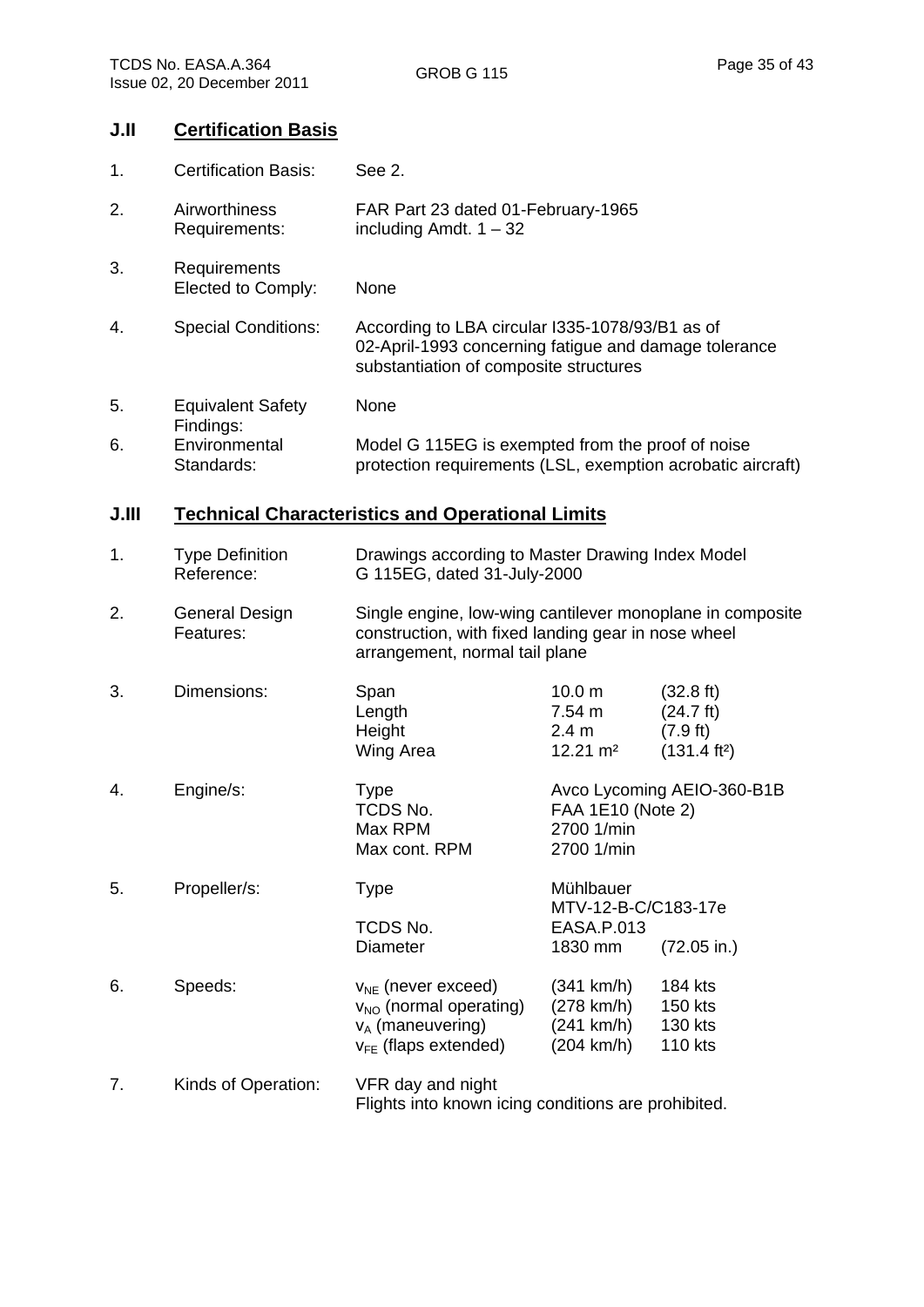|     | TCDS No. EASA.A.364<br>Issue 02, 20 December 2011 | <b>GROB G 115</b>                                         |                                        | Page 36 of 43                                                    |
|-----|---------------------------------------------------|-----------------------------------------------------------|----------------------------------------|------------------------------------------------------------------|
| 8.  | Weights:                                          | <b>MTOW</b><br>Max. Landing Weight                        | 990 kg<br>990 kg                       |                                                                  |
| 9.  | <b>Center of Gravity</b><br>Range:                | Reference Datum (BE)<br>Leveling Reference                | Wing LE at QE 2480                     | Canopy frame bottom edge                                         |
|     |                                                   | Most forward C.G.                                         |                                        | 217 mm aft of datum at 990 kg<br>197 mm aft of datum at 750 kg   |
|     |                                                   | Most rearward C.G.                                        |                                        | 298 mm aft of datum at 990 kg<br>288 mm aft of datum at 750 kg   |
| 10. | Minimum Crew:                                     |                                                           | 1 Pilot                                |                                                                  |
| 11. | <b>Number of Seats:</b>                           |                                                           | $\overline{2}$                         |                                                                  |
| 12. | Baggage:                                          | Baggage compartment<br>max. baggage weight                | 55 kg                                  |                                                                  |
| 13. | <b>Operating Fluids:</b>                          | Fuel capacity total<br>Useable fuel<br>Oil capacity total | 150 liters<br>143 liters<br>7.8 liters | $(39.63 \text{ U.S. gal})$<br>(37.77 U.S. gal)<br>$(8.2$ quarts) |
| 14. | Minimum Equipment:                                | Refer to equipment list in Flight Manual                  |                                        |                                                                  |
| 15. | Live Limited Parts:                               | Refer to Maintenance Documents G 115EG Chapter 05-10      |                                        |                                                                  |
| 16. | <b>Control Surface</b><br>Movements:              | Refer to Maintenance Documents G 115EG Chapter 27-00      |                                        |                                                                  |
|     |                                                   |                                                           |                                        |                                                                  |

# **J.IV Operating and Service Instructions (see note 5)**

| 1. | Flight Manual:                                           | Flight Manual GROB G 115EG including approved<br>supplements. German Issue 1, Rev. 0 or later, English<br>Issue 1, Rev. 1 or later |
|----|----------------------------------------------------------|------------------------------------------------------------------------------------------------------------------------------------|
| 2. | Placards:                                                | Placards according to Flight Manual                                                                                                |
| 3. | Maintenance<br>Manual/s:                                 | Maintenance Documents GROB G 115EG. English Issue 1,<br>Revisions see Service Bulletin named in note 5.                            |
| 4. | <b>Further Service</b><br>Information /<br>Instructions: | Illustrated Parts Catalogue GROB G 115EG<br><b>Service Bulletins and Service Letters</b>                                           |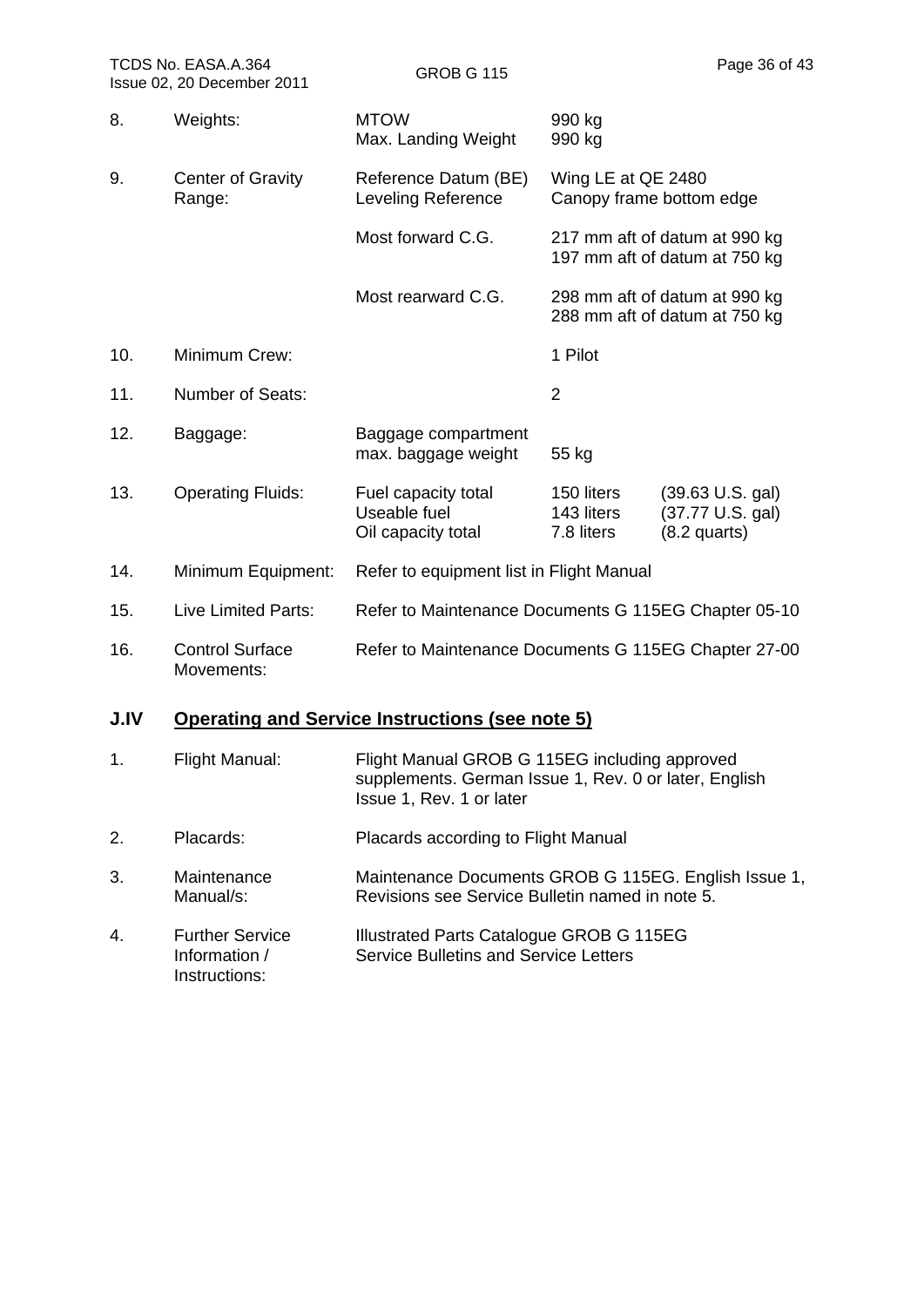#### **J.V Notes**

- 1. This EASA TCDS, Section J is based on LBA TCDS no. 1078 for Model G 115EG, Issue 2 as of June 2002. Approved data refering to the original LBA TCDS number remain further valid.
- 2. The EASA Type Certification Standard includes that of FAA TCDS based on individual EU member State acceptance or certification of this standard prior to 28-September-2003. Other standards confirming to TC/ TCDS standards certificated by individual EU member States prior to 28-September-2003 are also acceptable.
- 3. This TCDS is valid for S/N´s 82200 up to 82273 and, in case production will be resumed, for later Model G 115EG airplanes, which will be identified with the extension /EG to their S/N. This TCDS also applies to the G 115EG, S/N 82085, which has been operated under a Permit to Fly by GROB, in case the airplane will be subject to conformity inspection and registration.
- 4. Painting of the aircrafts must comply with the GROB Process Specification GPS 1078-1 or later approved data provided by GROB superseding GPS 1078-1.
- 5. Distribution of Revisions to Operating and Service Instructions with ongoing revision of Service Bulletin no. MSB1078-146.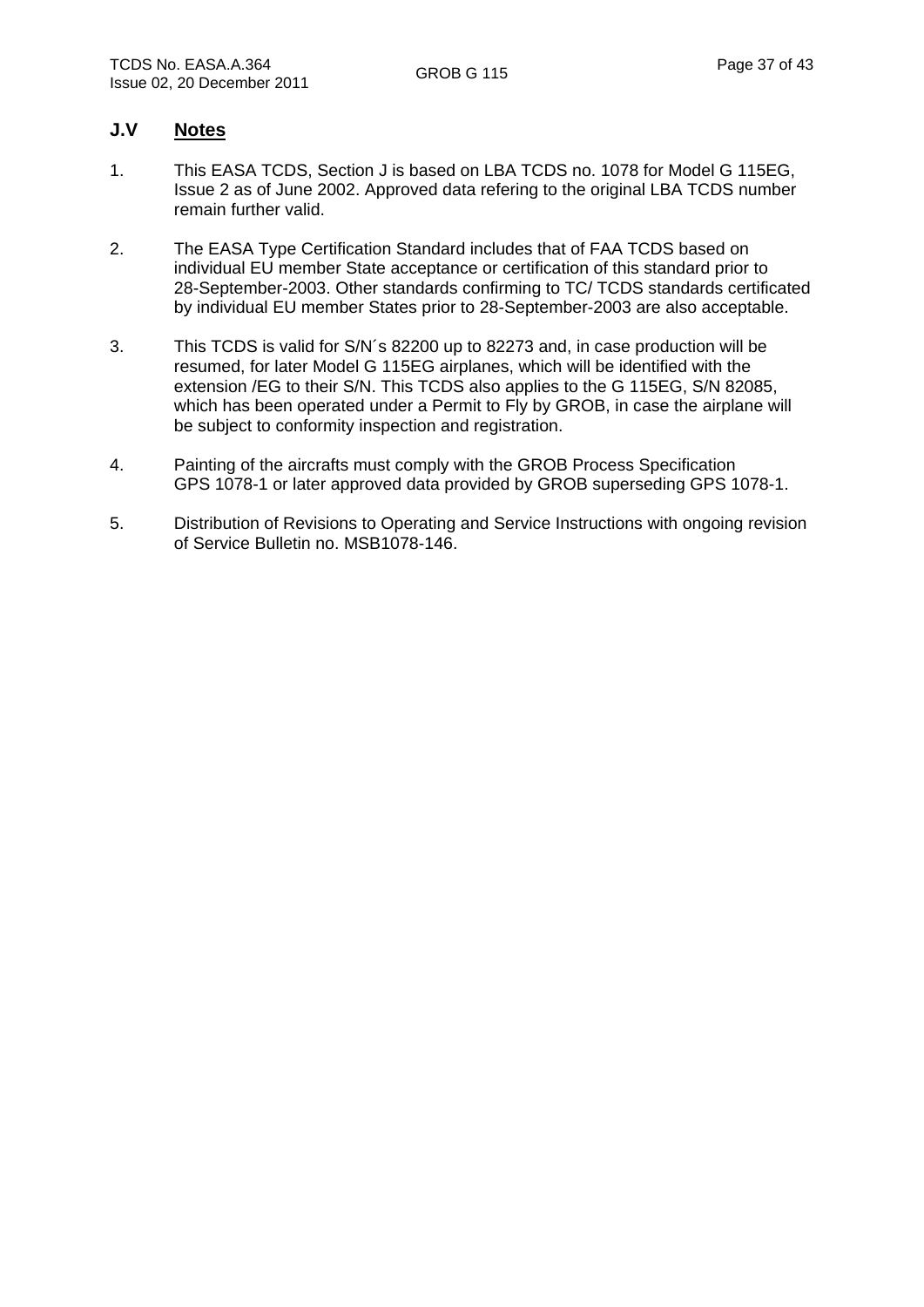# **Section K: G 115TA**

### **K.I General**

| 1.<br>2.<br>3.<br>4. | Data Sheet No.:<br>Type:<br>Model:<br>Sales Designation: | EASA.A.364 (see note 1)<br>G 115<br>G 115TA<br>G 115TA                                                                                |                                                                                                       |
|----------------------|----------------------------------------------------------|---------------------------------------------------------------------------------------------------------------------------------------|-------------------------------------------------------------------------------------------------------|
| 5.                   | TC-Holder:                                               | <b>GROB Aircraft AG</b><br>Lettenbachstrasse 9<br>86874 Tussenhausen-Mattsies                                                         |                                                                                                       |
| 6.                   | Manufacturer:                                            | <b>Original Airplane</b><br>Manufacturer:                                                                                             | Burkhard Grob Luft- und<br>Raumfahrt GmbH & Co. KG<br><b>Flugplatz Mattsies</b><br>86874 Tussenhausen |
|                      |                                                          | Spare Parts:                                                                                                                          | See TC-Holder                                                                                         |
| 7.                   | Airplane Category:                                       | <b>Utility</b><br>Acrobatic                                                                                                           |                                                                                                       |
| 8.                   | <b>EASA Application</b><br>Date:                         |                                                                                                                                       |                                                                                                       |
| 9.                   | <b>Certification Date:</b>                               | 05-December-1996 by LBA                                                                                                               |                                                                                                       |
| K.II                 | <b>Certification Basis</b>                               |                                                                                                                                       |                                                                                                       |
| 1.                   | <b>Certification Basis:</b>                              | See 2.                                                                                                                                |                                                                                                       |
| 2.                   | Airworthiness<br>Requirements:                           | FAR Part 23 including Amendments $1 - 45$ , excluding<br>Amendment 44                                                                 |                                                                                                       |
| 3.                   | Requirements<br>Elected to Comply:                       | None                                                                                                                                  |                                                                                                       |
| 4.                   | <b>Special Conditions:</b>                               | "Protection for Electrical and Electronic Systems from High<br>Intensity Radiated Fields (HIRF)", LBA Az.: I 331 as of<br>07-May-1996 |                                                                                                       |
| 5.                   | <b>Equivalent Safety</b><br>Findings:                    | None                                                                                                                                  |                                                                                                       |
| 6.                   | Environmental<br>Standards:                              | Lärmschutzforderungen für Luftfahrzeuge (LSL), Issue<br>01-January-1991 (see note 4)                                                  |                                                                                                       |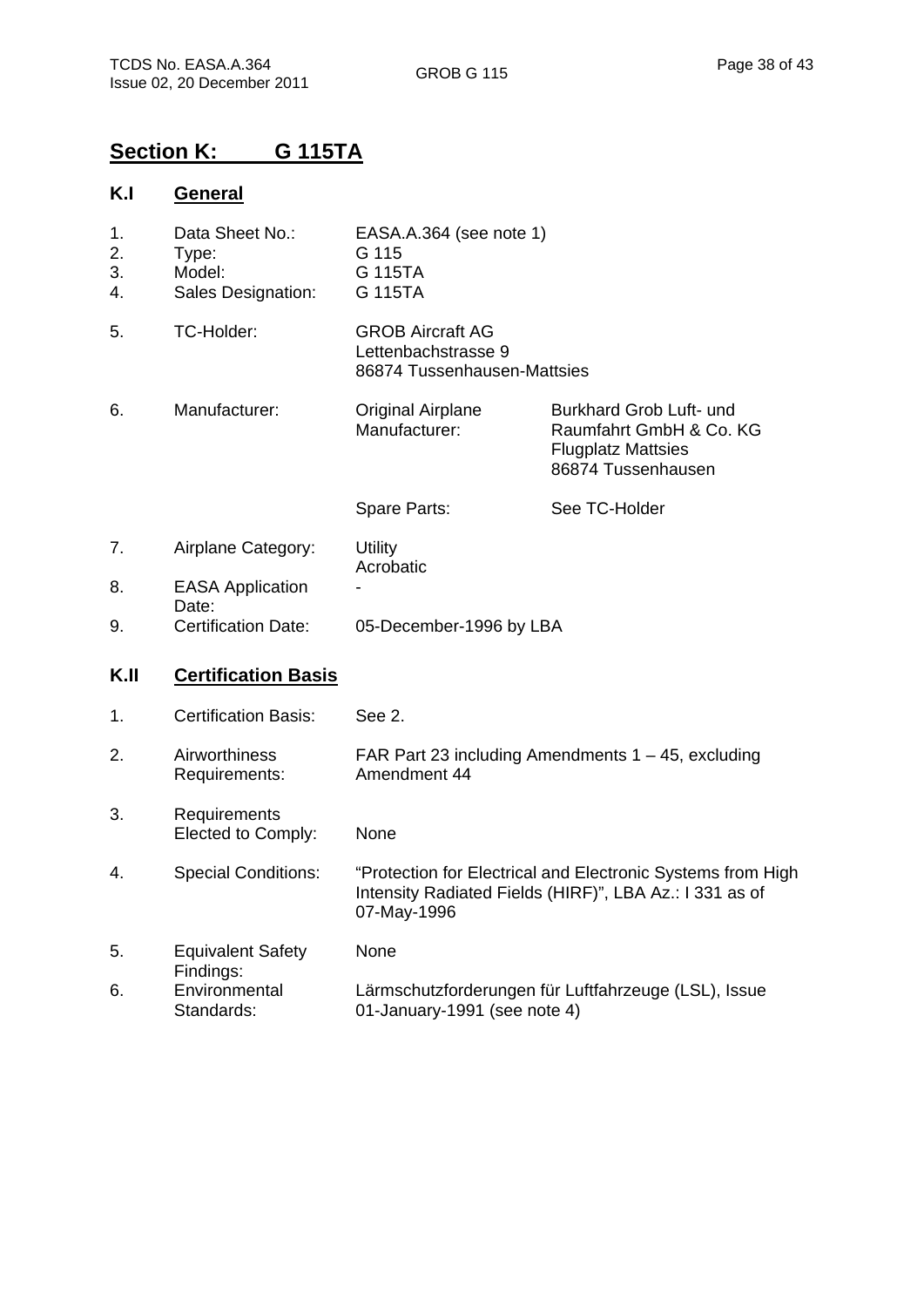# **K.III Technical Characteristics and Operational Limits**

| 1. | <b>Type Definition</b><br>Reference: | Drawings according Master Drawing Index GROB G 115TA<br>dated 25-November-1996 in combination with the<br>Equipment List in the Flight Manual                                                              |                                                                                  |                                                                                     |
|----|--------------------------------------|------------------------------------------------------------------------------------------------------------------------------------------------------------------------------------------------------------|----------------------------------------------------------------------------------|-------------------------------------------------------------------------------------|
| 2. | <b>General Design</b><br>Features:   | Single engine, low-wing cantilever monoplane in composite<br>construction, with retractable landing gear in nose wheel<br>arrangement, normal tail plane                                                   |                                                                                  |                                                                                     |
| 3. | Dimensions:                          | Span<br>Length<br>Height<br>Wing Area                                                                                                                                                                      | 10.19 m<br>8.07 m<br>2.75 m<br>$13.29 \text{ m}^2$                               | $(33.4 \text{ ft})$<br>(26.5 ft)<br>$(9.0 \text{ ft})$<br>(142.95 ft <sup>2</sup> ) |
| 4. | Engine/s:                            | <b>Type</b><br>TCDS No.<br>Max RPM<br>Max cont. RPM                                                                                                                                                        | FAA 1E4 (Note 2)<br>2700 1/min<br>2500 1/min                                     | Avco Lycoming AEIO-540-D4D5                                                         |
| 5. | Propeller/s:                         | <b>Type</b><br>TCDS No.<br>Diameter                                                                                                                                                                        | Hartzell<br>HC-C3YR-4BF/FC7663R<br>FAA P25EA (Note 2)<br>1981 mm                 | $(78.0 \text{ in.})$                                                                |
| 6. | Speeds:                              | <b>Utility Category</b><br>$v_{NE}$ (never exceed)<br>V <sub>NO</sub> (normal operating)<br>$v_A$ (maneuvering)<br>$v_{FE}$ (flaps extended)<br>$v_{LO}$ (LG extension)<br>$v_{LE}$ (LG extended)          | (396 km/h)<br>(319 km/h)<br>(259 km/h)<br>(211 km/h)<br>(252 km/h)<br>(296 km/h) | 214 kts<br>172 kts<br>140 kts<br><b>114 kts</b><br>136 kts<br>160 kts               |
|    |                                      | <b>Acrobatic Category</b><br>$v_{NE}$ (never exceed)<br>V <sub>NO</sub> (normal operating)<br>$v_A$ (maneuvering)<br>V <sub>FE</sub> (flaps extended)<br>$v_{LO}$ (LG extension)<br>$v_{LE}$ (LG extended) | (435 km/h)<br>(319 km/h)<br>(296 km/h)<br>(211 km/h)<br>(252 km/h)<br>(296 km/h) | 235 kts<br>172 kts<br>160 kts<br>114 kts<br>136 kts<br><b>160 kts</b>               |
| 7. | Kinds of Operation:                  | VFR day and night<br>Flights into known icing conditions are prohibited.                                                                                                                                   |                                                                                  |                                                                                     |
| 8. | Weights:                             | <b>Utility Category</b><br><b>MTOW</b><br>Max. Landing Weight                                                                                                                                              | 1440 kg<br>1440 kg                                                               |                                                                                     |
|    |                                      | <b>Acrobatic Category</b><br><b>MTOW</b><br>Max. Landing Weight                                                                                                                                            | 1350 kg<br>1350 kg                                                               |                                                                                     |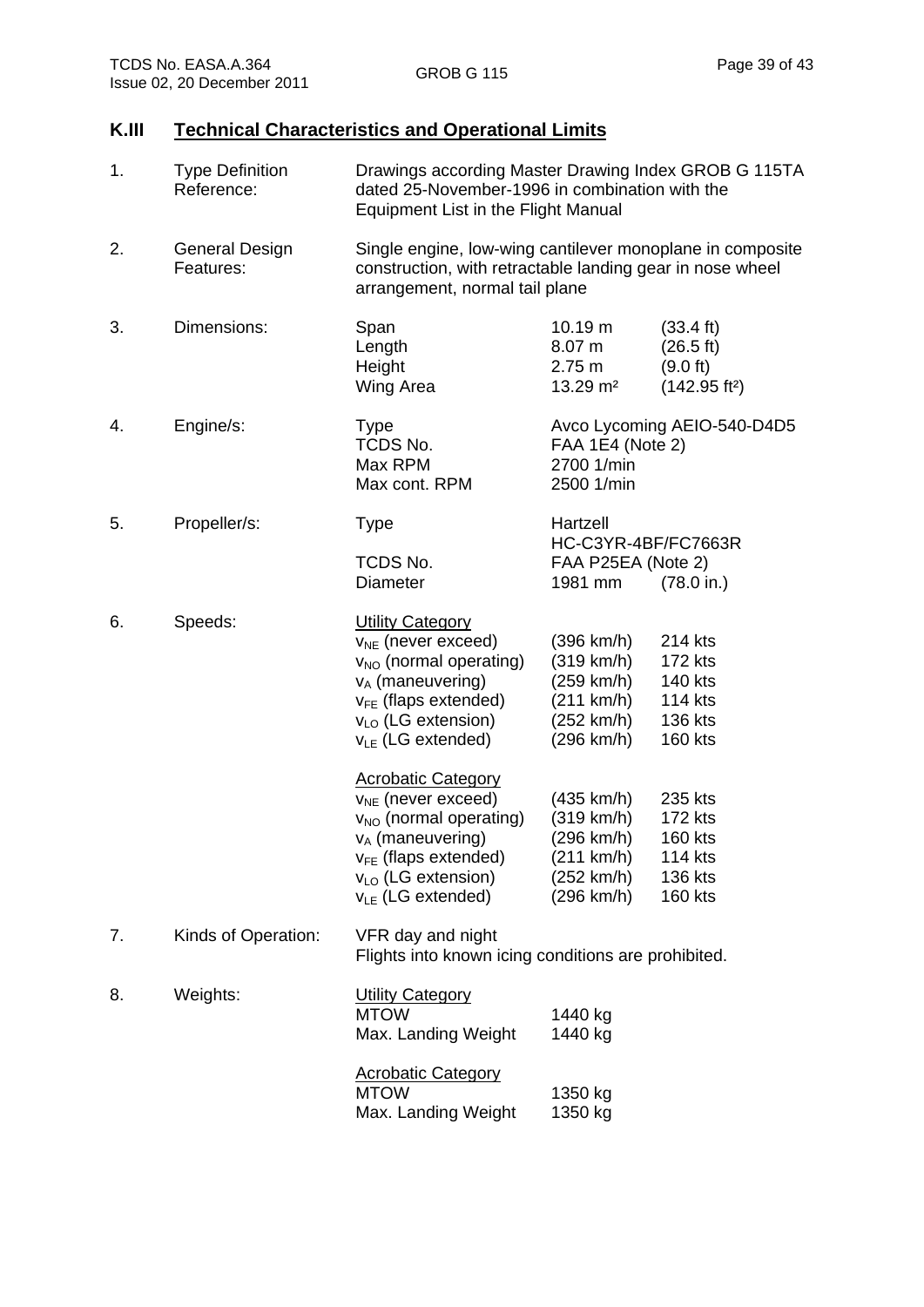| TCDS No. EASA.A.364<br>Issue 02, 20 December 2011 |                                      | <b>GROB G 115</b>                                                                              |                                         | Page 40 of 43                                                    |
|---------------------------------------------------|--------------------------------------|------------------------------------------------------------------------------------------------|-----------------------------------------|------------------------------------------------------------------|
| 9.                                                | <b>Center of Gravity</b><br>Range:   | Reference Datum (BE)<br>Leveling Reference                                                     | Canopy frame bottom edge                | Wing LE at QE 2355/ME 1150                                       |
|                                                   |                                      | <b>Utility Category</b><br>Most forward C.G.                                                   |                                         | 358 mm aft of datum at 1440 kg<br>325 mm aft of datum at 1037 kg |
|                                                   |                                      | Most rearward C.G.                                                                             |                                         | 424 mm aft of datum at 1440 kg<br>404 mm aft of datum at 1037 kg |
|                                                   |                                      | <b>Acrobatic Category</b><br>Most forward C.G.                                                 |                                         | 347 mm aft of datum at 1350 kg<br>325 mm aft of datum at 1037 kg |
|                                                   |                                      | Most rearward C.G.                                                                             |                                         | 392 mm aft of datum at 1350 kg<br>392 mm aft of datum at 1037 kg |
| 10.                                               | Minimum Crew:                        |                                                                                                | 1 Pilot                                 |                                                                  |
| 11.                                               | <b>Number of Seats:</b>              |                                                                                                | $\overline{2}$                          |                                                                  |
| 12.                                               | Baggage:                             | Baggage compartment<br>max. baggage weight                                                     | 50 kg                                   |                                                                  |
| 13.                                               | <b>Operating Fluids:</b>             | Fuel capacity total<br>Useable fuel<br>Oil capacity total                                      | 200 liters<br>190 liters<br>11.4 liters | $(52.8 \cup S. gal)$<br>(50.2 U.S. gal)<br>$(12$ quarts)         |
| 14.                                               | Minimum Equipment:                   | Refer to equipment list in Flight Manual                                                       |                                         |                                                                  |
| 15.                                               | Live Limited Parts:                  | Refer to Maintenance Manual G 115TA Chapter 5                                                  |                                         |                                                                  |
| 16.                                               | <b>Control Surface</b><br>Movements: | Refer to Maintenance Manual G 115TA Chapter 6                                                  |                                         |                                                                  |
| K.IV                                              |                                      | <b>Operating and Service Instructions (see note 6)</b>                                         |                                         |                                                                  |
| 1.                                                | Flight Manual:                       | Flight Manual GROB G 115TA including approved<br>supplements. English Issue 1, Rev. 0 or later |                                         |                                                                  |
| 2.                                                | Placards:                            | Placards according to Flight Manual                                                            |                                         |                                                                  |
| 3.                                                | Maintenance<br>Manual/s:             | Maintenance Manual GROB G 115TA, English Issue 2,<br>Rev. 4 or later                           |                                         |                                                                  |

4. Further Service Information / Instructions: Illustrated Parts Catalogue GROB G 115TA Service Bulletins and Service Letters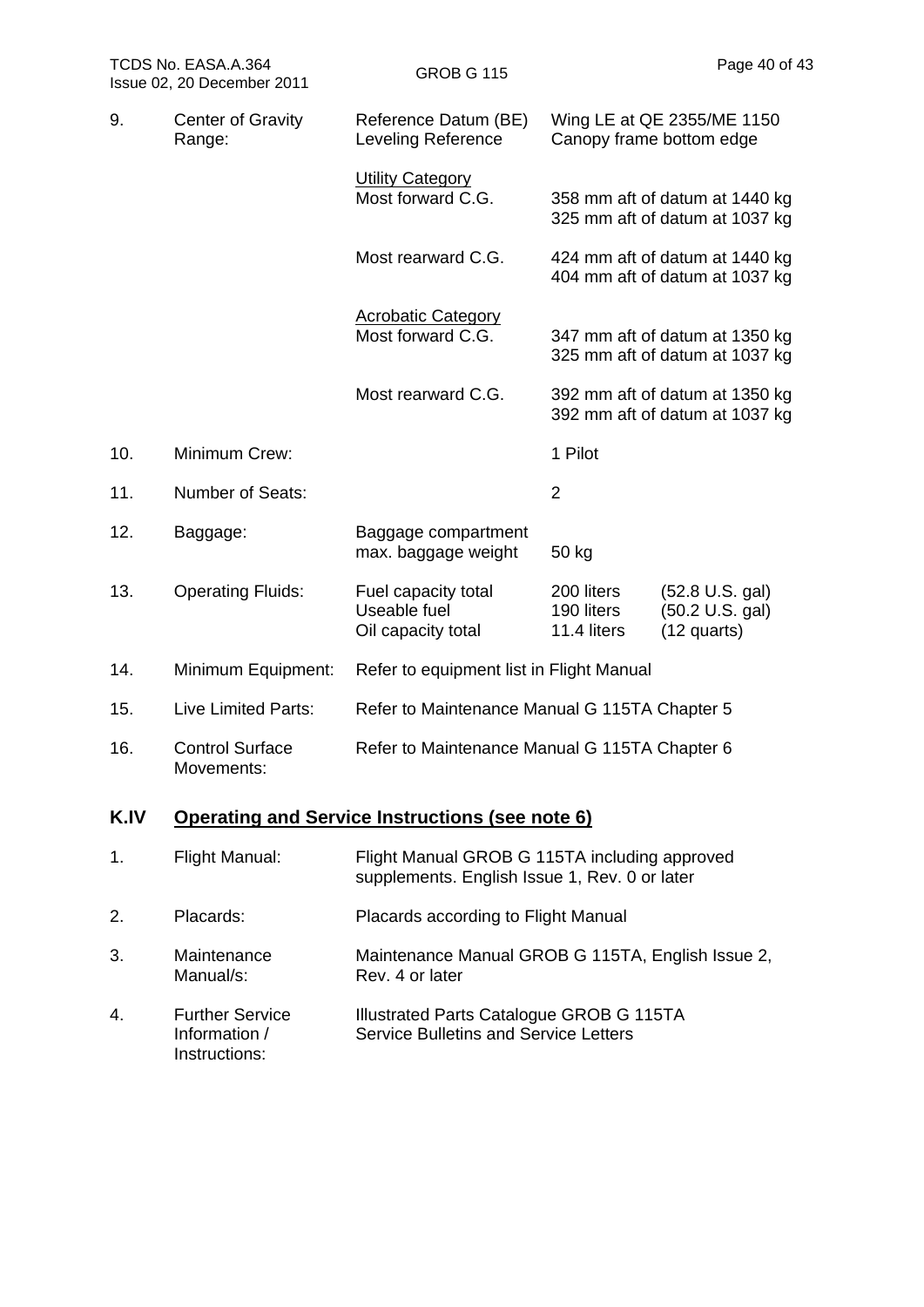#### **K.V Notes**

- 1. This EASA TCDS, Section K is based on LBA TCDS no. 1078 for Model G 115TA, Issue 1 as of December 1996. Approved data refering to the original LBA TCDS number remain further valid.
- 2. The EASA Type Certification Standard includes that of FAA TCDS based on individual EU member State acceptance or certification of this standard prior to 28-September-2003. Other standards confirming to TC/ TCDS standards certificated by individual EU member States prior to 28-September-2003 are also acceptable.
- 3. This TCDS is valid for S/N´s 8501 up to 8514.
- 4. For certification for operation the noise protection requirements effective at the day of application for certification for operation apply.
- 5. Painting of the aircrafts must comply with the GROB Process Specification GPS 1078-1 or later approved data provided by GROB superseding GPS 1078-1.
- 6. Distribution of Revisions to Operating and Service Instructions with ongoing revision of Service Bulletin no. MSB1078-147.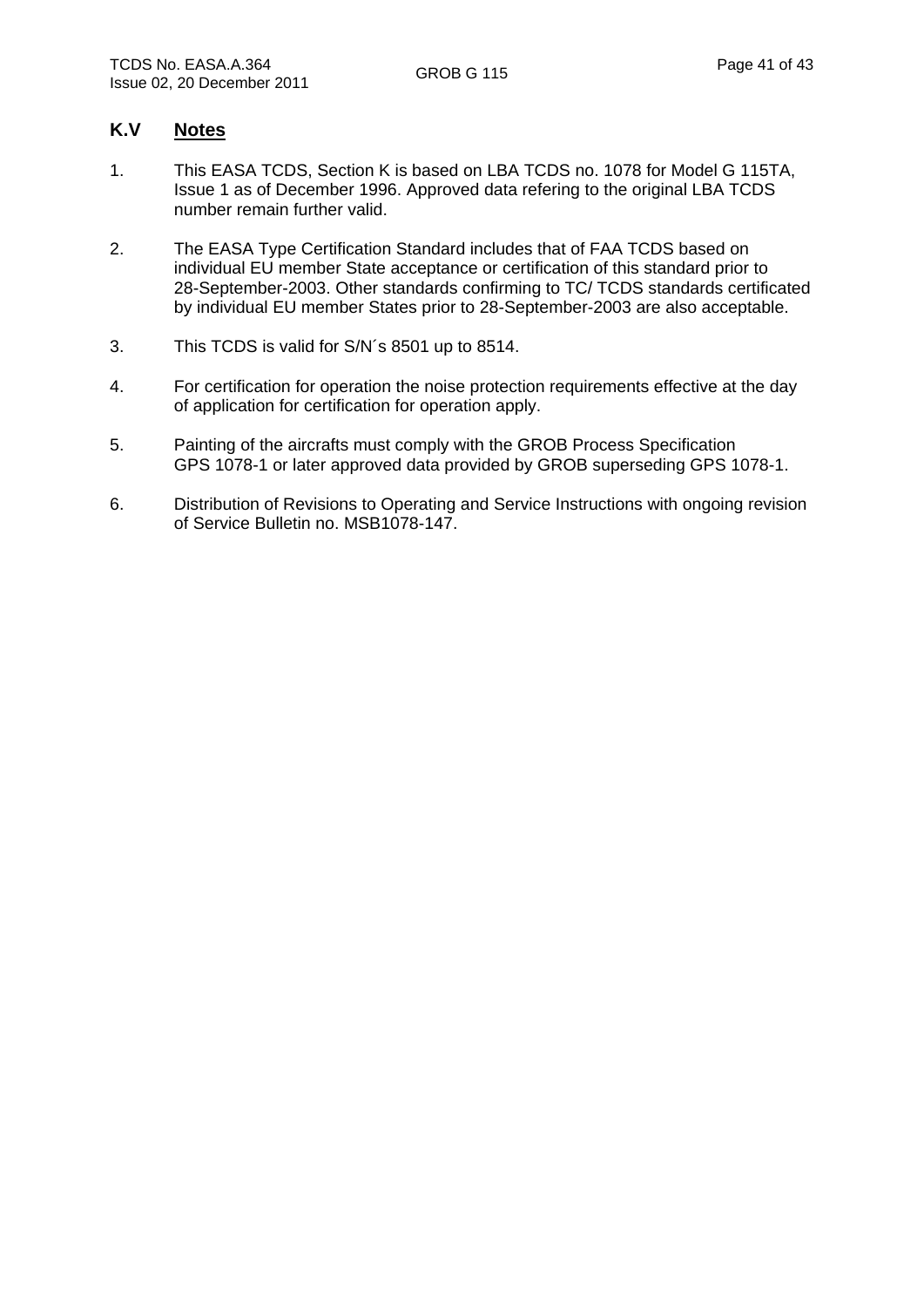# **ADMINISTRATIVE SECTION**

#### I. Acronyms

A.C. – Advisory Circular A.D. – Airworthiness Directives AFM – Airplane Flight Manual C.G. – Centre of Gravity CFR – Code of Federal Regulations CRI – Certification Review Items CS – Certification Specifications EASA – European Aviation Safety Agency EFIS – Electronic Flight Information System EU – European Union F.S. – Frame Status FAA – Federal Aviation Administration FADEC – Full Authority Digital Engine Control FT – Feet GAL - Gallons ICAO – International Civil Aviation Organization IFR – Instrument Flight Rules KCAS – Knots Calibrated Air Speed KG – Kilo Grams KIAS – Knots Indicated Air Speed LBS – Pounds MIL – Military Standard MMEL – Master Minimum Equipment List N.A.A. – National Aviation Authority RVSM – Reduced Vertical Separation Minimum S.B. – Service Bulletin T.O. – Take Off TC – Type Certificate TCDS – Type Certificate Data Sheet TCDSN – Type Certificate Data Sheet - Noise. TSO – Technical Standards Order VFR – Visual Flight Rules